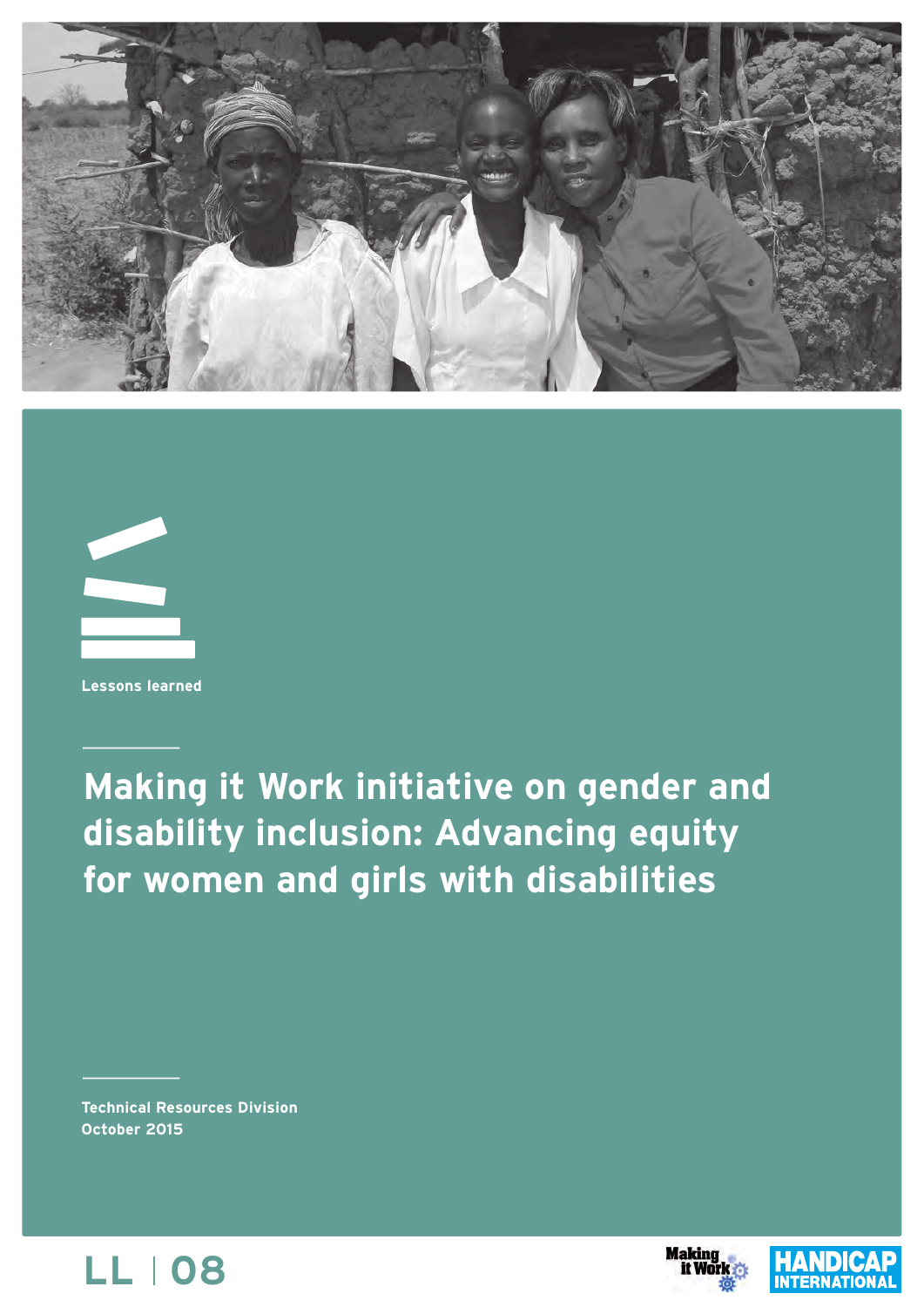### **Project piloted by:**

Handicap International Technical Resources Division Support to Civil Society Unit Luisa Fenu Ulrike Last

### **A Handicap International Publication**

Operations and Technical Resources Division Knowledge Management Unit

### **Editor**

Operations and Technical Resources Division Knowledge Management Unit Stéphanie Deygas

### **Graphic Design**

IC&K, Frédérick Dubouchet Maude Cucinotta

### **Layout**

IC&K, Frédérick Dubouchet

### **Rights and Permissions**

the Creative Commons Attribution—NonCommercial—NoDerivatives 4.0 International license (CC BY–NC–ND 4.0). Under the Creative Commons—NonCommercial— NoDerivatives license, you are free to copy, distribute, and transmit this work, for non commercial purposes only, under the following conditions:

This work is available under

**Attribution:** Please cite the work as follows: Handicap International. Making it Work initiative on gender and disability inclusion: Advancing equity for women and girls with disabilities. Lyon: Handicap International, 2015. License: Creative Commons Attribution— NonCommercial—NoDerivatives 4.0 International (CC BY–NC–ND 4.0).

**Non Commercial:** You may not use this work for commercial purposes.

**No Derivative Works:** You may not alter, transform, or build upon this work.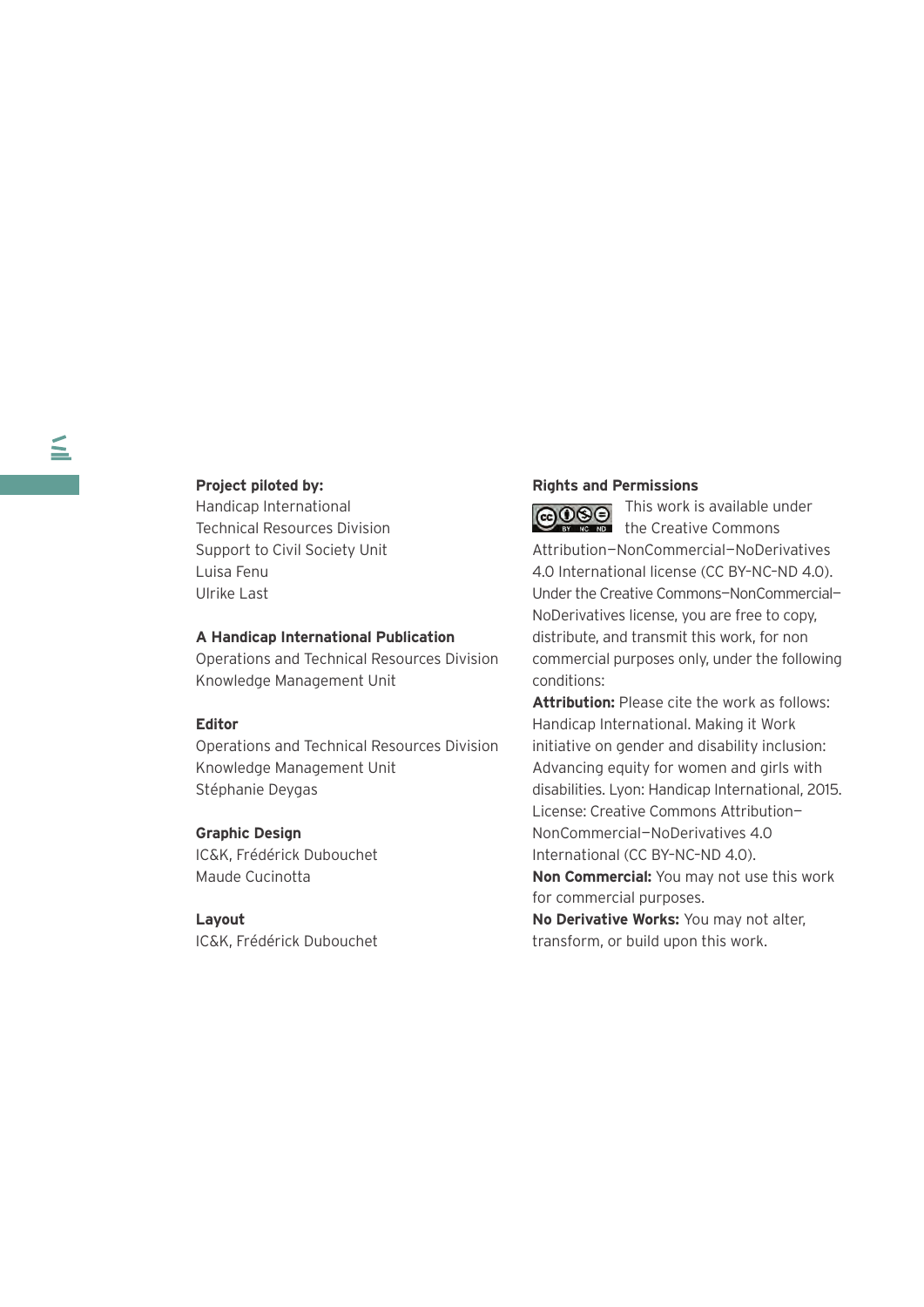

**Lessons learned**

# **Making it Work initiative on gender and disability inclusion: Advancing equity for women and girls with disabilities**

| <b>Foreword</b><br>At a glance<br><b>Introduction</b>                                                                                                                                                                                                             | 4<br>6<br>9     |
|-------------------------------------------------------------------------------------------------------------------------------------------------------------------------------------------------------------------------------------------------------------------|-----------------|
| Key findings of the Making it Work initiative on gender and disability inclusion                                                                                                                                                                                  | 13 <sup>°</sup> |
| <b>Good practices</b>                                                                                                                                                                                                                                             | 16 <sup>1</sup> |
| A. Legal advocacy and policy change: what worked                                                                                                                                                                                                                  | 16              |
| - Protecting the lives and integrity of women with disabilities detained at the National<br>Mental Health Hospital, Guatemala, through the Inter-American Human Rights System<br>- The anti-violence project: Addressing gender-based violence against vulnerable | 17              |
| members of the Bedouin community, Israel                                                                                                                                                                                                                          | 19              |
| - InFocus: Bringing people with disabilities into the picture-A National Pan-Canadian<br>Community Leadership Initiative<br><b>B. Awareness raising: what worked</b>                                                                                              | 22<br>26        |
| - Mainstreaming disability in the governmental programs addressing violence against<br>women in Uruguay<br>- Justice for survivors of sexual abuse through multi-sector community responsibility                                                                  | 27              |
| in Kenya<br>- Women with disabilities advocating towards Costa Rican institutions to make                                                                                                                                                                         | 30              |
| changes at national level and in different regions of the country                                                                                                                                                                                                 | 33              |
| Toolkit on eliminating violence against women with disabilities in Fiji                                                                                                                                                                                           | 35              |
| <b>C. Empowerment: what worked</b>                                                                                                                                                                                                                                | 38              |
| - Breaking the silence around sexual- and gender-based violence against boys<br>and girls, women and men with intellectual disabilities in Kenya<br>- Capacity development for empowerment in Mexico City: Women with psychosocial                                | 39              |
| disabilities managing peer support, advocacy and self-representation                                                                                                                                                                                              | 42              |
| - Advocacy for legal education in Colombia<br>Towards inclusion of refugee women with disabilities and care-givers of persons<br>with disabilities in existing women's protection and empowerment programming                                                     | 44              |
| provided by IRC in Burundi                                                                                                                                                                                                                                        | 47              |
| <b>Conclusions</b>                                                                                                                                                                                                                                                | 51              |
| Annex-The Making it Work methodology in a nutshell<br><b>Notes</b>                                                                                                                                                                                                | 54<br>57        |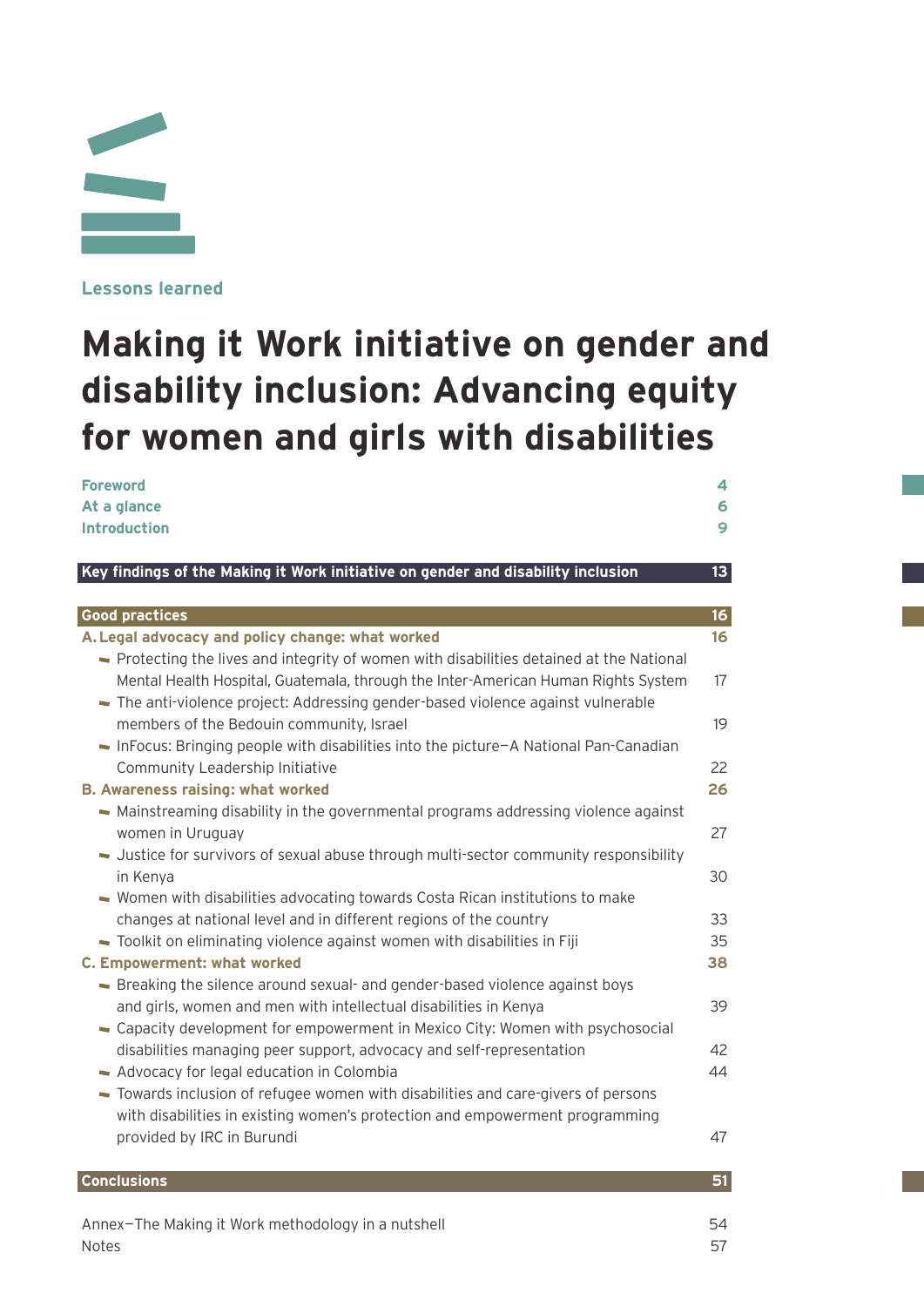### **Foreword**

### **By Catalina Devandas Aguillar, UN Special Rapporteur on the Rights of Persons with Disabilities**

Gender-based violence is a global concern. The international community has just agreed to work towards the elimination of all forms of violence against all women and girls in the public and private spheres, including trafficking and sexual and other types of exploitation. That commitment adopted by the UN in the new Sustainable Development Goals, would not be achieved unless the situation of violence against women and girls with disabilities are taking into account. Leaving no one behind means looking at the specific forms of violence that these women face and at how to design—with them–the best solutions to prevent and eradicate such violence and abuse.

**Unfortunately, in the world, little attention is giving to the situation of more than a half billion women and girls with disabilities, this despite evidence indicating that they are more likely to experience violence than their peers without disabilities.** 

Lack of awareness within policy makers, but also within the disability and mainstream women's movement, results in their invisibility; their concerns remain underrepresented and the intersecting discriminations and multiple rights' violations they experience are insufficiently addressed through inclusive programs and policies. In that context, I am honored to have the opportunity to highlight the importance of this report; containing ten good practices and one emerging practice on preventing, eliminating and responding to gender-based violence against women and girls with disabilities. As a woman with a disability from a developing country, I fully appreciate the impact and relevance of this initiative: by sharing the efforts of grassroots groups of women with disabilities and showing that success is possible, the report give us a great opportunity to engage in concrete actions to move forward.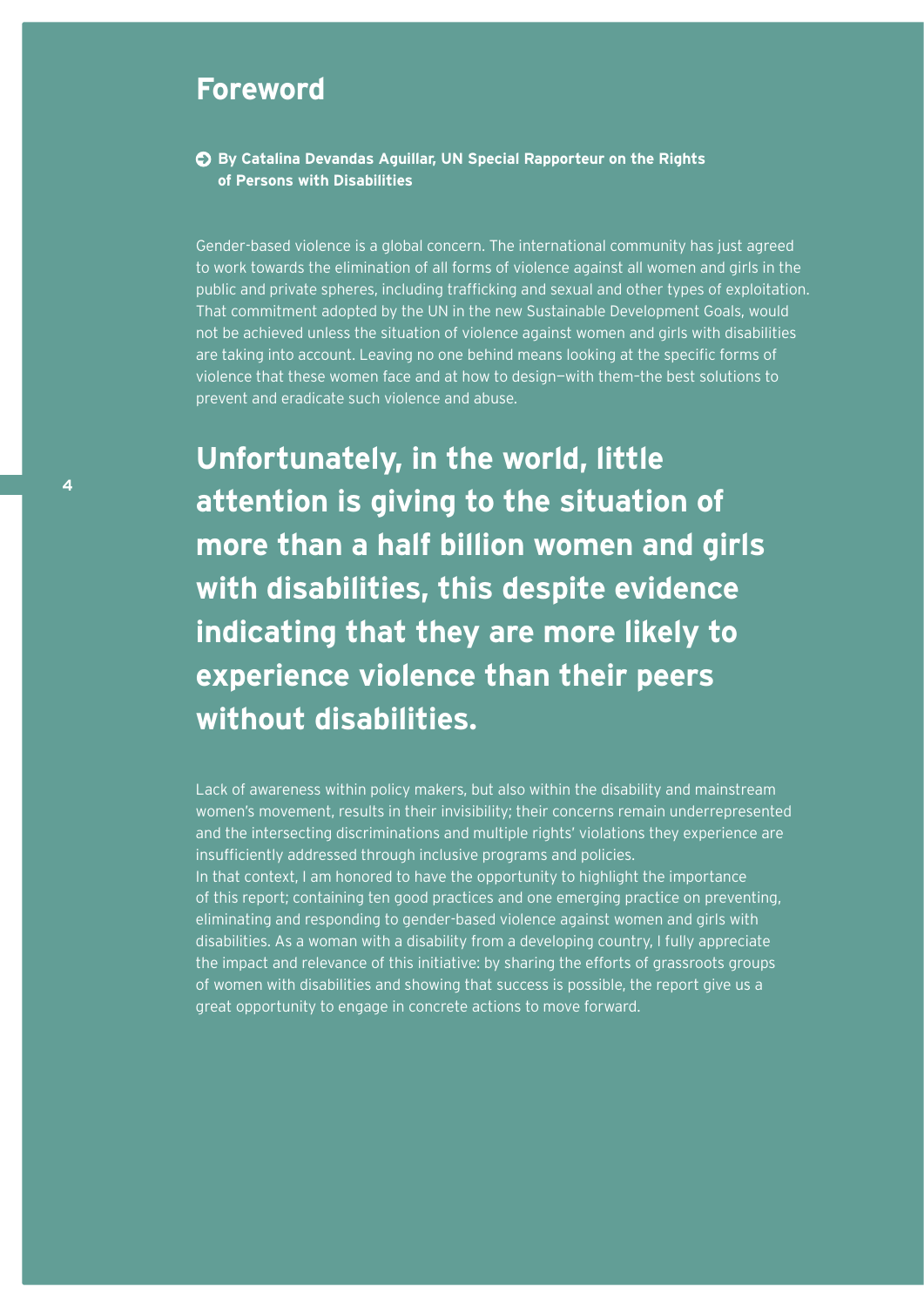Success is possible, yes, but for that it is urgent to build strategic alliances, and to active engage and consult with women and girls with disabilities. The report shows that little investment in building the capacity of these women and supporting their initiatives and organizations could truly transform their lives. It builds on the need to inform the national and international human rights and development agendas to be more inclusive and responsible to the needs of all women, including those that face the several challenges. We need to build upon these women's initiatives, to learn about the challenges they have faced in their work and the lessons they have learned.

I see the urgency for state and non-state actors, disability and gender-focused organisations, and for the broader human rights community, to take up the issue of violence against women and girls with disabilities and address the intersecting factors leading to discriminatory practices and attitudes. I hope that these good practices show that it is possible to act effectively and that those actions need to be replicated and scaled up to reach far more women and girls.

In my capacity as Special Rapporteur on the Rights of Persons with Disabilities, I am strongly committed to promote gender equality, and to support efforts to eliminate gender-based violence in all its forms. Substantial efforts are needed to advance in the design and implementation of policies and practices that are fully inclusive of women and girls with disabilities; so that their concerns are heard and that redress is sought when their rights are violated. These practices present concrete solutions to the problems faced by women and girls with disabilities specifically. They also contain policy-making imperatives, and invite us to cross the border of our thematic areas of work.

The process of implementation of the Convention on the Rights of Persons with Disabilities, the Convention on the elimination of all forms of discrimination against Women and the Sustainable Development Goals offer a great opportunity to ensuring that national efforts are inclusive of women and girls with disabilities so that gender equity and empowerment can be achieved for all. We have to make sure that those three instruments are mutually reinforced as the most effective way to guarantee success.

Finally, I would like to thank all these women who work tirelessly for their rights and for those of other women, and I invite them to keep up their fight and remind us about our responsibilities towards a more inclusive, respectful and equal communities. Special thanks goes to the global Making It Work Technical Advisory Committee and Handicap International whose work allowed local and grassroots experts, who were isolated, to bridge the gap with global experts, and join their advocacy efforts at the international level.

**Foreword**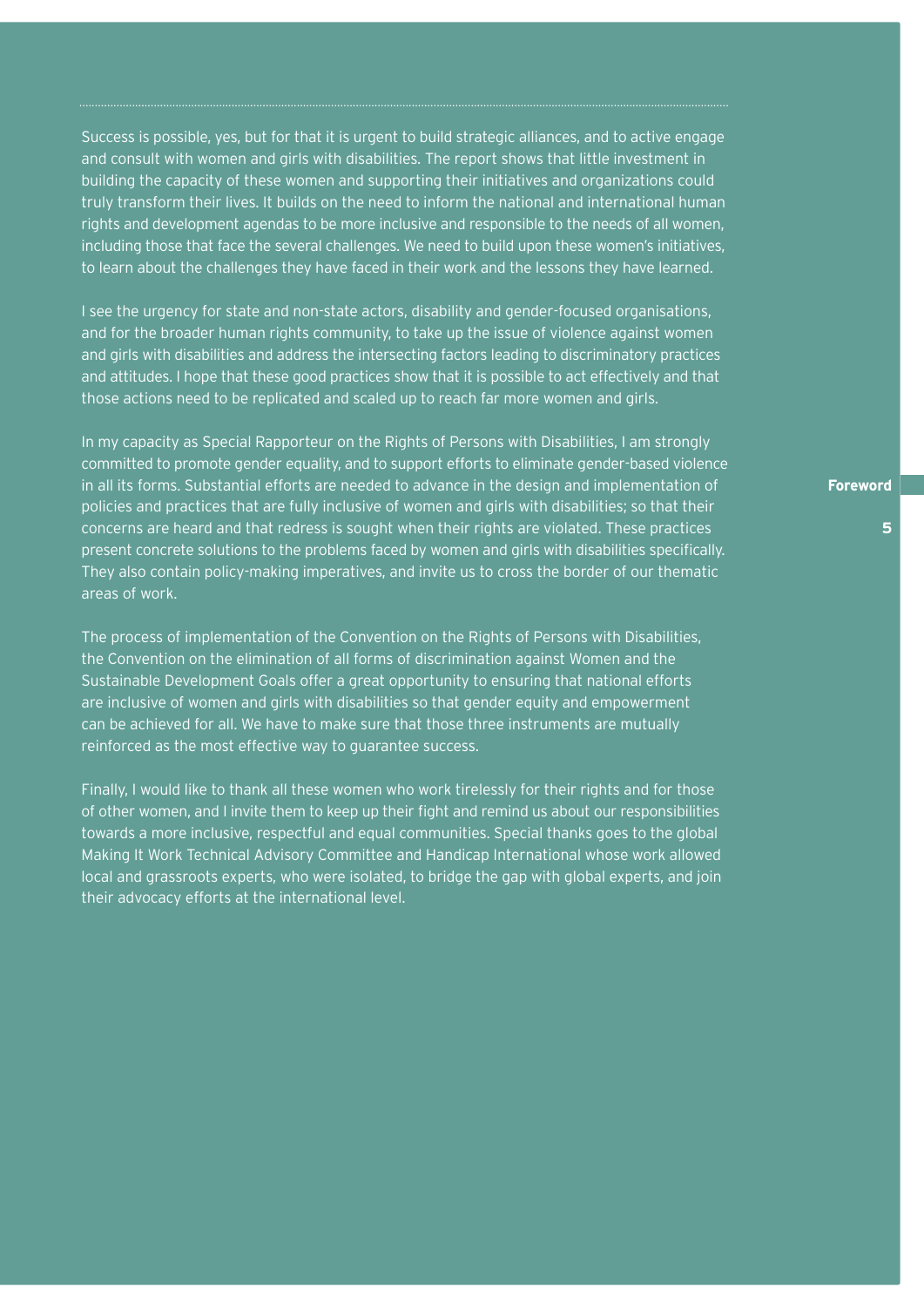### **At a glance**

At least 1 billion women and men, girls and boys in the world have a disability. Women and girls with disabilities endure violence, abuse and exploitation twice as often as non-disabled women, over a longer period of time, and experience more serious injuries as a result of violence. Violence against women and girls is one of the most pervasive and harmful manifestations of gender inequality.

Worldwide, women and girls with disabilities experience higher rates of gender-based violence, sexual abuse, neglect, maltreatment and exploitation than women without disabilities including: forced sterilization, rape, being denied the right to a family, physical and sexual violence from a wide range of actors<sup>1</sup>. In addition, women and girls with disabilities face extreme/significant barriers in escaping violence, reporting crimes and accessing justice. The extensive physical, attitudinal and communication barriers women and girls with disabilities face including: social stigma and isolation, discriminatory practices based on gender and disability, inaccessible physical environments, lack of accessible communication, myths about perceived asexuality, lack of access to education and reproductive health services all reduce their options for a just and compassionate response to prevent and eliminate violence, abuse and exploitation of women and girls with disabilities. Violations occur in homes and institutions, perpetrated by family members, neighbors, teachers, and caretakers. In some settings, it may even include state-sanctioned reproductive rights violations such as forced sterilization<sup>2</sup>.

Handicap International started the Making It Work Initiative (hereinafter the MIW Initiative) in 2014, bringing together local and global experts on disability and gender. This MIW initiative builds on the broader Making it Work initiative, started by Handicap International in 2008 to propose a methodology aimed at capturing good practices to make the rights of persons with disabilities work in practice. A Gender and Disability Technical Advisory Committee (TAC) was set up in January 2014. During its first meeting it decided to focus its work on ending violence against women and girls with disabilities, jointly with Handicap International.

This initiative acknowledges the vulnerability of women and girls with disabilities to gender and disability-based violence and the lack of documented good practices on inclusive responses and their strengths to address it. On this ground, the MIW Initiative seeks to increase the visibility of women and girls with disabilities within international development, human rights, gender and humanitarian action to ensure that their voices and concerns are heard on how to respond to violence, abuse and exploitation throughout the world.

### **International call for good practices**

In May 2014, the TAC launched an international call for good practices that have successfully addressed or shown progress in preventing, eliminating or responding to violence, exploitation and abuse against women and girls with disabilities.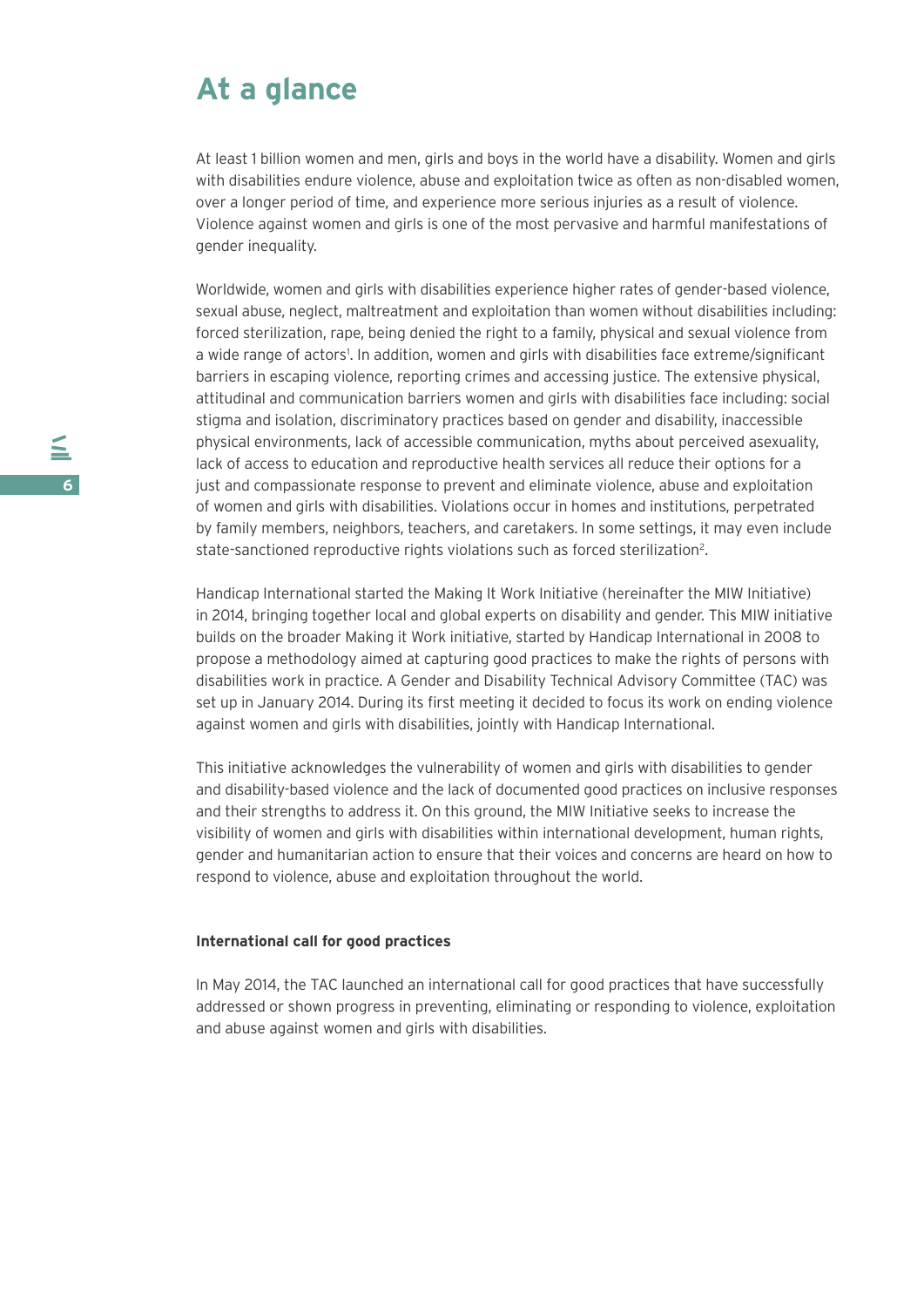### **Selection process**

The TAC reviewed 30 proposals submitted in response to the international call. Ten good practices and one emerging practice were selected based on their potential to raise awareness, inform global advocacy initiatives, and build the capacity of women and girls with and without disabilities, their organizations and womens' rights organisations across the globe. The key findings of the documented good practices were further used to inform key international advocacy initiatives. For instance, the project organised and participated in the 59th session of the Commission on the Status of Women where members of the TAC and some of the good practice holders presented their issues and shared their experience. Furthermore, in June 2015 the project hosted in New York the first global Gender and Disability Forum, which allowed the participants to the MIW Initiative to exchange on their experiences and identify common challenges, which were translated into key recommendations targetting States, UN agencies, women's rights organisations, as well as Disabled People's Organisations. The side event, organised by the MIW Initiative at the Conference of States Parties to the Convention on the Rights of Persons with Disabilities (CRPD), allowed the speakers to share those key messages by illustrating the experience of all the good practices.

According to the main issues addressed by the local and grassroots organizations, the TAC grouped the practices around three broad themes:

- Legal advocacy and policy change
- Awareness raising
- **Empowerment.**

This report presents the key findings of this initiative according to those three themes.

### **Making it Work Methodology**

Handicap International developed Making it Work in collaboration with partners over the last seven years. Making it Work is a methodology for documenting good practices on inclusion of people with disabilities and analyzing how these positive changes could be replicated or sustained. This methodology has been used to implement projects in over 25 countries by more than 60 different organizations on many of the topics covered by the CRPD, including legal capacity, accessibility, inclusive governance, and access to health, education, employment and water and sanitation.

You can read more about the various initiatives at: www.makingitwork-crpd.org

**At a glance**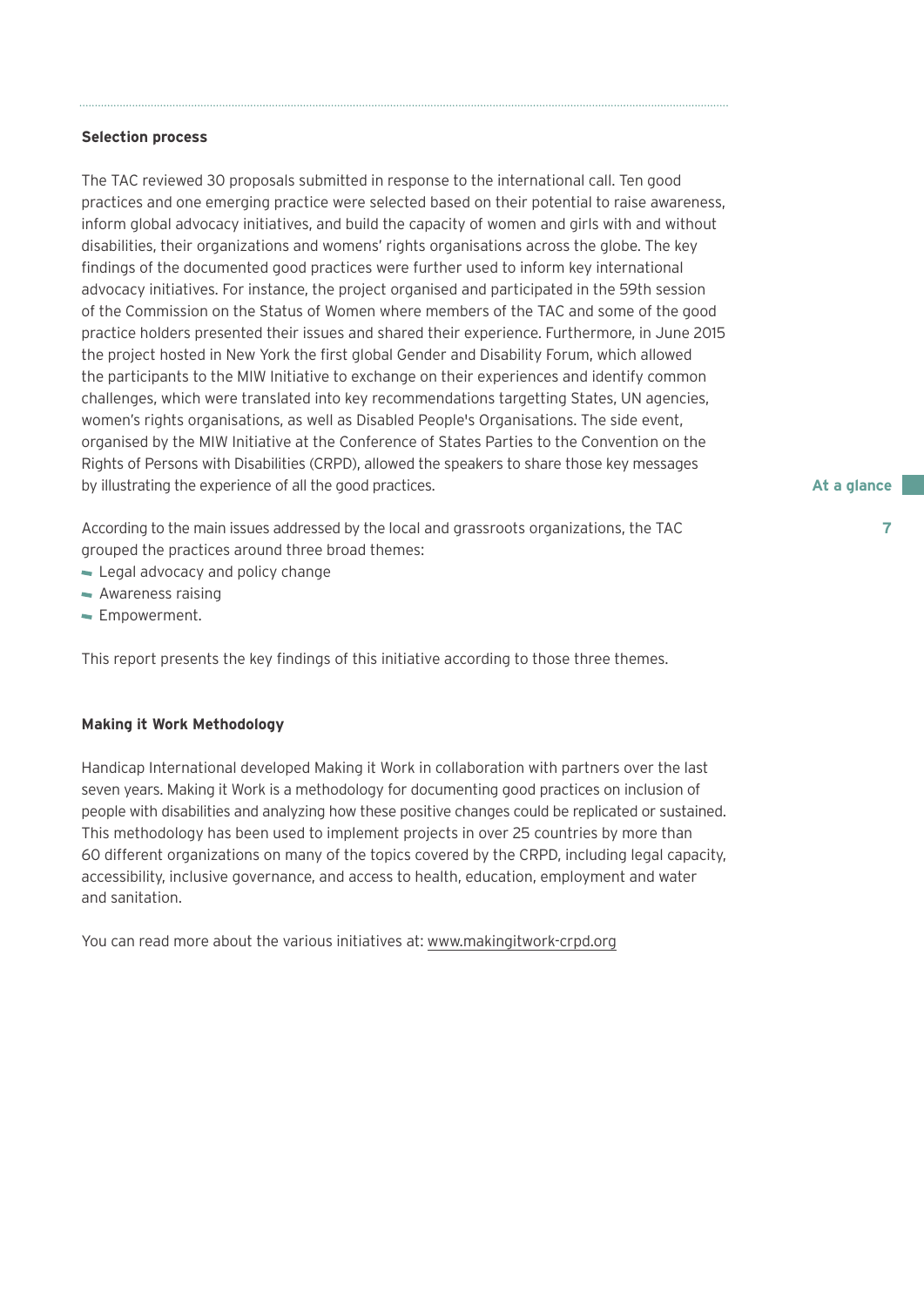**Selected good and emerging practices from the international call for good practices on preventing, eliminating, and responding to violence, abuse and exploitation of women and girls with disabilities**

| <b>Title of initiative</b>                                                                                                                                                                     | <b>Submitting</b><br>Organization(s)                                                                                                                    | Country <sup>3</sup>   |
|------------------------------------------------------------------------------------------------------------------------------------------------------------------------------------------------|---------------------------------------------------------------------------------------------------------------------------------------------------------|------------------------|
| Preventing violence against women and girls with<br>disabilities in Fiji                                                                                                                       | Pacific Disability Forum<br>(PDF)                                                                                                                       | Fiji                   |
| Advocacy for legal education                                                                                                                                                                   | Profamilia Colombia with<br>Fundamental Colombia,<br>A SDOWN, Programa de<br>Acción para la Igualdad<br>e Inclusión Social &<br>University of Los Andes | Colombia               |
| Women with disabilities advocating towards<br>Costa Rican institutions to make changes                                                                                                         | Women with Disabilities<br>Movement                                                                                                                     | Costa Rica             |
| Protecting the lives and integrity of women with<br>disabilities detained at the National Mental Health<br>Hospital, Guatemala, through the Inter-American<br>Human Rights System              | Disability Rights<br>International                                                                                                                      | Guatemala              |
| Empowering women with psychosocial disabilities<br>to in Mexico to become advocates of their rights                                                                                            | Disability Rights<br>International with<br>Colectivo Chuhcan                                                                                            | Mexico                 |
| Raising awareness and mainstreaming disability<br>in the governmental programs addressing violence<br>against women                                                                            | Gender Unit, Social<br>Development Ministry                                                                                                             | Uruguay                |
| Gender and disability rights in Bedouin society:<br>Addressing gender-based violence against<br>vulnerable members of the Bedouin community                                                    | Ma'an                                                                                                                                                   | Israel                 |
| Justice for survivors of sexual abuse through<br>multi-sector community responsibility                                                                                                         | Advantage Africa and<br>Kibwezi Disabled Persons'<br>Organization                                                                                       | Kenya                  |
| Breaking the silence around sexual and gender-<br>based violence against boys & girls, women & men<br>with intellectual disabilities                                                           | KAIH and COVAW                                                                                                                                          |                        |
| InFocus: Bringing people with disabilities into the<br>picture-A National Pan-Canadian Community<br>Leadership Initiative                                                                      | <b>DAWN</b>                                                                                                                                             | Canada                 |
| Towards inclusion of refugee women with disabilities<br>& care-givers of persons with disabilities in existing<br>women's protection & empowerment programming<br>provided by IRC <sup>4</sup> | WRC/IRC                                                                                                                                                 | USA/<br><b>Burundi</b> |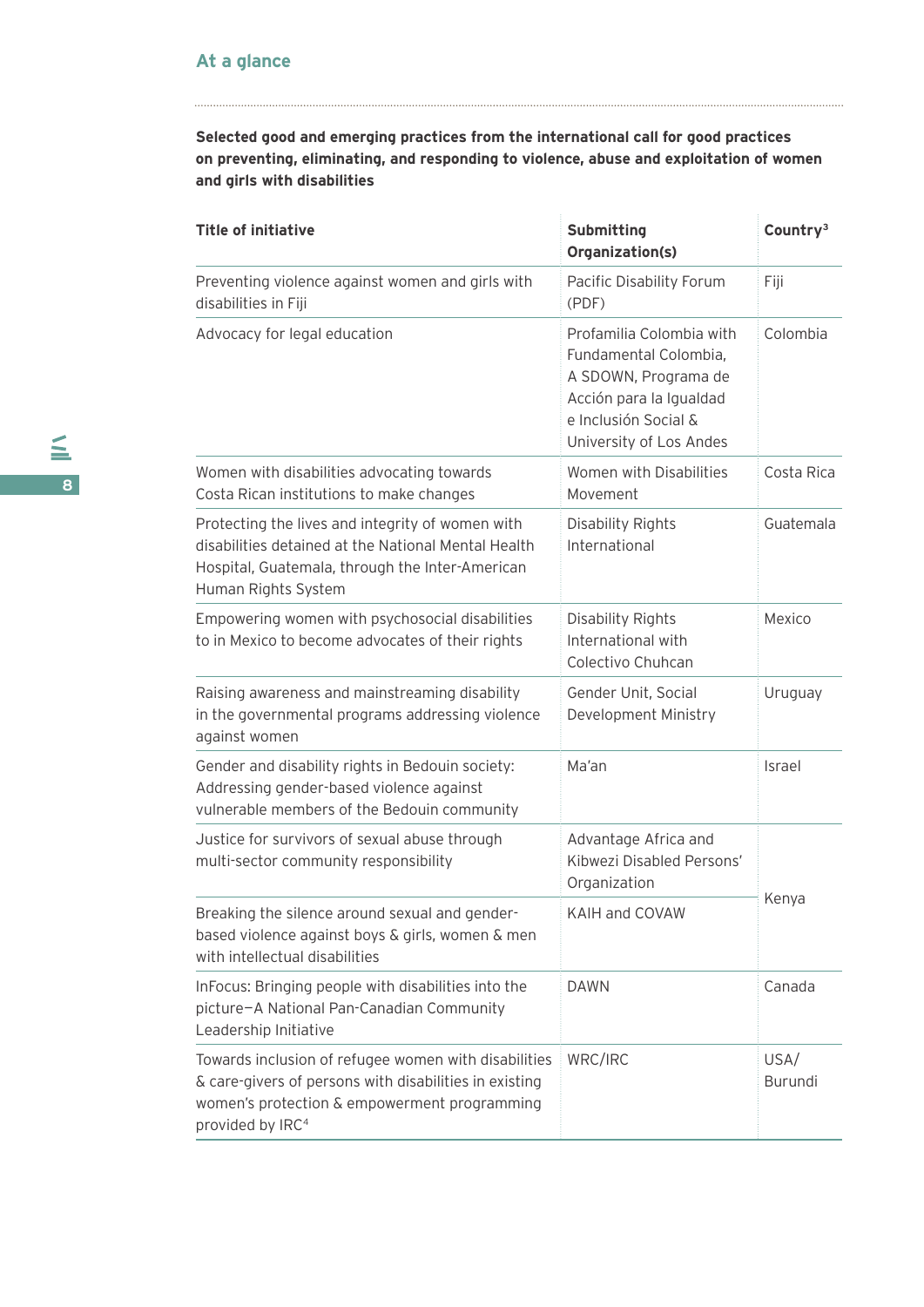### **Introduction**

**By Professor Arlene S. Kanter, Syracuse University College of Law, Disability Law and Policy Program, and on behalf of the Technical Advisory Committee**

This report on the Making it Work Initiative, entitled, **Gender and Disability Inclusion: Advancing Equity for Women and Girls with Disabilities**, is the first report of its kind. It identifies and describes eleven good practices in ten countries which were developed by women to eliminate violence against women and girls with disabilities. This report documents the Making it Work Methodology developed by Handicap International<sup>5</sup>. As explained more fully in the report, Handicap International brought together a Gender and Disability Global Technical Advisory Committee (TAC), consisting mostly of women with disabilities, to identify programs and activities throughout the world that have enjoyed some success in not only raising awareness about violence against girls and women with disabilities but also preventing it by challenging local and State policies and practices that allow such violence to continue.

Following an international call for good practices the TAC selected a diverse group of practices from ten countries. These practices were selected based on several criteria. Those included key indicators such as the leadership by women and women with disabilities, practices that succeed in eliminating violence against women and girls with disabilities, and show potential for serving as a model for other initiatives. Once the TAC had done the first selection of good practices, the TAC members visited them to document the various programs. Those of us who visited these programs were generally impressed not only by the accomplishments of these organizations, and often against all odds, but also and especially by the women themselves. Each of the practices we have selected are coordinated or directed by women. Some of them are victims of violence themselves, but all have taken risks to pursue their goal of eliminating violence against girls and women in their communities. Such risks include challenging well-established cultural norms or demanding changes to policies, practices and even laws which support the perpetrators rather than the victims of violence. Yet what all of these good practices have in common is the important issue they are addressing: the inadequate response of the international community to end violence against women and girls with disabilities throughout the world.

Following the TACs selection of ten good practices and one emerging practice from ten countries, the Initiative organized a session at the Commission on the Status of Women (CSW) at the United Nations (UN) in March 2015. The goal of this session was to inform the attendees of the CSW of the continuing neglect of violence against women and girls with disabilities by the international women's community<sup>6</sup> and to show ways of ending the neglect. The session included presentations by Stephanie Ortoleva, Director of Women Enabled International and member of the TAC, and representatives of two of the good practices: Milanoi Koiyiet, on behalf of the Kenyan Association for the Intellectually Handicap (KAIH) and the Kenyan Coalition on Violence Against Women (COVAW); Priscila Rodriguez, on behalf of Disability Rights International (DRI) and Natalia Santos ESTRADA, representing the Collectivo Chucan, an organization of self-advocates for the rights of women and men with psychosocial disabilities from Mexico City. The Session also included Catalina Devandas, UN Special Rapporteur on the Rights of Persons with Disabilities (via video) and Jeong Shim Lee, of UN Women, who reported on plans of UN Women to address the gap in their work regarding disability inclusion. The session was moderated by Professor Arlene S. Kanter of Syracuse University Disability Law and Policy Program and Ulrike Last, Handicap International. The purpose of this session was to highlight major concerns as well as the good practices on how to end abuse and violence against women and girls with disabilities from Mexico and Kenya, and to advocate and inspire more action on ending violence.

### **Introduction**

**9**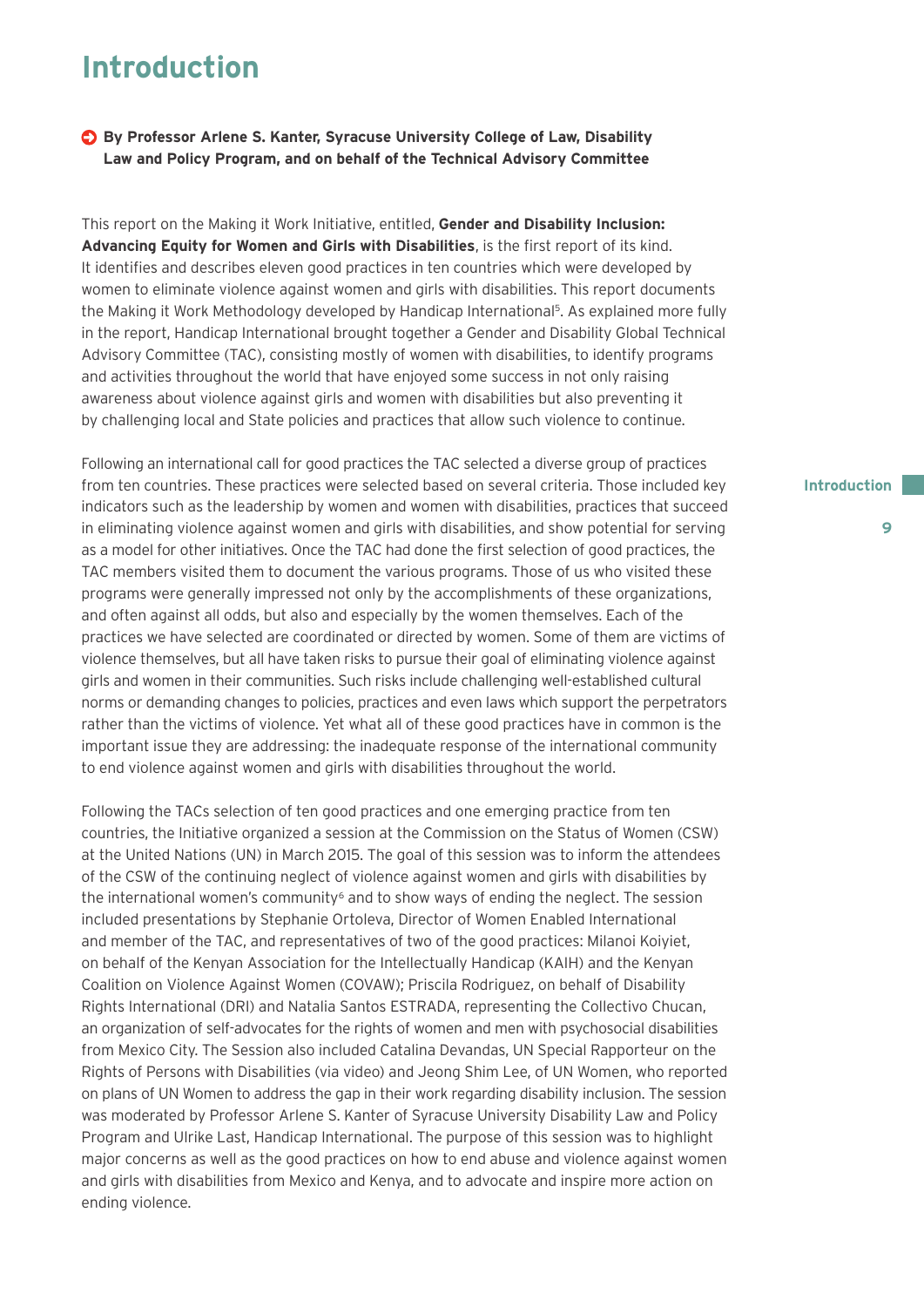### **Introduction**

Although the CSW has begun to address violence against women, generally, the unique issues affecting women and girls with disabilities have not been adequately addressed. Women and girls with disabilities constitute at least 15% of the world's female population and many of them experience violence. Research has shown that women with disabilities are more likely to be affected by violence, exploitation and abuse than their peers without disabilities. This may be further heightened in situations of crisis or conflict where community and state mechanisms are often weakened or destroyed.

Thus in addition to raising awareness about violence against women and girls with disabilities within the international women's rights community, the Project also hosted the first Gender and Disability Forum in New York in June 2015. The Gender and Disability Forum allowed the good practice holders, including members of the TAC, to gather and share their experiences, common challenges and formulate key recommendations targeting international stakeholders to address violence against women and girls with disabilities. In particular, the good practice holders had the opportunity to raise their issues and share key messages during the Side Event at the Conference of States Parties (COSP) to the CRPD at the UN in June 2015. The goal of this event was to support the local practices and to call attention to the inadequacy of responses to violence against women and girls with disabilities within the international disability rights community itself, by highlighting the issues and promoting existing solutions in need of upscaling and replication. Members of the TAC, as well as the local grassroots experts from the good practices presented their concerns, the documented successes in addressing violence and launched a call for action to States Parties to the CRPD, UN agencies, Disabled People's Organisations (DPOs), and mainstream development and gender organisations.

Readers of this report may wonder why a separate initiative aimed at eliminating violence against women and girls with disabilities is needed on the international level, given the attention that is being paid to violence against women, generally and to people with disabilities. Indeed, State parties to the CRPD, the Convention on the Elimination of all Forms of Discrimination against Women (CEDAW), the Convention on the Rights of the Child (CRC), as well as other international human rights treaties, are all obligated to protect and promote the equal rights of women and girls with disabilities, including their right to be protected from violence, abuse and torture. The Beijing Platform of Action (1995) also recognizes the obligations of States parties to address the rights of women. But neither the Beijing Platform nor subsequent international and regional reports adequately promote the empowerment of women and girls with disabilities and programs to eliminate violence, nor do they call for monitoring incidents of violence, exploitation or abuse against women and girls with disabilities.

Thus while it is also true that the international community has begun to address the issue of violence against women, generally, the specific issue of violence against women and girls with disabilities, in particular, needs more responses and specific attention. This is also because women and girls with disabilities experience more discrimination and exclusion, compared both to men with disabilities and women and girls without disabilities. Women and girls with disabilities are more than twice as likely to live in poverty as non-disabled persons in most countries of the world7 . Further, women with disabilities are even less likely than men to be employed and when they do work, they receive lower wages than men $<sup>8</sup>$ . Women with disabilities</sup> also are denied an education more often than are women without disabilities, and are less likely to receive a high school diploma or university degree than their non-disabled peers<sup>9</sup>. Thus not only do women with disabilities have lower incomes, fewer employment opportunities, and are denied access to education in most countries of the world today, they also are two to three times more likely than non-disabled women to experience violence, including sexual and domestic violence<sup>10</sup>.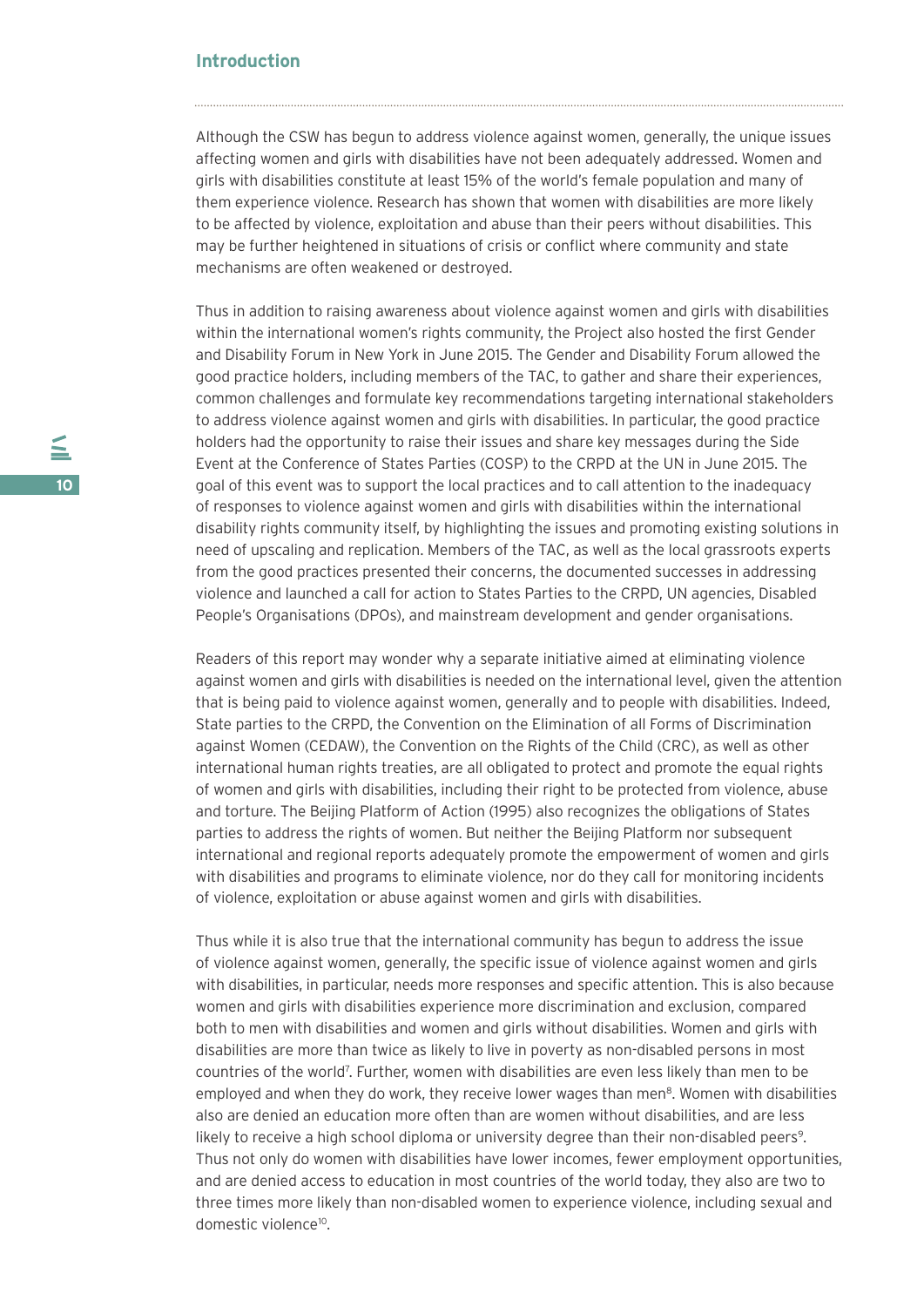For these reasons Handicap International decided to document good practices on ending, eliminating and responding to gender-based violence against women and girls with disabilities, and is today spreading their wealth of information by publishing this report. In fact, this publication would like to provide States, UN agencies, gender and development actors, and Disabled People's Organisations with concrete and practical examples of how all women and girls, including those with disabilities, can be protected and freed from violence through the design and implementation of inclusive policies and programming. This report would also like to be an eye opener on the continuing neglect by the international community of women and girls with disabilities who are subjected to violence in their homes, their communities, in institutions, and by States themselves who refuse to prosecute perpetrators or enact or enforce domestic and sexual abuse laws. Unless and until the international women's rights movement and the international disability rights movement both recognize their respective and joint role in eliminating violence against women and girls with disabilities, it will continue in most, if not all, countries of the world.

We, the Technical Advisory Committee members and staff of the **Gender and Disability Inclusion Project** hope that this report will be an important step in raising awareness about violence against girls and women with disabilities as well as providing concrete examples of women's organizations throughout the world that are working effectively to address violence against women and girls with disabilities in their home communities. By presenting a summary of the eleven organizations from ten countries that demonstrate good or emerging good practices, we are encouraging the national actors and the international community to do more to support dedicated women and programs to end violence.

All that is needed is the long overdue support for these and other organizations of women with and without disabilities that are working to eliminate violence against women and girls with disabilities once and for all.

### **Gender and Disability Global Technical Advisory Committee**

Arlene S. Kanter, USA Lisa Adams, USA Lorraine Wapling, UK Michael Szporluk, USA Silvia Quan, Guatemala Stephanie Ortoleva Esq., USA Ulrike Last, Germany Yetnebersh Nigussie, Ethiopia **Introduction**

**11**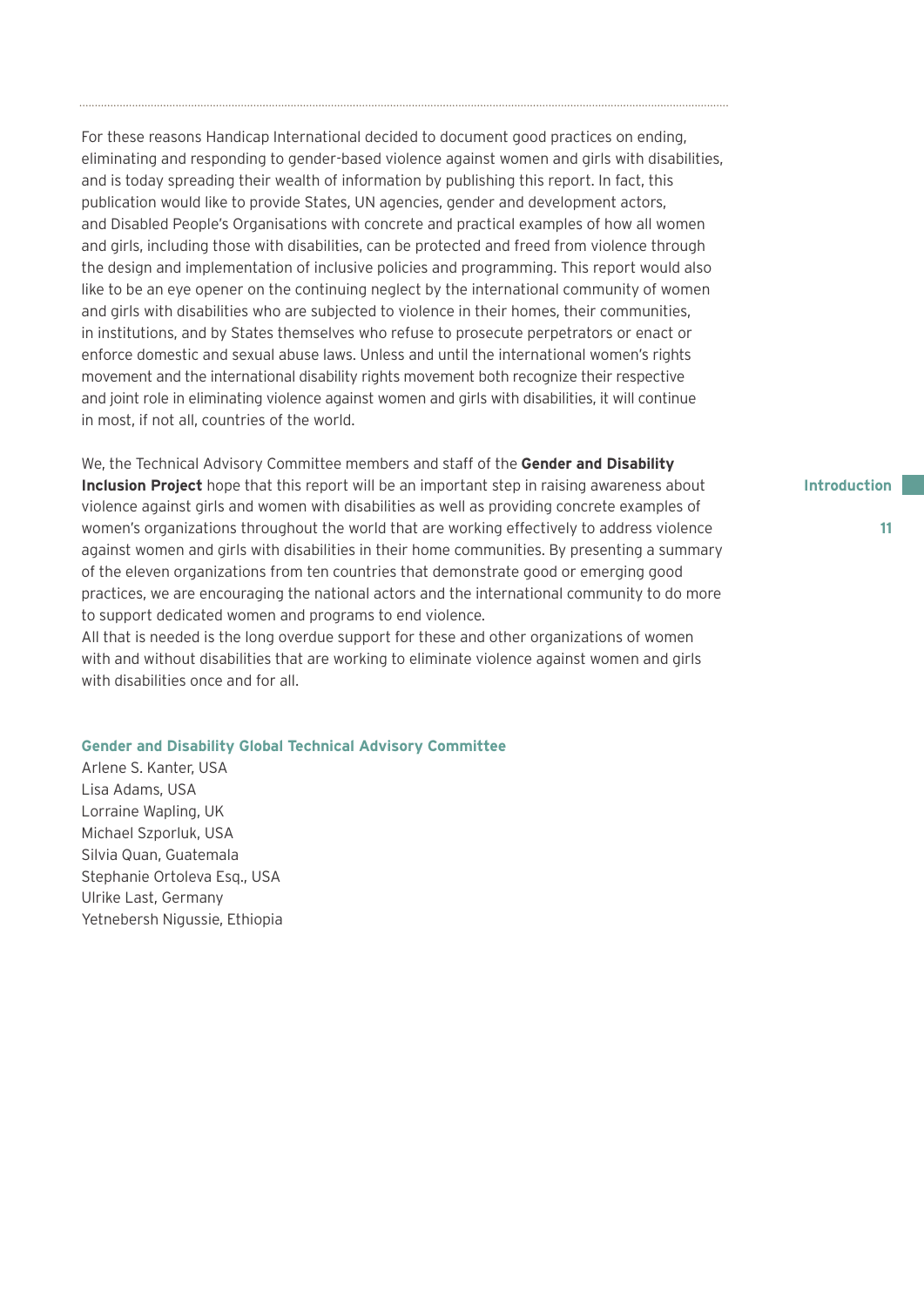







- 1. Agnes Mutuku, Kibwezi, Kenya
- 2. Safa Shehada Zalha, Ma'an, Israel
- 3. Naomi Navoce, Pacific Disability Forum, Fiji
- 4. Maria Antonia Irazabal Quintero, Social Development Ministry, Uruguay
- 5. Bonny Brayton, DAWN, Canada
- 6. Priscilla Rodriguez, Disability Rights Initiative, Mexico
- 7. Natialia Santos Estrada, Collectivo Chucan, Mexico



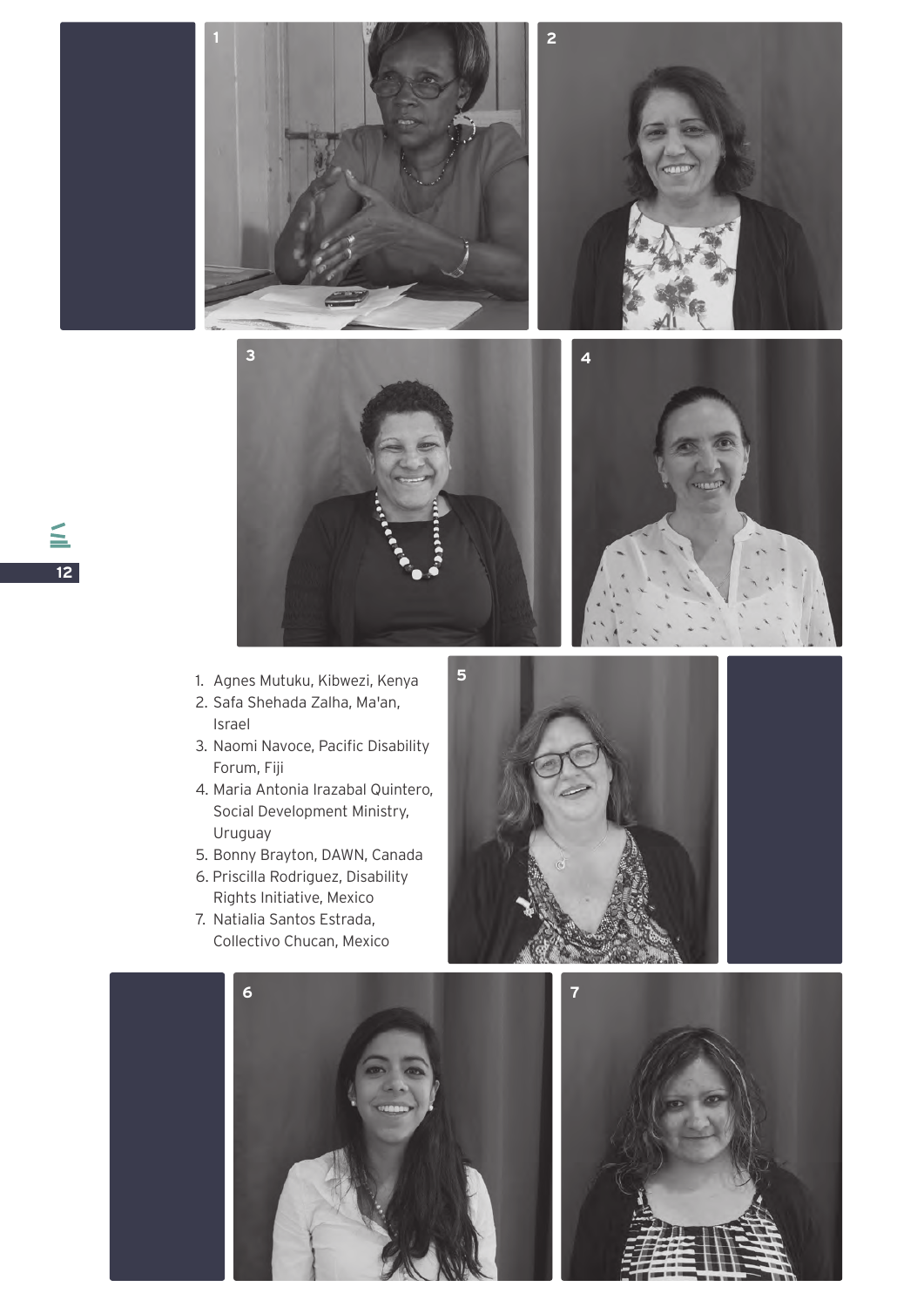# **Key findings of the Making it Work initiative on gender and disability inclusion**

The TAC and good practice holders elaborated many of the findings during the Gender and Disability Forum (GDF) which was held in June 2015 at the United Nations at the 8th Conference of States Parties to the CRPD. The GDF brought together good practice holders, TAC members, donors, human rights actors, bilateral agencies and development organizations to share good practice findings, develop recommendations for change based on the practices and elaborate collaborative advocacy strategies to implement Articles 6 and 16 of the CRPD. The first overarching finding of the TAC was that despite the diverse cultural background, languages, socio-economic status, and political systems of the ten countries in which the practices are located, the good practice holders are united by their experiences, challenges and successes. Namely, there was consensus on the need to address gender-based violence, and the need to join together to demand changes in policies and practices to end violence against women, generally, and women and girls with disabilities, in particular.

### **Policy—Key issues**

Women with disabilities across the globe who report cases of violence and abuse to the police face multiple barriers in accessing justice, seeking violence prevention and response services and exercising their legal capacity. Frequently, violence against women with disabilities is not reported, and if a woman tries to report it, the justice system is inaccessible or officials, including police, do not believe her, do not believe she can viably identify her perpetrator, or do not find her case worthy of investigation<sup>11</sup>.

Without adequate information on services or legal aid, women with disabilities facing violence may not know where to turn to claim their rights. Inaccessible shelters, health facilities and courthouses compound the situation with limited to no accessible forms of communication such as sign language interpretation or information printed in Braille. Usually these barriers are a result of ignorance and discriminatory attitudes of society and individuals, including health care professionals, police and other service providers. Barriers are due not to the persons' impairments but often due to inaccessible and disempowering environments. In addition, violence prevention and response programs are largely found to be inaccessible to and not inclusive of women and girls with disabilities. Protection agencies and service providers are not addressing or responding to the specific needs of women and girls with disabilities. Often times, gender-based violence and/ or gender equity policies do not have specific provisions on women and girls with disabilities.

Too many women with disabilities do not have access to information on their civil and political rights and are forced to live in institutions or other residential settings against their will or are marginalized within their own communities and families. This status of disempowerment and isolation is often the precondition for acts of violence perpetrated against them.

## $\blacksquare$

### **Recommendations**

Governance and justice reform programs and human rights institutions need to do more to enforce the realization of articles 4 and 12 of the CRPD. One of the priorities should be the development and review of the national, federal and regional legislative frameworks to abolish guardianship and ensure legal capacity of persons with disabilites as well as to make the transition from substitute decision-making to systems

### **Key findings.**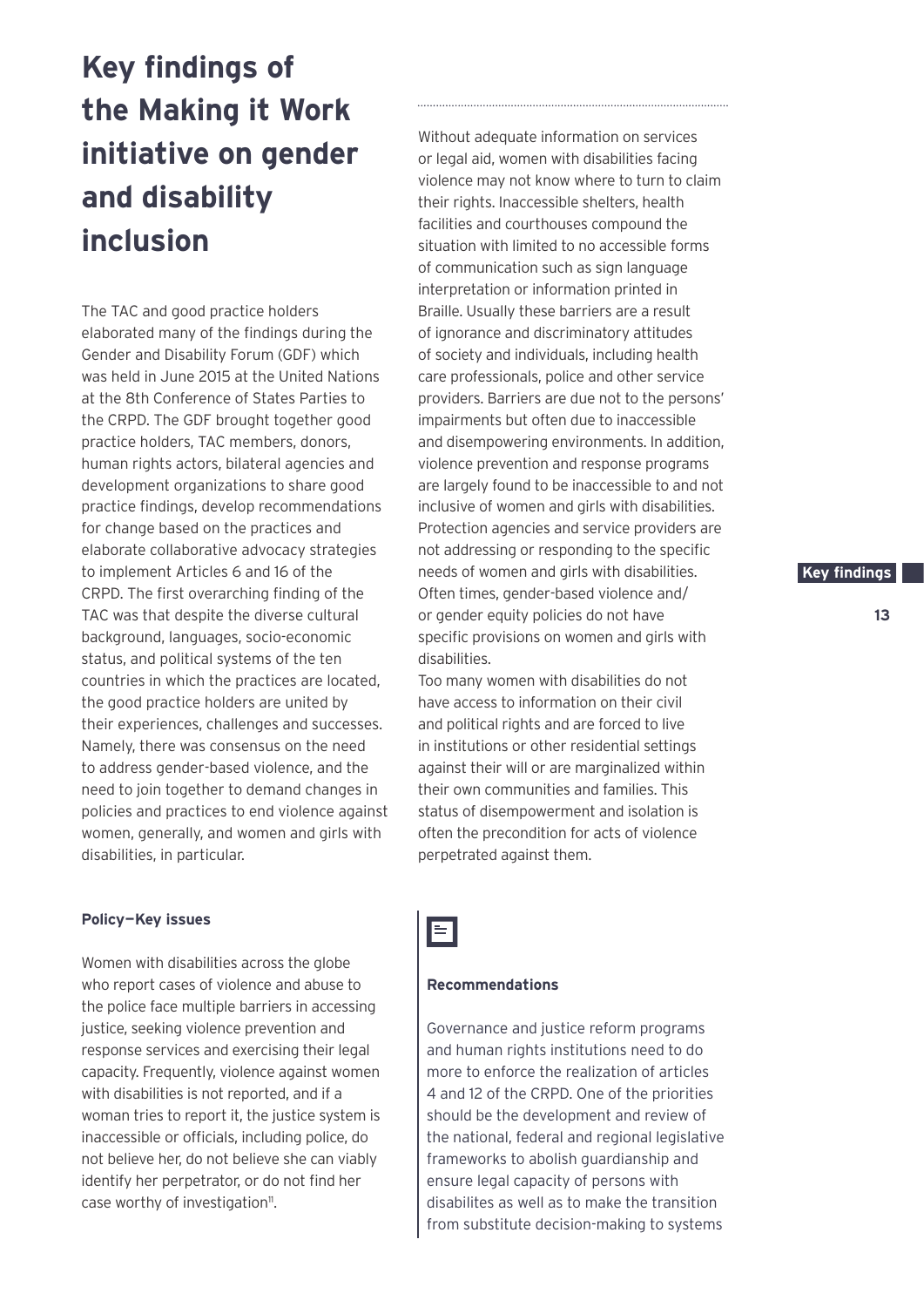### **Key findings**

for supported decision-making. It is of utmost importance for States to reinstate the legal capacity of men and women with disabilities in order to ensure women with disabilities, in particular, can enjoy and claim their rights, make their own decisions and prevent decisions made against their will.

States must take further steps to fulfill their obligations under articles 6, 13 and 32 of the CRPD to guarantee equity and equal opportunities to women and girls with disabilities to access justice. Without access to the police, the courts and systems of justice, there are no opportunities for legal redress of wrongs and enforcement of rights.

States should ensure data that is desaggregated by gender and disability as an urgent matter to look into if the newly adopted 2030 Agenda for Sustainable Development (https:// sustainabledevelopment.un.org/post2015/ transformingourworld) and Beijing +20 (http://beijing20.unwomen.org/en/ step-it-up) are to succeed. Efforts to support self-advocacy of women and girls with disabilities will succeed only if gender programs involve and engage men for gender and disability programs to end violence.

### **Awareness raising—Key issues**

Women with disabilities lack visibility because of the multiple intersections of discrimination they face on the basis of gender, disability and other identity markers such as sexual orientation or ethnic background. Moreover, violence experienced by women with disabilities remains undocumented in most countries in the world, especially as so many cases of violence go unreported or do not reach court.

There are insufficient links between disability-focused civil society organizations and States and/or multilateral actors. Too often, civil society is responsible for ensuring disability inclusion when such action is the responsibility of the State, as required by

international and national law. As a result, existing gender programs and gender-based violence case management systems, policies, and shelters are not inclusive of all women, such as those with disabilities. The active participation of women and men with disabilities, as well as the development of new tools, highly contribute to creating inclusive gender programming and gender-based violence responses.



### **Recommendations**

According to article 4.3 of the CRPD, States, Disabled People's Organisations, mainstream civil society organizations, and UN agencies should give greater room to the voices of women and girls with disabilities in global and local conversations on gender equity, and recognize their decision-making power to negotiate their position and guide their action. Such action will generate meaningful participation, and foster communication between civil and State actors. Outreach programs to women (and men) with disabilities, including research and documentation of factors contributing to their exclusion and discrimination, the situation of marginalized women and girls with disabilities, and the scope of violence they experience are needed to break the circles of isolation. Media and researchers are essential vehicles to generate quality information, denounce abuse and rights' violations, and recall States of their duties to respect, protect and fulfill individuals' rights under international and national law. Additional systematic consultation between State actors and gender focused civil society organizations of women with and without disabilities and their organizations are needed during policy making and tools development, such as action plans.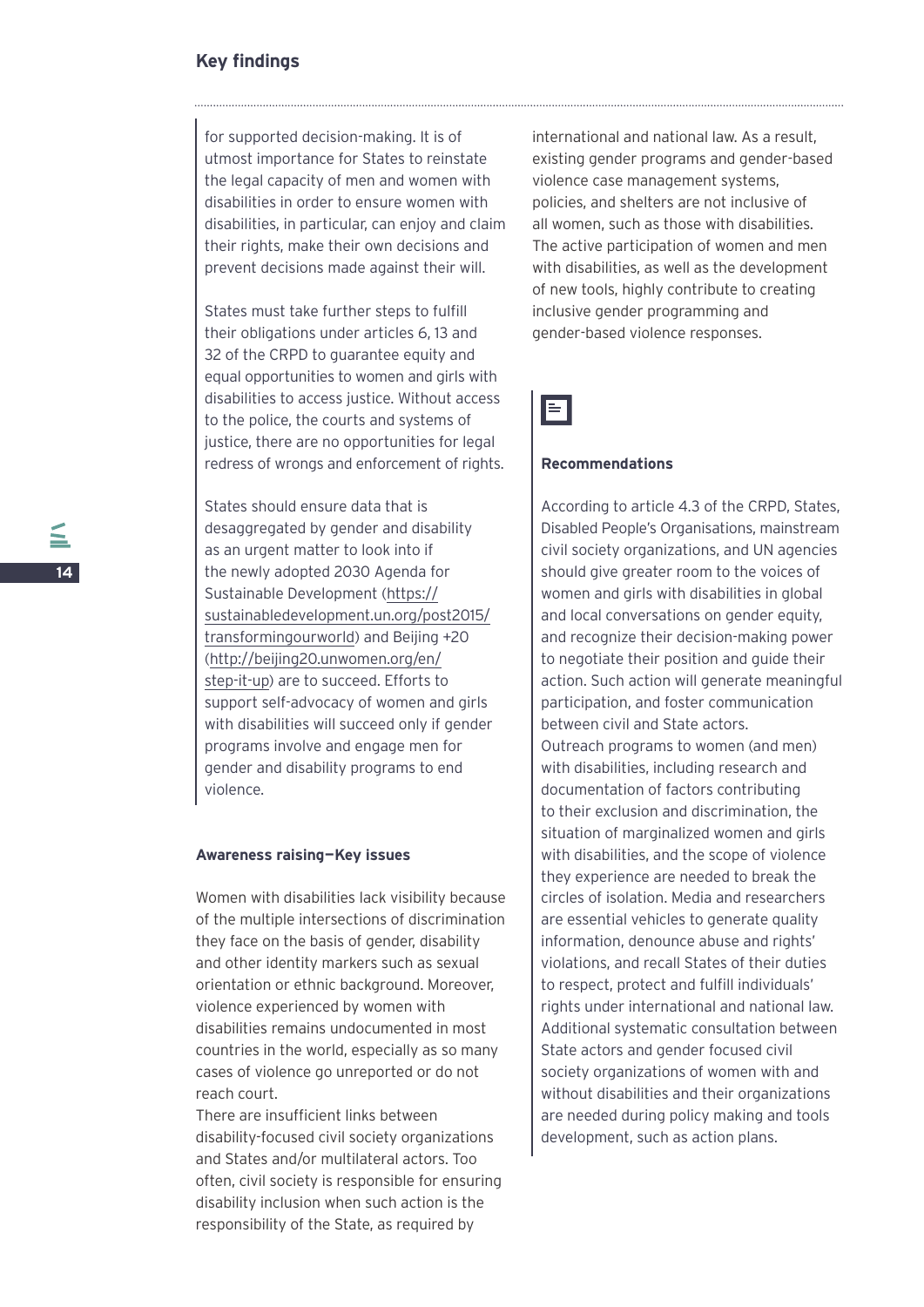#### **Empowerment—Key issues**

Empowerment is a pre-cursor to preventing violence, abuse and exploitation. Knowing one's rights to a life free of violence exploitation and abuse and having access to key services including: sexual and reproductive health, violence prevention as well as education helps to stem vulnerability to violence and abuse. The disempowerment of women and girls with disabilities is widespread. It is rooted in the lack of inclusion of women and girls with disabilities in education, poverty eradication programs, women's health and reproductive health programs and gender-based violence services. In addition, the rights of women and girls with disabilites are seldom prioritized by women's rights organizations as well as overall human rights movements. Furthermore, national and local policies on gender equity and prevention of violence rarely include provisions on women and girls with disabilities. It also results from insufficient community based support services, lack of data, gender and cultural practices which all contribute to the lack of empowerment. The disempowerment of women with disabilities can also affect families. It is equally important to ensure that service providers, Disabled People's Organisations, gender-based management case systems, and other relevant actors are empowered through capacity-building and the development of their skills to adequately address the needs of women and girls with disabilities, who experience violence and abuse, and prevent situations that could further expose them to neglect, abuse or exploitation.

### E

### **Recommendations**

Increase and upscale capacity development programming for Disabled People's Organisations, States, UN agencies, and service providers engaged in the protection and redress of gender-based violence. States must allocate sufficient resources on capacity development in these areas, including through funds dedicated to international cooperation and emergency situations, in realization of articles 11 and 32 of CRPD. This includes inter alia investments to develop the capacities of DPOs, women's rights and gender organisations to engage more effectively in the defense of the rights of women and girls with disabilities. Following the provisions of CRPD's articles 14.1, 15.1 and 16, it is imperative that measures are taken to guarantee that services, which support women who experience violence and abuse, offer them legal aid and safe shelters, can be accessed by women and girls with disabilities on an equal footing with other women and girls.

Based on these observations and findings, the TAC, together with the good practice holders, would like to recommend **States, civil society, development partners, gender actors and UN agencies** to identify inclusive mechanisms for the development and implementation of disability inclusive action plans, as well as inclusive tools for monitoring and evaluating the collection of data on progress in the Agenda 2030. Data needs to be disaggregated by gender, age, disability and support needs. Only by taking proactive steps to analyze the potential for replication and engage in effective scaling up of existing good practices on inclusive gender policy processes, programs ending violence against women, and empowerment initiatives will it be possible to use resources effectively so that the needs of the most marginalized women and girls, including those with disabilities are reached, monitored and fulfilled.

### **Key findings.**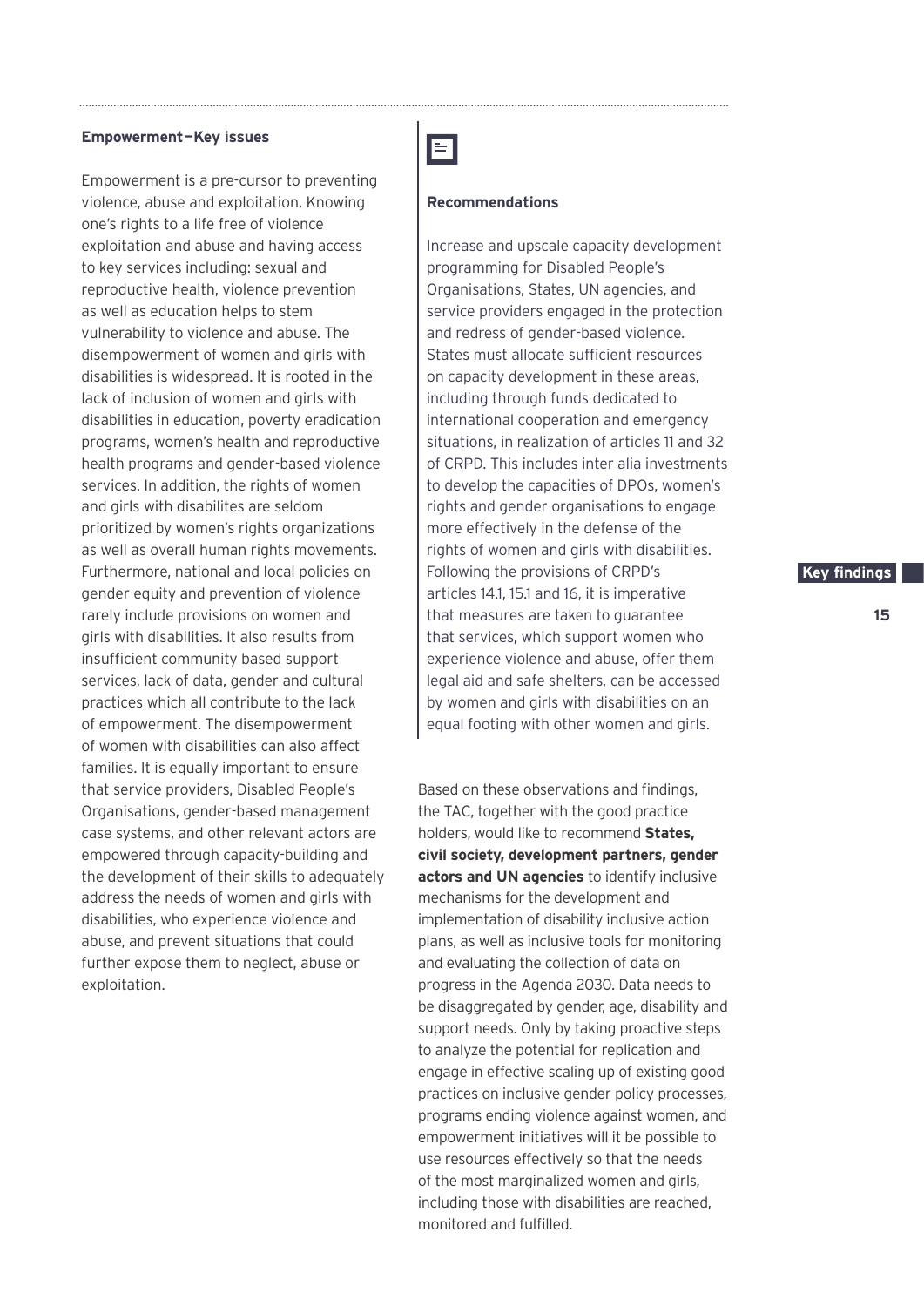# **A Legal advocacy and policy change: What worked**

**The briefs contained in this section summarize the actions undertaken by the good practice holders to advocate for change and influence policies at either local or national level.** 

While the practices cover a wide range of different activities, the following common components have been identified by the local and global experts:

- With regard to outreach to women who are marginalized and isolated within their families, homes or communities it's essential that self-advocates and their allies are allowed to go to institutions and homes, and visit refugee camps, settlements, and far rural areas. The work of self-advocates is of utmost importance to build the trust of women and girls and to provide support to them as they advocate for themselves and their rights. In addition to support for self-advocacy, alliances with women's rights, human rights and other non-disability actors are critical.
- It is important to enforce legal protection, including representation in courts, to gather evidence of violations, protect witnesses and support parties. Such work has been done by organizations in Canada, Israel, Mexico, Kenya and Guatemala. Working with communities and national judicial systems is also a priority, as it supports the removal of barriers to access justice, and ensures the right to reasonable accommodation and adequate support for those women and girls whose legal capacity is denied. Such actions may result in positive change through the transformation of laws and policies, and court decisions.
- Work with the media is also extremely relevant. This helps to raise the public's awareness of cases regarding women and girls with disabilities. To this end, it is essential that media are educated on, and engaged in, how to cover cases concerning women and girls with disabilities. The example of Guatemala shows for instance how media have collaborated to document violence faced by women and men in institutions.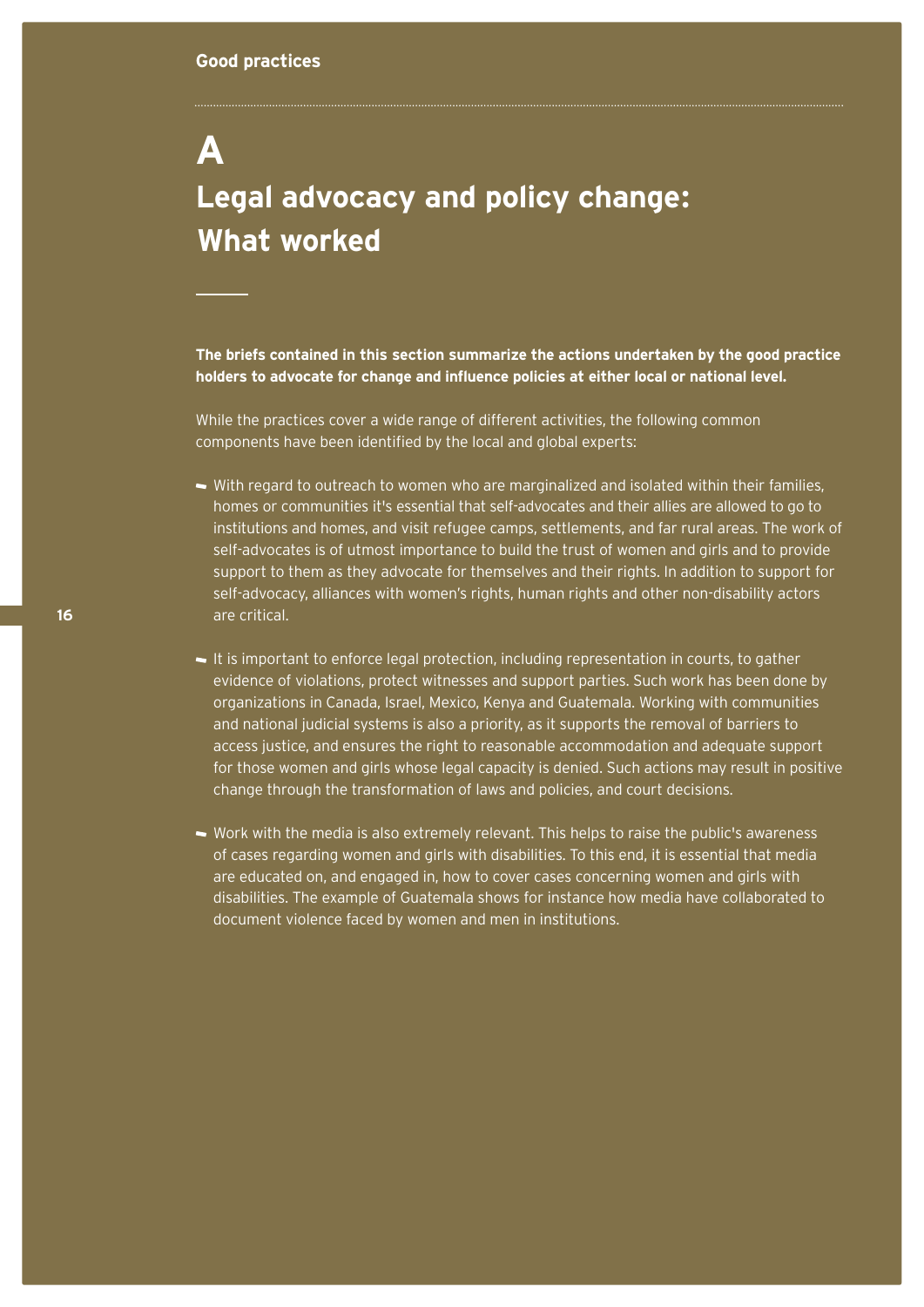**Protecting the lives and integrity of women with disabilities detained at the National Mental Health Hospital, Guatemala, through the Inter-American Human Rights System**

### **By Disability Rights International (DRI)—Guatemala**

E

**Topic area:** Legal protection of women with psychosocial disabilities against violence, abuse and exploitation.

### **Background**

DRI is a US based organisation that campaigns for the promotion of human rights and full participation of people with mental disabilities across the world. Using the experience of legal professionals, mental health professionals, human rights advocates, people with disabilities and their families they investigate and document human rights abuses. Their work is helping to improve legal and service systems, assisting governments to develop laws and policies that promote community integration and human rights enforcement for people with disabilities (www.driadvocacy.org/about).

The Federico Mora hospital is Guatemala's only national psychiatric hospital and was recently described by campaigners as "the world's most dangerous mental institution"

(http://www.bbc.co.uk/news/magazine-30293880). It houses 334 child and adult patients including 70 violent and mentallydisturbed criminals. Serious concerns were raised about the conditions and treatment (both physical and medical) of patients commited to Federico Mora. In 2008 the hospital was visited by the UN Special Rapporteur on the Right to Health, but neither the government nor the health authorities acted to significantly change conditions. As a result, in 2012 after an eighteen month investigation, DRI filed a precautionary measure petition to the Inter-American Commission on Human Rights (IACHR) with the aim of protecting the physical and sexual integrity of those housed within the hospital. A precautionary measure petition is an approach used to protect human rights when people are at very high risk of their lives or personal integrity. It can only be made when there is sufficient and compelling evidence which includes information that State institutions are either the source of these violations or have failed to stop them happening. If accepted the IACHR will then order the State to adopt urgent measures to protect the people at risk. In this case the petition outlined abuses ranging from arbitrary detention; lack of appropriate supervision; routine physical, sexual abuse and the use of forced contraception; dangerous use of isolation rooms; inadequate and dangerous medical treatment; inhuman and degrading conditions; and a general lack of food and water.

### **What happened?**

From their office in Mexico, DRI began an eighteen-month documentation process to gather firsthand evidence of the abuses taking place within the hospital. They carried out site vists, interviewed staff and patients, met with local advocates and mental health experts and had discussions with government officials. The resulting petition was submitted to the IACHR and the precautionary measures were granted. Since then DRI has held meetings with the IACHR, hospital authorities and

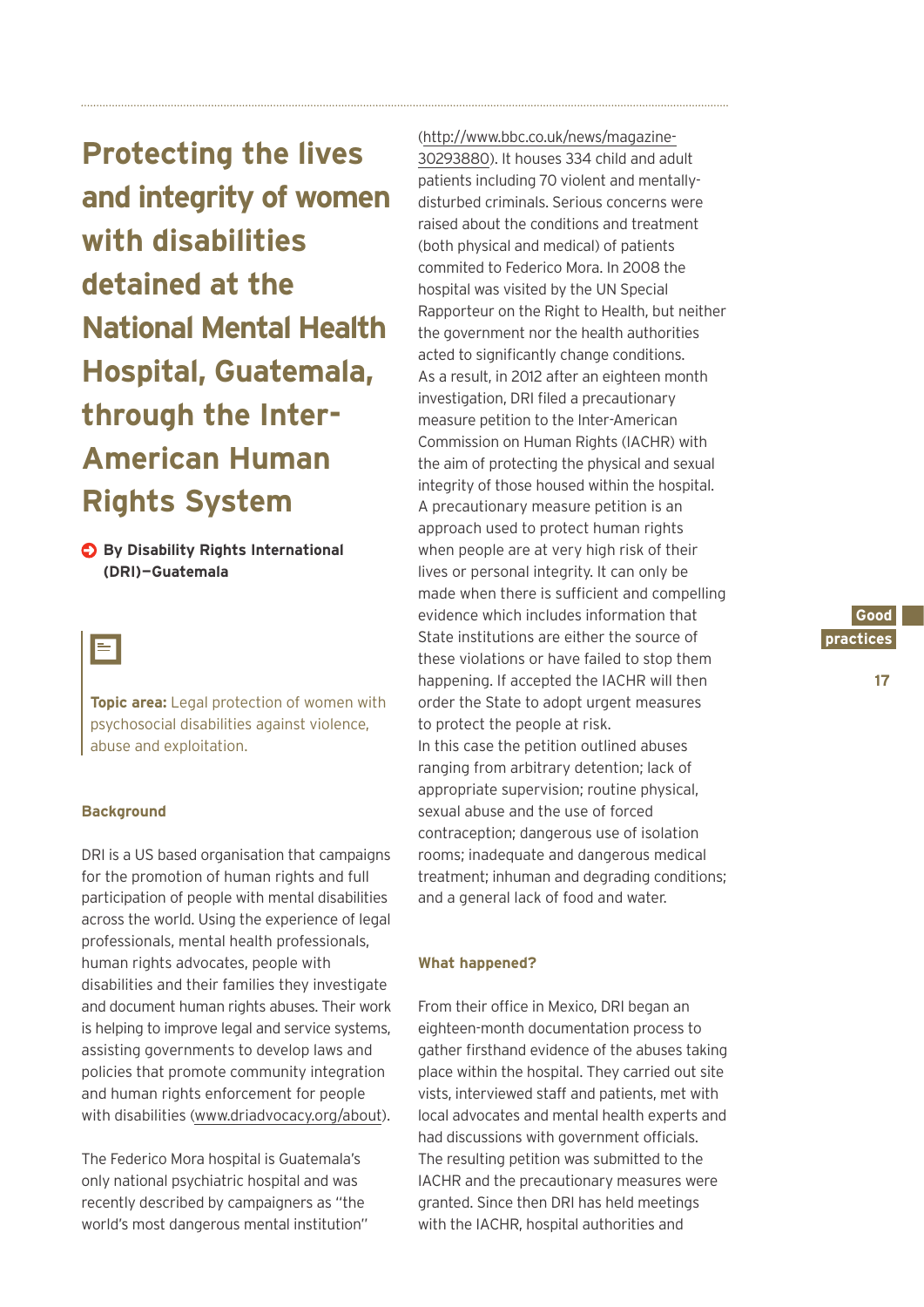government officials seeking to implement the urgent changes requested by the Commission, with a special focus on actions to protect women from further abuses. The measures that have been discussed include: no new patients admitted to the hospital; the violent and mentally-disturbed criminals to be physically separated from the main hospital; a plan for the deinstitutionalisation of current patients into small group homes to be drafted; and criminal investigations launched into the alleged cases of sexual violence, abuse and exploitation within the hospital.

### **What worked?**

Using precautionary measures was a highly effective way of generating public attention to the abuses being carried out within an otherwise very hidden institution. In particular it has helped create open dialogue with the government of Guatemala over the possibility of stopping the segregation of people with disabilities in institutions in favour of community based services. It also highlighted the widespread presence of violence against women held in the hospital. Women with psychosocial disabilities were found to be at very high risk of sexual abuse and exploitation which made this hospital especially dangerous for women. This is an aspect of violence against women that is rarely investigated and it has helped raise the profile of the vulnerability of women and girls with disabilities in institutions around the region. Although done at considerable personal risk, collecting first hand testimonials from patients and ex-patients ensured the petition was a credible and powerful document.

### **What changed?**

There has been a significant increase in public mass media awareness of the ongoing human rights violations being carried out within the hospital. Bringing the petition to the IACHR also ensured hightened awareness at national, regional and international level. This has

made it more difficult for the government of Guatemala to continue to ignore the issues. Guatemala's government has created an inter-institutional working group to look into how it can comply with the precautionary measures and is now working with the Pan-American Health Organisation (PAHO) to draft a new mental health law. The IAHRC itself has also created a working group on disability and is now willing to visit Guatemala to supervise the implementation of the precautionary measures.

### **What did we learn?**

To have a real influence on changing the way people with mental disabilities are treated by government and society you need to challenge the system. For that to be successful you have to have solid, reliable documentation and to build up your case with lots of evidence. Challenging this level takes a lot of time—using legal processes, although very effective is time consuming and will not necessarily result in immediate change.

During the negotiation process they learned that to be most effective you have to be open to talk with anyone. Although they sometimes found it difficult to talk with the government they never closed themselves to this opportunity.

There are serious, personal risks from taking up issues like this. Once the hospital became aware of the petition they became quite hostile to visits from DRI. Because of this hostility advocates, medical staff, residents and patients became a lot more wary of providing information and testimonies. Strict levels of confidentiality are now in place. This level of risk needs to be identified from the start. DRI has found it very difficult to partner with DPOs in Guatemala because of their weak capacity, especially in regards to psychosocial disabilities and human rights awareness. This highlights particular areas of need that remain in terms of capacity building of the DPO movement.

**For more information**, please contact Priscila Rodriguez at: prodriguez@driadvocacy.org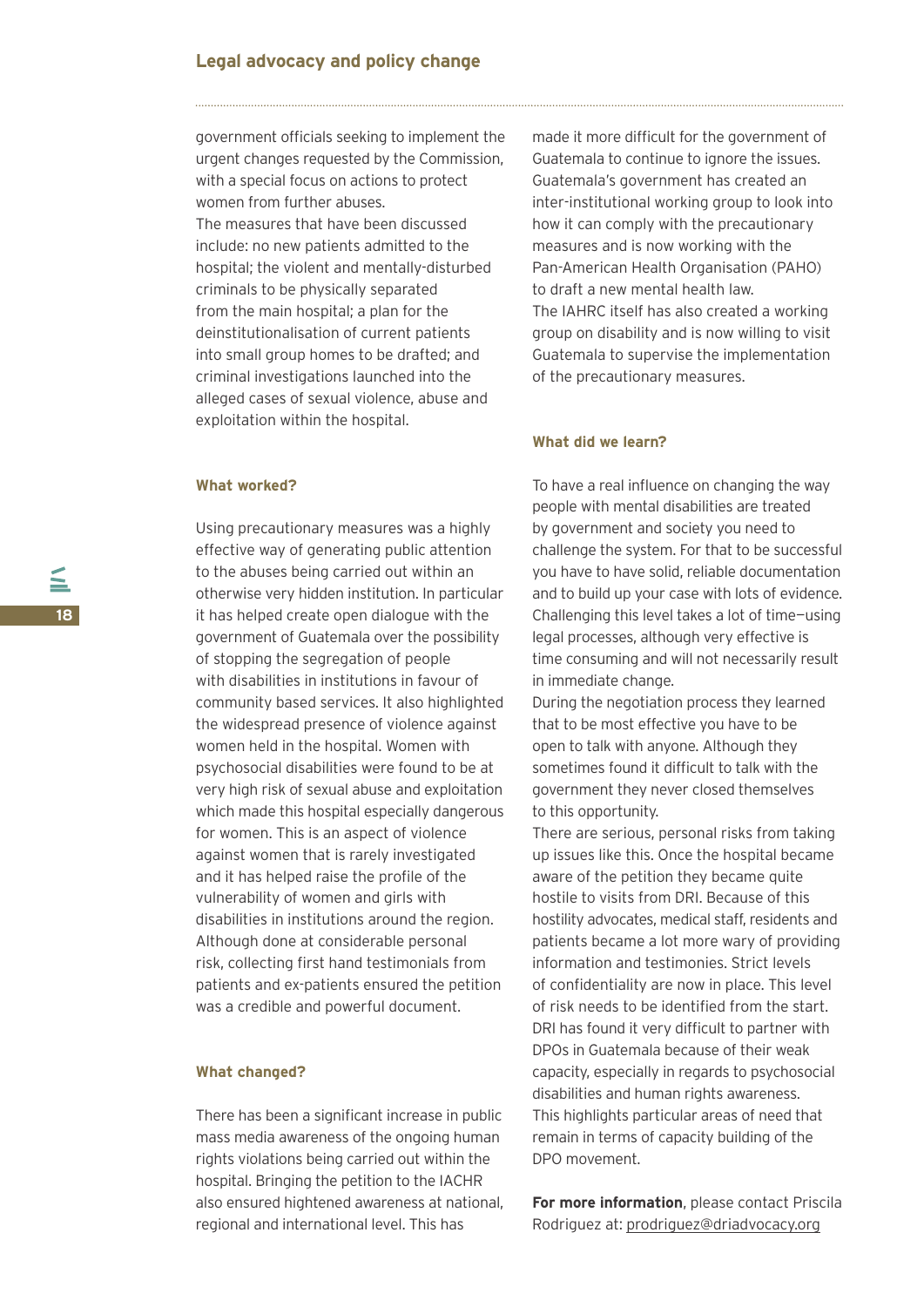**The anti-violence project: Addressing gender-based violence against vulnerable members of the Bedouin community, Israel**

**By Ma'an, The Forum for Arab Women's Organizations in the Negev, Beersheba, Israel**

### E

**Topic area:** Empowerment of Bedouin women with and without disabilities and prevention of violence against Bedouin girls and women with and without disabilities.

### **Background**

Today, Arabs comprise approximately 20% of Israel's 6 million people. Within that 20%, approximately 3.5% or 190,000 people are Bedouin. Considered semi-nomadic people, Bedouins are located throughout Israel, with the highest concentration in the Negev, or the southern desert of Israel. Among Bedouins, their fertility rate is about 5.5% per year, which is one of the highest in the world.

Bedouins are citizens of Israel with full rights of citizenship. But in practice, great disparities exist between Bedouins and the rest of Israeli society, including among other Arab and Palestinian Israelis. In recent years, most Bedouins have moved away from their homes (tents) in the desert to live in towns that were established by the government. But many Bedouins continue to live in the dozens of villages throughout Southern Israel that

have no official status. These "unrecognized" villages have no roads, infrastructure, or public services. As a result, the vast majority of Bedouins live in extreme poverty. They also continue to practice polygamy and consanguity. The U.S. Department of State's Bureau of Democracy, Human Rights and Labor's 2010 Country Report on Israel found that the Bedouin segment of the Arab population is "the most disadvantaged group within Israeli society".

Within the Bedouin population, Bedouin women face even greater discrimination as well as high levels of violence. Many Bedouin women live in dire conditions and face marginalization in all aspects of life within their own communty and and by the State of Israel. For example, once a woman's husband takes his second or third wife, as is common, the woman is further cut off from her own community, both finanically and socially. Bedouin girls and women with disabilities suffer additional discrimination and exclusion because of their disability. Although disability within the Bedouin community is typically caused by consanguinity, poor prenatal health or poverty, people with disabilities are still "shunned" and "feared". Bedouin girls with disabilities typically never marry and are often kept hidden for fear of stigmatizing the entire family, especially siblings of marrying age. As citizens of Israel, Bedouins with disabilities are entitled to disability benefits in the amount of approximately \$1000/month. Disability benefits are based on a medical model, with the amount per person adjusted for the type and severity of disability. Few Bedouin women and girls with disabilities are able to avail themselves of benefits because either they can't leave their homes due to the rules set down by their fathers, husbands or sons or because they lack. Of those who can arrange to go to the local office to apply for benefits, they will continue to live in poverty because the cost of living in Israel is so high.

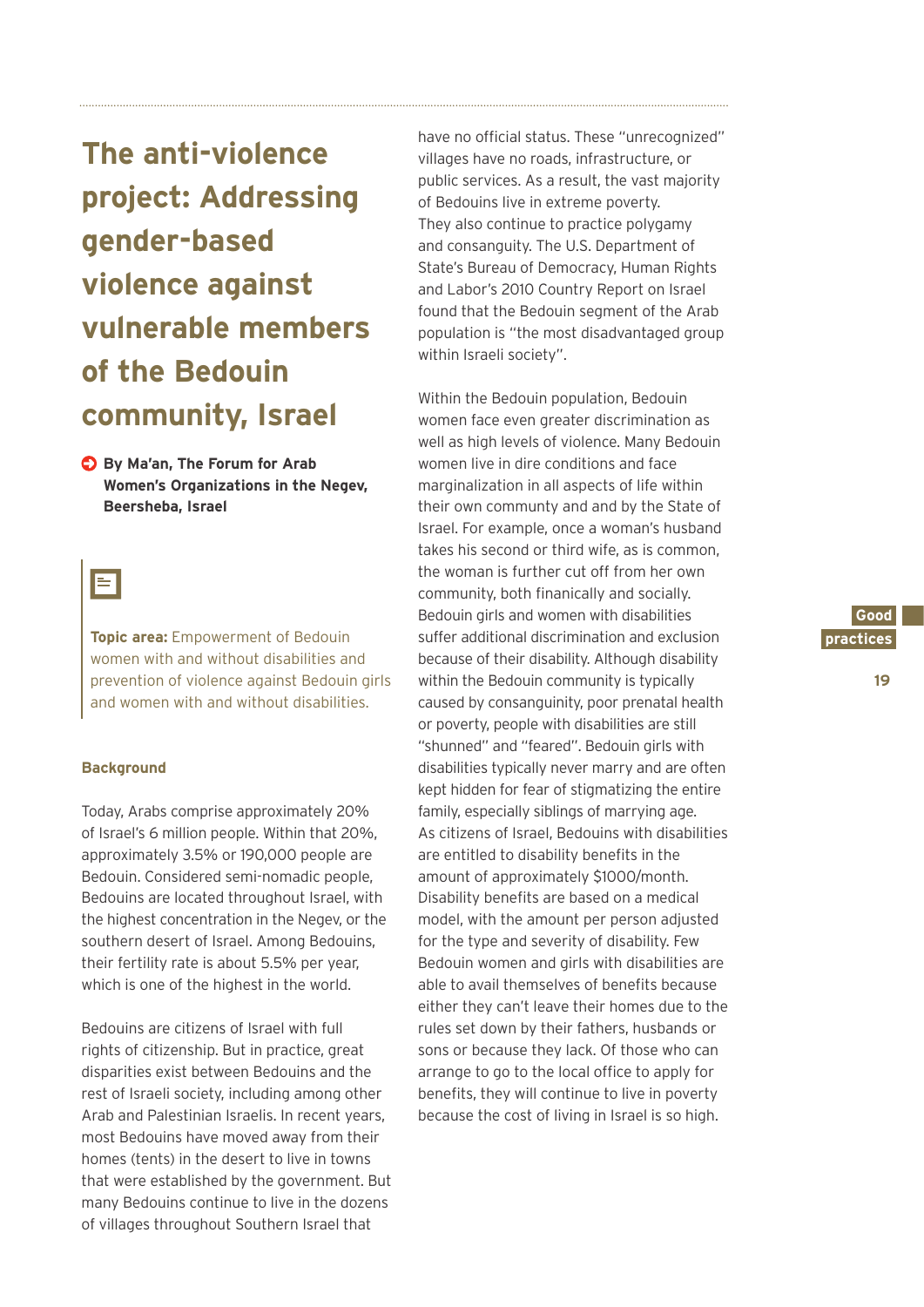#### **What happened?**

Ma'an was founded to address discrimination faced by Bedouin women within their own as well as within Israeli society. It distinguishes itself among other Bedouin women's organizations by its firm stance against polygamy. Ma'an developed its anti-violence project to specifically address violence in its various forms.

### **The Ma'an anti-violence project has three main components:**

- **The Women's Empowerment Groups/ Workshops:** These are groups for Bedouin women with and without disabilities, which take place regularly in the homes of Bedouin women, often in the "unrecognized villages". These groups provide support to women so they learn how to support each other, and to talk about their lives, inclluding the violence which they experience.
- **Hotline:** The hotline started in 2012, and is staffed by 35 volunteers all of whom undergo intensive training. The volunteers refer the callers to local services or to Ma'amn's two lawyers. Ma'an lawyers represent individual women and provide trainings to women in their villages. The lawyers help clients apply for government benefits, seek orders of protection to stop violence, or connect them to other Ma'an services, including temporary shelters. Prior to this project, no free legal aid for Bedouin women with or without disabilities was available, nor were there any organizations that assisted Bedouin women in their homes. Today, the lawyers from Ma'an go to the villages to meet with women in their homes, to instruct them about their rights to government benefits. as well as the right to a reduction in taxes and water and electricity bills for families with a person with a disability. In 2014, 12 women with disabilities and 13 mothers of children with disabilities contacted the hotline for assistance.
- **Groups for youth, students and young professionals:** Ma'an believes that in order to eliminate violence against girls

and women with and without disabilities, it must work to re-educate Bedouin youth, particularly young boys. Ma'an recently hired a young man who had previously worked with a deaf-blind theatre group, and who is currently studying to become certified a sign language interpreter at an Israeli univesity. He works with boys ages 12–14 to teach them how to show respect girls and women with and without disabilities and how to address issues of violence. This young man is now forming a youth club for Bedouin boys who are Deaf to help build their self-esteem and to provide them with an opportunity for socializing. There are also girls' groups, but to date no girls with disabilities have joined these groups.

### **What worked?**

**The anti-violence program** was developed in 2012. By 2013, there were about 80 calls to the hotline, while in 2014 the number of callers increased to 114. Most women who call the hotline report that they heard about Ma'an after participating in one of Ma'an empowerment groups or workshops. To Ma'an, every call that comes into the hotline is viewed as a "success". According to the director of Ma'an, "that call can literally break the cycle of violence because it means that the woman has decided to reach out, to outside of her family, for assistance".

The most significant changes resulting from the anti-violence program are:

- $\blacksquare$  Increase in the number of women participating in the empowerment groups/ workshops;
- Referrals from the Ministry of Social Welfare and other organizations to Ma'an for assistance for women with and without disabilities who are subjected to violence;
- Successful outcome of court cases on behalf of women with disabilities who were subjected to family violence; and
- Successful outcome of applications by girls and women with disabilities for government benefits.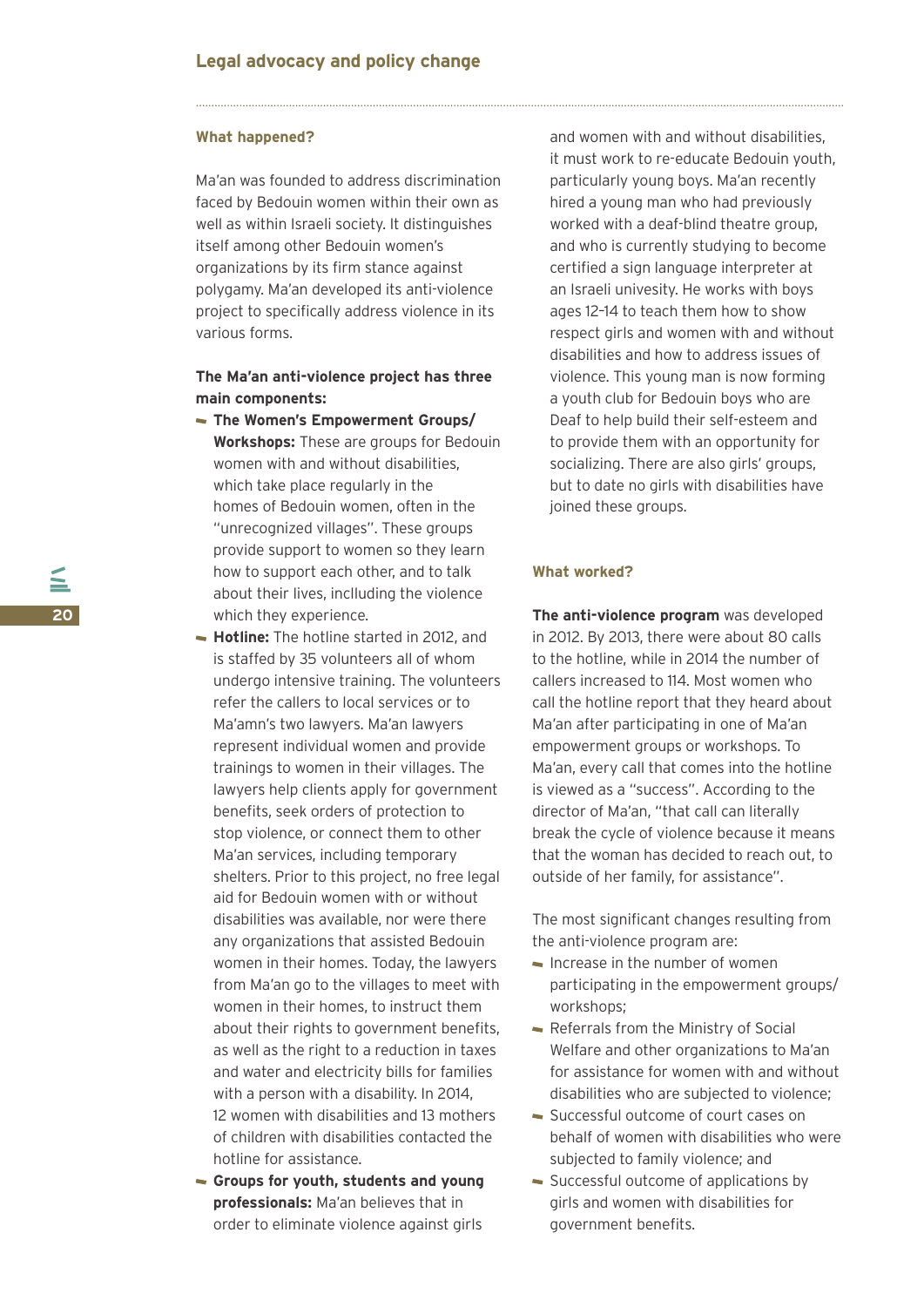Dissemination of Ma'an publications, including a booklet that describes their program and practices. Their materials provide guidance on disability and gender rights in traditional societies in a frank and honest manner, taking culturally sensitive issues into account, while including practical advice for developing human rights awareness to enhance equality for Bedouin women.

### **What changed?**

Ma'an's record of appeals of denial of benefits for women with disabilities is impressive, winning 4 out of 5 of their recent cases. One divorce case, filed on grounds of domestic abuse, concerned the loss of residency status for a woman who had entered Israel, illegally. Ma'an won and now in Israel, women (often from Gaza) who gain residency status through their husbands will not lose their status if they separate or divorce due to abuse or violence. Within the past year, Ma'an also has been successful in including women with disabilities and mothers of children with disabilities in their workshops and other activities. Part of the reason for their success is the assistance of a board member, Miriam Alamour, a Bedouin woman, who had polio as a young girl, and who is helping Ma'an staff connect with a group for women with disabilities which she runs at a local community center. Ma'an's model of including women with disabilities into ongoing programs rather than developing separate programs or them is a valuable and empowering example of mainstreaming disability into a gender agenda. The challenge remains, however, for women and girls with disabilities to become more involved in the planning and implementation of such programs.

### **What did we learn?**

Since Ma'an is so controversial within the Bedouin community due to its stance on polygamy, many Bedouin women are deterred or even prohibited by members of their own families from contacting Ma'an for assistance. Ma'an's reputation for speaking out against polygamy also makes it difficult for the organization to find the volunteers needed to staff the hotline and to participate in the women's empowerment groups, and other activities.

Ma'an brings together women, most of whom routinely experience violence, but by their own admission, it is difficult to talk for them to talk about violence, even one on one. Perhaps additional specialized training for Ma'an staff on how to support women in sharing information about violence in order to develop strategies to facilitate a more open discussion with victims of violence would be helpful. Additional funding to enable Ma'an to hire staff rather than rely on volunteers also would have a great impact on the effectiveness of the organization.

**For more information**, please contact Safa Shehada Zalha at: safa.maan@gmail.com



**21**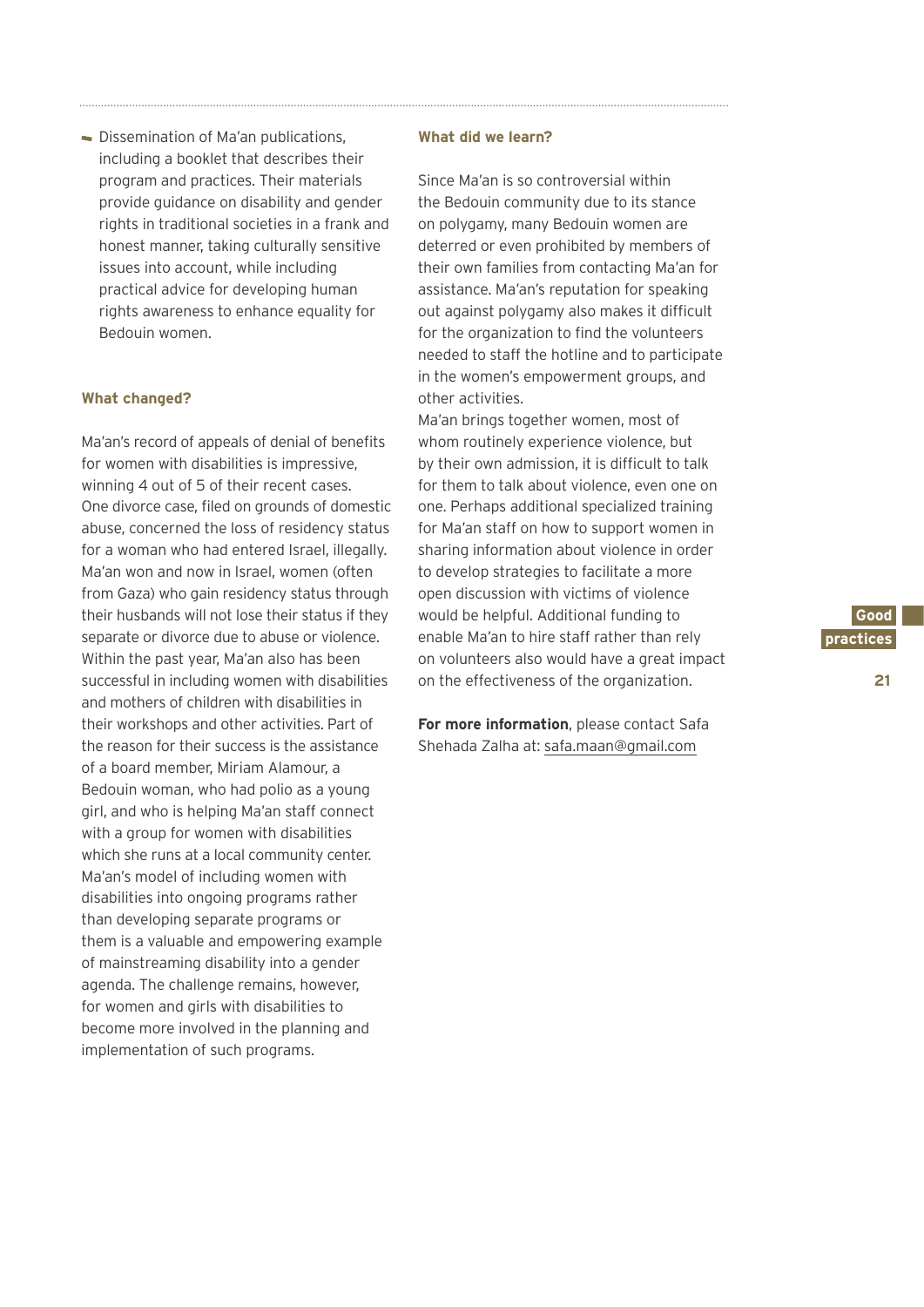# **InFocus: Bringing people with disabilities into the picture—A National Pan-Canadian Community Leadership Initiative**

**By DisAbled Women's Network/Réseau d'action des femmes handicapées (DAWN—RAFH), Montreal, Canada**

# EI

**Topic area:** Issues of ACCESS for girls and women with disabilities in order to prevent or eliminate violence, exploitation and abuse.

### **Background**

DAWN Canada is now celebrating its 30th Anniversary and it was founded in 1985 following a meeting between seventeen women from across Canada who came together to discuss issues of mutual concern. DAWN brought together a diverse community of deaf women and women with disabilities (hereinafter "women with disabilities" for brevity, recognizing that DAWN prefers to use the terms "deaf women" and "women with disabilities" in tandem), including aboriginal women, lesbians, older women or women of color. DAWN's comprehensive mission includes, among other things, to be a resource for and about women with disabilities and our concerns; to be a bridge between women with disabilities and the women's movement; and to work together with the women's movement on issues which affect all women and to help the movement become more accessible to women with disabilities.

Canada is the second largest country in the world, smaller only to Russia. The population of 28 million comprises great ethnic and linguistic diversity. According to a study by the Government of Canada, an estimated 3.8 million adult Canadians reported being limited in their daily activities due to a disability in 2012. This represents 13.7% of the adult population. At least 53% of all people with disabilities in Canada are women. In Canada today, sexual assault of women with disabilities takes place at a rate twice that of the general population of women. For women with intellectual disabilities and deaf women the rate is higher than that for other women with disabilities. Almost 80% of women with disabilities have experienced physical violence by their intimate partners compared to 29% of women without disabilities; and sexual offences are the most common type of abuse against women with disabilities. Furthermore, to compound the problems, the unemployment rate among women with disabilities is up to 75%, 58% of women with disabilities live on less than \$10,000 per year; of those, 23% live on less than \$5,000 per year.

### **What happened?**

DAWN developed an assessment tool, the "National Accessibility and Accommodation Survey" (NAAS), and undertook an accessibility assessment of domestic and gender-based violence shelters and programs. They found that across Canada, few rape crisis centres and transition houses are accessible to women with various disabilities. DAWN produced a video "We Can Tell and We Will Tell", which presented the thoughts and experiences of various people with disabilities with respect to violence, including gender-based and sexual violence. The video has been shown at workshops conducted by DAWN's partners.

The implementation of the InFocus project was a collaboration between DAWN Canada and the Canadian Association for Community Living (CACL), with DAWN taking the lead on the development of the tool kit, training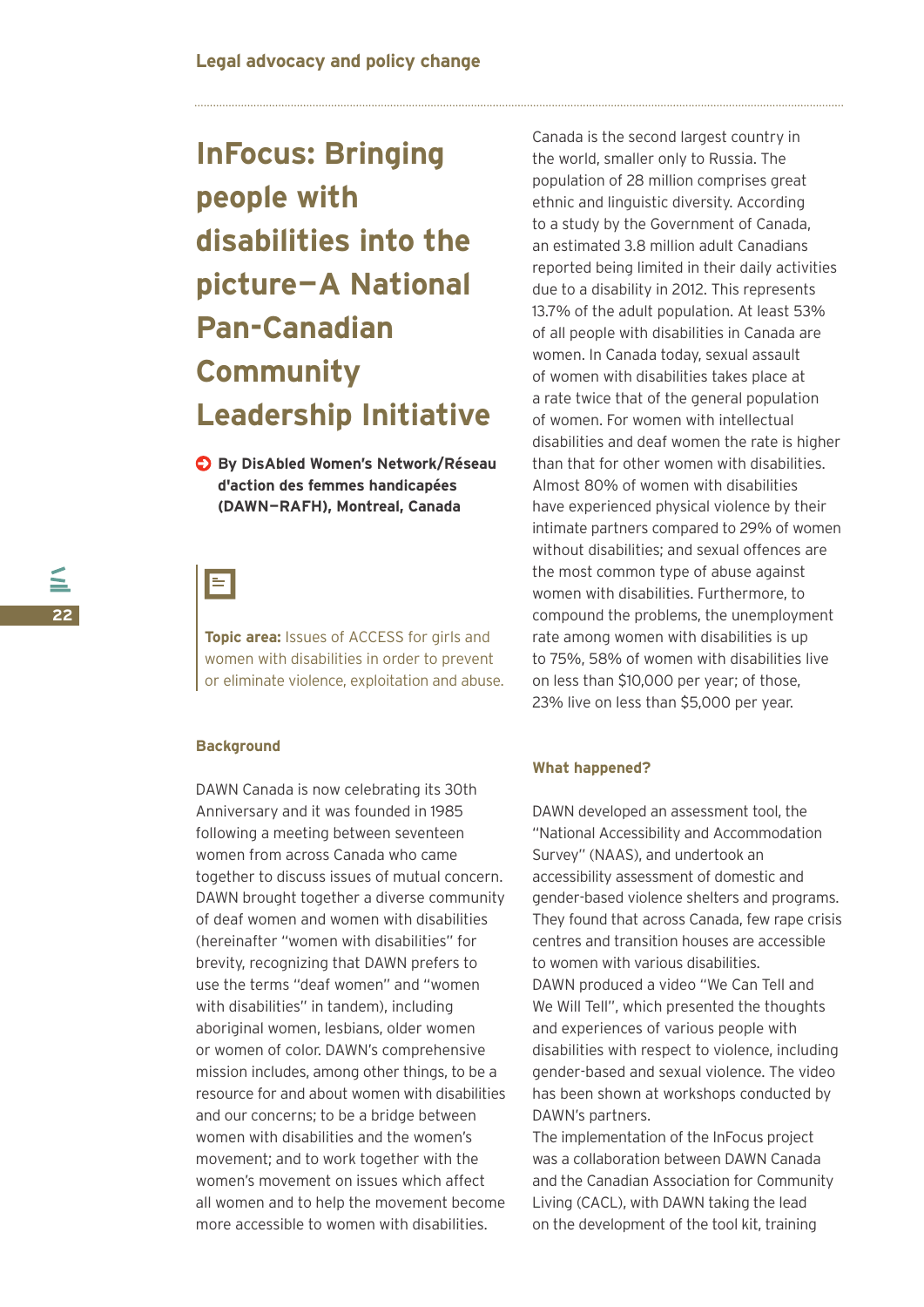materials and other resources and CACL assisting with the identification of community partners in the 10 provinces and 3 territories in Canada. This approach ensured that the project reflected the needs and input of their specific target communities and also fostered the greater capacity of local Disabled People's Organizations (DPOs) throughout Canada. Each community partner was provided with workshop tool kits in advance of the workshops and each partner was encouraged to adapt the training materials to the cultural and other specific needs of their communities. The InFocus project organized roundtables of women with disabilities throughout Canada to gain a better understanding of the specific violence issues they faced, and to increase understanding of their needs and experiences. This sharing helped women to understand that they were not alone in experiencing gender-based violence and abuse. The facilitators/local organizers received an initial training and were provided with a comprehensive guide on facilitating focus groups of survivors and their local advisory committees. Evaluations of the trainings were brought back to the national team, which in turn informed the final design of the roundtables.

The InFocus project held numerous workshops throughout Canada. One group of workshops focused on disability sensitivity training for healthcare providers, violence prevention workers, teachers, police and other front-line workers. In addition, information sessions were held to understand challenges and barriers, as well as practical things that can be done to make their workplaces more inclusive.

A second group of workshops raised awareness amongst women and girls with disabilities on risk factors for gender-based and sexual violence, explored proactive steps women could take in such situations, and enhanced the understanding of women with disabilities with respect to addressing violence and obtaining services.

#### **What worked?**

Lead organizations to implement the project were identified in each community, ensuring that learnings and outcomes were integrated into the local communities and lead organizations. In some communities disability rights organizations were the lead organization while in others more broadly focused human rights organizations led the effort. This approach enhanced the integration of disability issues into the disability rights community and broader human rights community. The project helped to build the capacities of the lead organizations; identifying and securing commitments from key local partners, forming a local cross-sectoral steering committee and securing institutional backing through the lead organizations. Women with disabilities who participated in the workshops were especially grateful for the availability of counselors during the sessions as these workshops raised many very emotional and tramatic personal issues. The support of counselors was vital for the maintenance of a "safe space" for them. Participants in both types of workshops appreciated the very comprehensive and useful handbooks that were distributed at the workshops.

#### **What changed?**

Service providers, including front-line workers and management representatives, provided feedback demonstrating a greater awareness of the nature and scope of the barriers faced by women with disabilities in accessing services, and expressed a significant desire for additional practical and locally-relevant resources and tools to aid them in making the changes necessary in their own practices and within their organizations to make their communities more accessible and inclusive for women with disabilities.

Law enforcement officials and police indicated they had a greater understanding of the violence issues facing women with

**Good. practices.**

**23**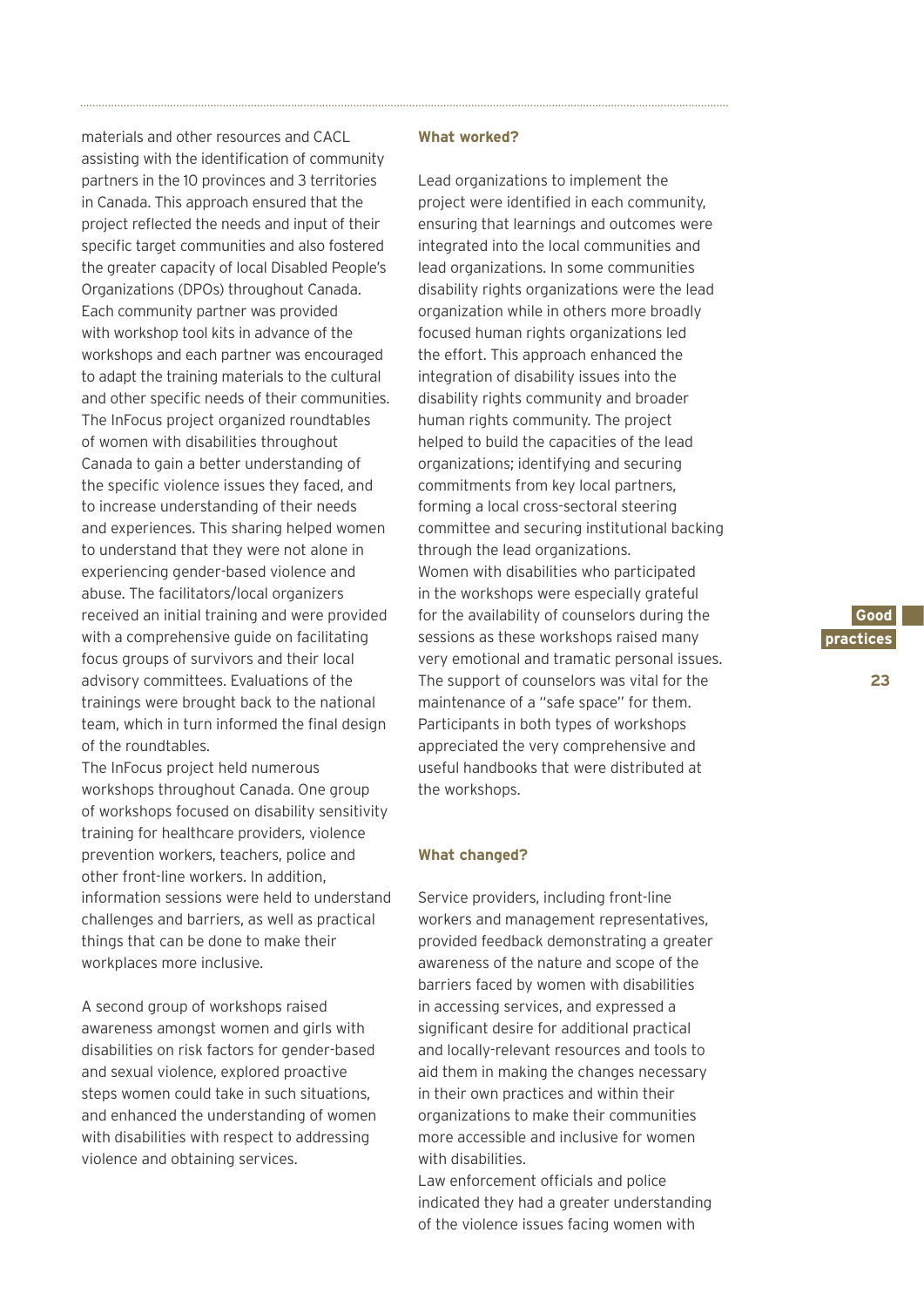disabilities and recognized that their agencies needed to address these issues in their training and work.

Some DPOs previously had not been informed about nor engaged in addressing issues concerning gender-based violence and women with disabilities. Their involvement with the InFocus project facilitated their engagement on these issues.

Disabled women came to understand their experiences were shared and respected by others. They also learned of the availability of community resources to address these important issues. A unique feature of this project is that it provides participants the opportunity to reflect on and understand their experience of violence in a systemic way, leading to discussions on how to make positive changes.

In those communities where the lead organization was a human rights organization or a women's rights organization, issues of violence against women with disabilities have been increasingly incorporated into their work.

### **What did we learn?**

DAWN's unique expertise, its reputation and engagement with diverse partners and its national reach make it uniquely positioned to influence change and increase awareness among the women's rights community, the anti-violence and victim's rights community, government officials and women with disabilities and deaf women ourselves. Dawn's reputation and the respect for its work in the communities was helpful in obtaining collaboration of implementing partners and also in developing tools and strategies that were comprehensive and easy-to-use.

Some of the organizations with which DAWN collaborated were well-established in their communities while others were more recently formed. In those communities with less established DPOs, implementation of the project was slower but the project served as a catalyst for the advancement of the local organizations. For example, in the indigenous Nunavut Community in rural western

Canada, the DPO partner is newly formed and discussion of issues of violence against women with disabilities was a somewhat taboo subject. The project created a powerful catalyst for change, but implementation proceded more slowly there, in part due to the limited funds the partner has to continue the work. On the other hand, the more established DPO in Vancouver was better equiped to implement more aspects of the project and has been successful in obtaining additional funding to continue the work. This learning demonstrates that implementation of a nationwide project is complex and must be flexible to respond to the specific community and organizational context. Additional specialized training for staff in local communities to develop their organizational capacity and ability to conduct outreach activities in the diverse and widely dispersed rural communities would be helpful. Additional funding to enable DAWN to assist the less developed local DPOs to hire more staff rather than rely on volunteers also would have a great impact on the effectiveness of the organization and its implementation of the project.

Service providers expressed a strong intention to make their facilities and programs more accessible to women with disabilities. It would be very useful to re-assess the specific changes implemented in such programs, perhaps by again using the "National Accessibility and Accommodation Survey". Many of the women with disabilities participating in the workshops used the space to express their own emotions and personal issues. Because of this there was not sufficient time to develop their personal plans for coping with violence. Given the strong personal emotions that were expressed, it would have been appropriate to have some follow-up sessions, but the scope of the project did not permit additional sessions. Some participants found that the videos, which presented other disabled people's experiences with violence, were a trigger for their raw emotions.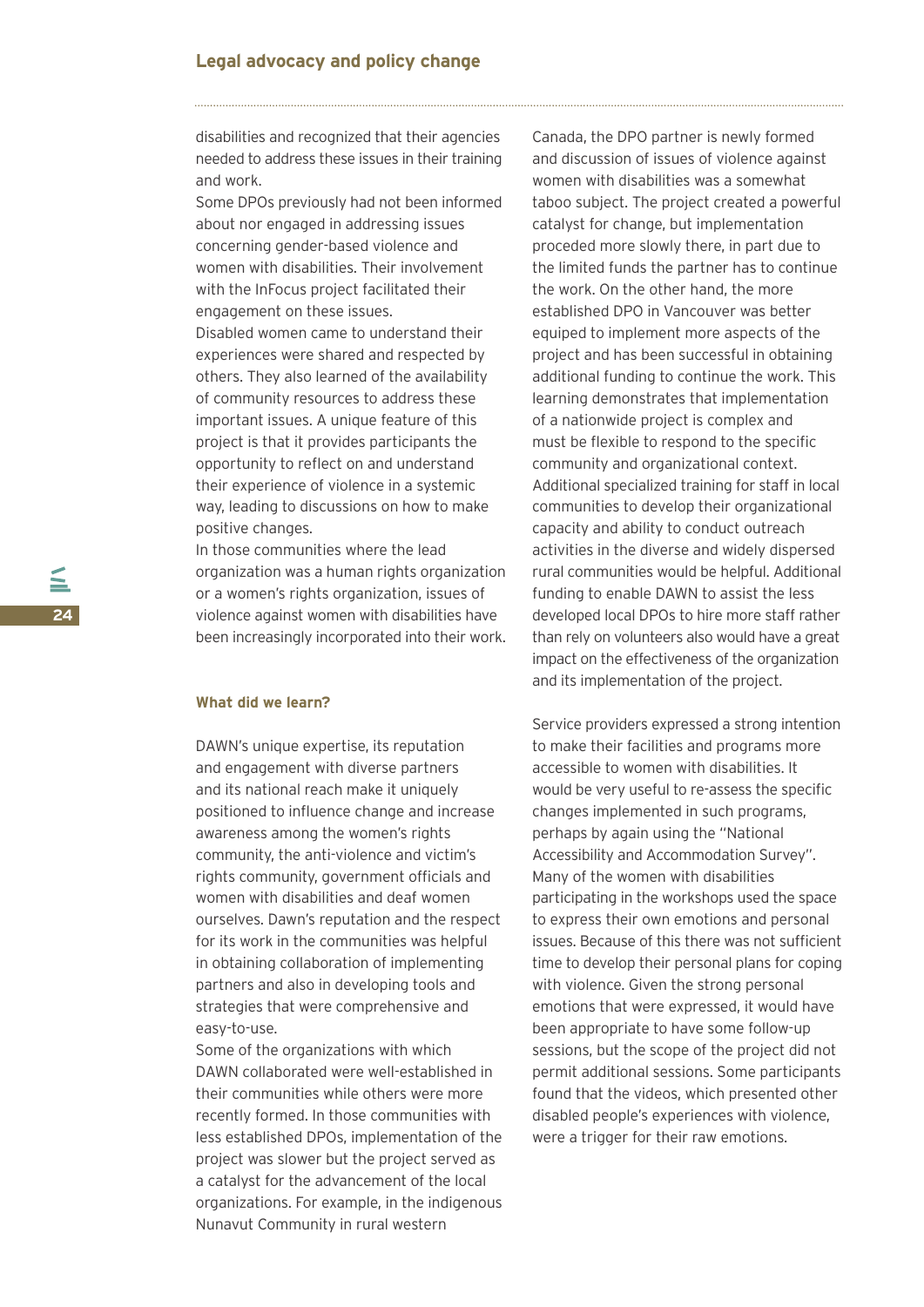The consultant who evaluated DAWN's project noted that in some communities, the timing between the focus groups and the workshops was too long and the energy around the issues dissipated. The timing of the delivery of the facilitators' tool kit was not sufficient to allow some organizations to prepare and adopt the tool kit to the specific needs of their communities.

**For more information**, please contact Bonny Brayton at: admin@dawncanada.net



**25**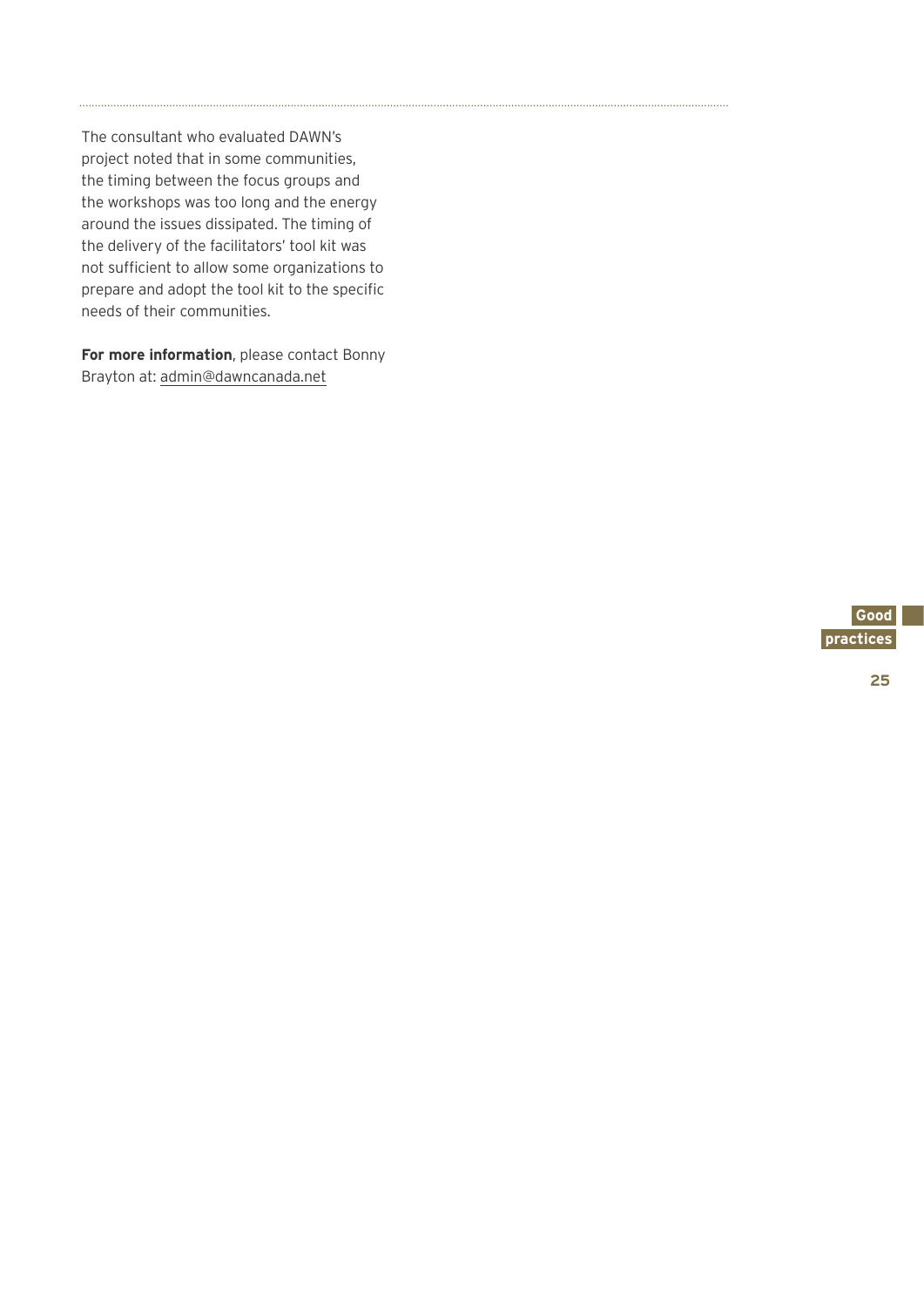# **B**

## **Awareness raising: What worked**

**The briefs contained in this section describe the actions undertaken by the good practice holders to raise awareness among local and national authorities, traditional and community leaders, communities and families, service providers, DPOs and other mainstream organisations.**

While the practices cover a wide range of different activities, the following common components have been identified by the local and global experts:

- To address the invisibility of women and girls with disabilities, it is important to collect data on where women with disabilities live, what barriers they face, and what supports they need. More and better quantitative and qualitative data would support governments to allocate adequate resources for disability and gender inclusive budgeting, as well as policy development for women and girls with disabilities. In Uruguay, for instance, the Gender Unit of the Disability Program within the Ministry for Social Development has taken the lead in raising awareness on gender and disability-based violence, and has also initiated trainings with other departments within the government. As a result, the Women's Institute began to track gender and disability violence as well.
- To address barriers faced by women and girls with disabilities who have experienced violence, consultations are necessary between State actors and civil society. In Costa Rica, Fiji and Uruguay, women with disabilities joined hands with State actors, and provided advices on how to become more inclusive through the development of tools on disability inclusion and gender-based violence. In other countries, like Kenya and Mexico, women with disabilities were involved in policy-making and were able to contribute to the decision-making process, and ensure that policies were in line with the CRPD. Toolkits on how to address gender-based violence against women and girls with disabilities were successfully developed through inclusive and participatory processes in Fiji and Uruguay, and have been introduced into national programs.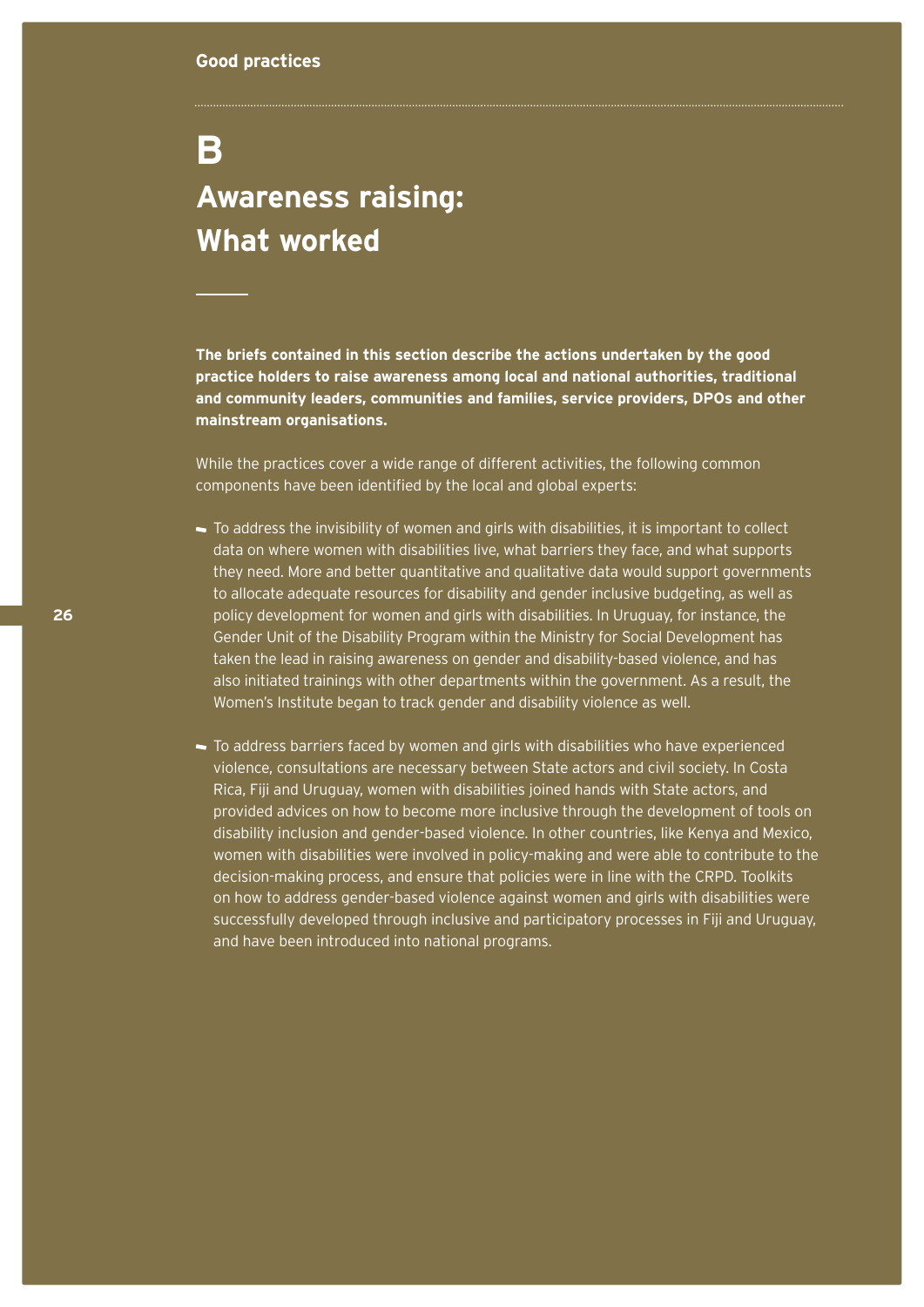**Mainstreaming disability in the governmental programs addressing violence against women in Uruguay**

**By Ministry for Social Development-Gender Unit of the Disability Program (PRONADIS—MIDES12)**

### Ξ

**Topic area:** Education and mainstreaming disability in governmental programs addressing violence against women.

### **Background**

Prior to this intervention there were governmental programs aimed at women victims of gender-based violence, including legal aid and security measures. However, when the programs received information or a complaint regarding women or girls with disabilities, the institutions had no response and many women with disabilities received no support.

This practice was initiated due to a local interinstitutional initiative [Inter-American Institute on Disability and Inclusive Development (IIDI)] in response to demands from civil society regarding the need to improve sexual and reproductive health services for women and girls with disabilities. The focus of the demands centred on the lack of response and measures to support women and girls with disabilities who were subjected to violence. Bearing in mind these demands, an agreement was reached to design a research study about the following intersections: women with disabilities, access to sexual and

reproductive health services, and the exercise of these human rights. UN Women agreed to finance the study and it was designed with the support of the University Republica, the Disability Secretariat, and civil society representatives. That study was published and disseminated, and led to several main outcomes:

- A guide for sexual and reproductive rights of persons with disabilities (with involvement from the Pan American Health Organization, the Health Ministry, and the Ministry for Social Development) that was distributed as support material to all medical practitioners in all health centers nationwide;
- Accessible brochures about sexual and reproductive rights of women with disabilities;
- Academic events on this topic that involved the academic units of gynecology, nurse schools, and executive chief officers for public policies on health. During these academic events, the need for awareness raising and for capacity building was evident, and thus the program "Sweeping barriers", (Barriendo barreras) in the modality of seminars was designed and implemented.

### **What happened?**

The program "Sweeping Barriers", as a capacity building program that was implemented through seminars, was divided in two sectors: one aimed at civil society and the other one aimed at staff from health sector, both were implemented at local level. The seminars for DPOs and civil society organizations included the rights of persons with disabilities emphasizing in sexual and reproductive rights and the right to have a life free of gender-based violence. The civil society organizations were consulted to promote the direct participation of women and girls with disabilities.

The seminars aimed at health professionals and Ministry staff, included topics such as the social model of disability, the legal framework protecting the rights of persons with disabilities, violence against persons

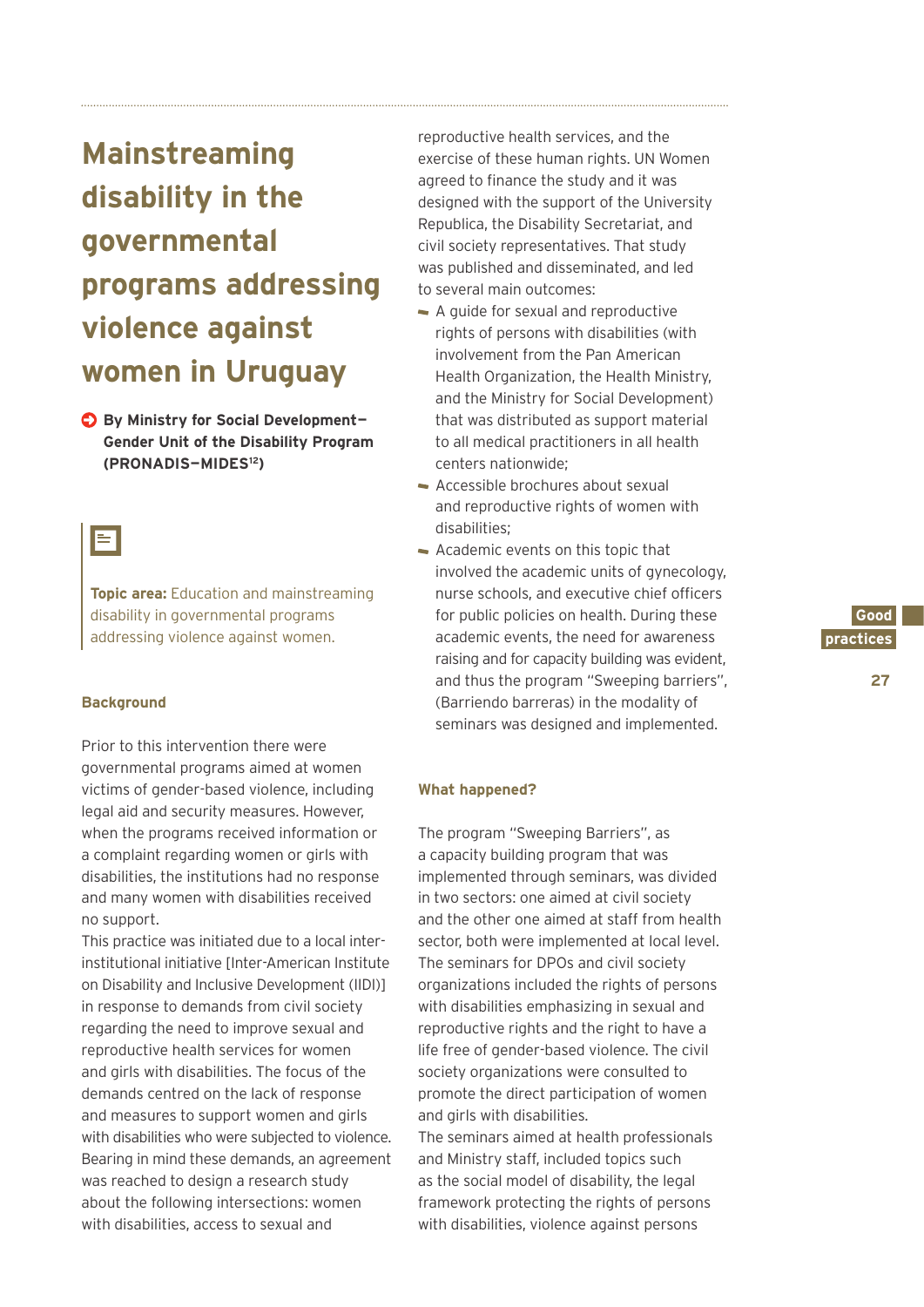### **Awareness raising**

with disabilities, the proposed modifications of protocols to assist persons with disabilities who are victims of violence. A strategic alliance with the Health Services' State Management was developed, and these seminars were organized with the coordination of the local MIDES offices. Under the scope of the Convention on the Rights of Persons with Disabilities (CRPD), this action has the double effect of making visible the issue of the rights of women with disabilities, facilitating their gender identification and the multiple oppressions to which they are exposed, and at the same time this action has the effect of questioning the hegemonic medical model with its vertical and polarizing vision, forcing it to move into the intersectional multi-dimensional perspective of human rights. This practice has also generated rights awareness in persons with disabilities, promoting the exercise of their human rights; and within the health sector it generates capacity for timely and adequate care of the specific demands of this population.

### **What worked?**

Support for and facilitation of the organization of the first national seminar on gender, disability and violence was provided by the Spanish expert Dr. Isabel Caballero, and she continues to serve as advisor to the practice. A key factor that can be replicated is the alliance between governmental institutions and DPOs, especially organizations that represent women with disabilities. A very positive aspect of this practice was that the main official responsible for promoting this practice is a woman with a disability herself, showing a strong commitment and passion to advance these issues.

The guide to sexual and reproductive rights of persons with disabilities is a very good educational and awareness raising material, aimed at a wide scope of actors, including women and men with disabilities, medical practitioners, educators, social workers, and others. It would be important to disseminate it widely.

The head of the health services administration (Dr. Silvia Melgar) was instrumental in making this practice a success, directed guidelines to the Social Development Ministry and all programs relating to prevention and elimination of violence against women, in order to be collaborative with the gender unit to organize and develop the seminars to train staff on disability rights and sexual and reproductive rights of women and girls with disabilities. As examples of her leadership, during her time in office, abortion was legalized and machines distributing condoms were placed in all public institutions.

### **What changed?**

- The program (with more funding and human resources) was adopted as part of the structure of the Ministry for Social Development.
- After raising awareness among public officials and staff of these programs, measures have been adopted to provide these supports to women and girls with disabilities who are victims of gender-based violence (GBV), including legal aid and perimetral security measures.
- Medical practitioners nationwide have demanded training on issues relating to the specific needs of women with disabilities, and thus awareness about the topic has been raised.
- Forms that people use to receive social benefits now take into account gender, and now include questions about sexual and reproductive health as well as GBV. The data gathered from these forms are analyzed through a gender lens.
- An initiative to track gender and disabilitybased violence was taken, for the first time, as a line of action by the Women's Institute (IMujeres/MIDES, also within the Ministry for Social Development).
- There is an interest in eliminating barriers in health services. In some premises, accessible toilets have been built, ramps have been placed to facilitate access, accessible parking areas have been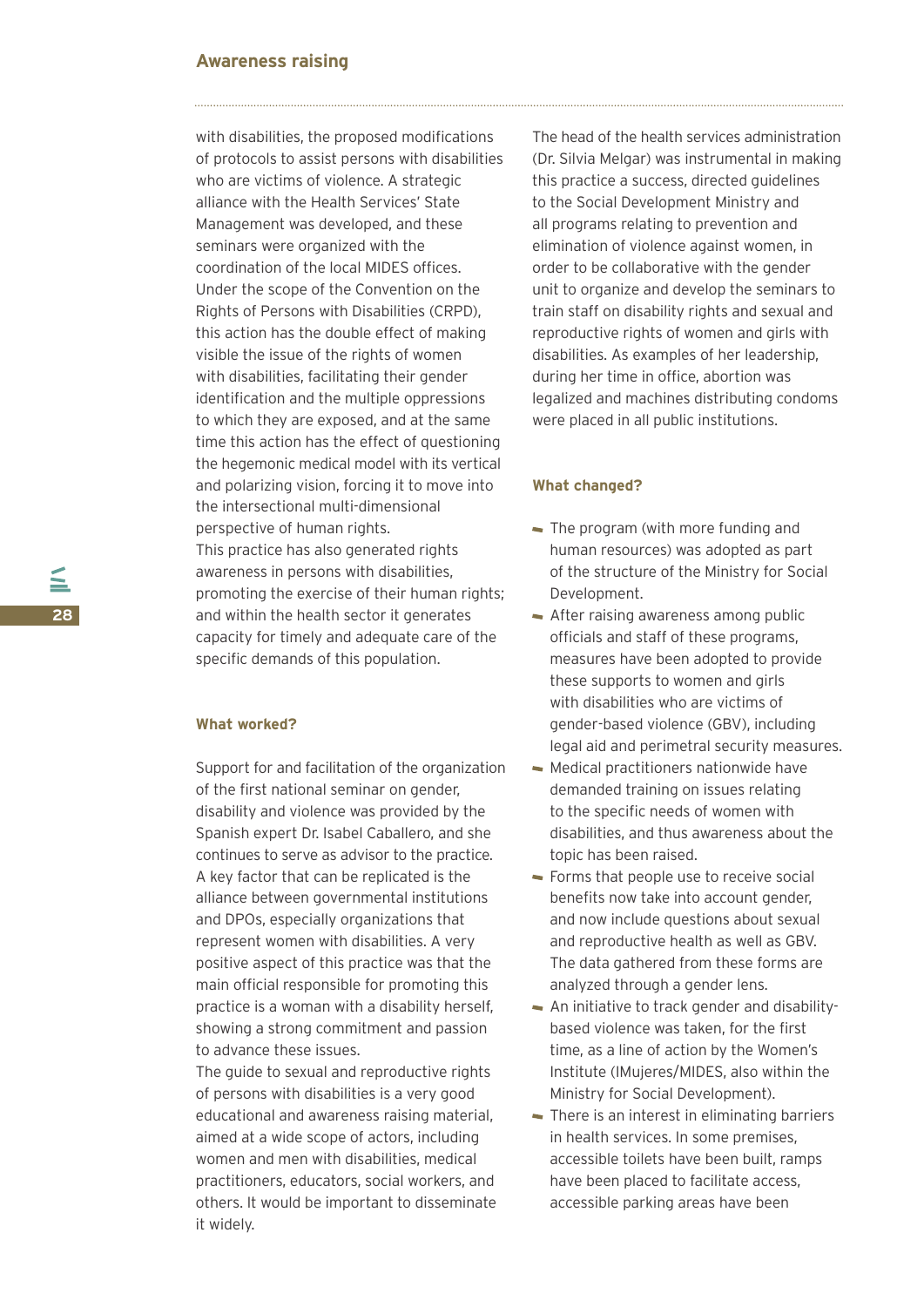designated, and other adaptations have been undertaken.

- A guide has been published on sexual and reproductive rights of persons with disabilities, with a gender focus. It is compulsory reading for university students pursuing careers in medicine, nursing and gynecology.
- Once data on gender-based violence began to be collected, women and girls with disabilities who were legally incapacitated and also were victims of violence started being assisted with no need for their legal representative to speak for them. Although this practice did not challenge denial of legal capacity, this change in practice is an advancement in the protection against gender-based violence.
- The first organization of women with disabilities with a rights perspective was created "Association of Uruguayan women with disabilities in diversity" (Asociación de mujeres uruguayas con discapacidad en la diversidad). It was constituted by the women with disabilities who participated in the study. Their main goals are aimed at the empowerment of their members, training in topics such as self-esteem, gender and disability, gender identities and violence.

### **What did we learn?**

The difficulties faced in the implementation of this practice are related to scarce economic and human resources. The Gender Unit, for instance, has only two staff members, one of them is a full time official while the other one is hired only half time. This limits the scope of their efforts, although the program "Sweeping Barriers" has been implemented at the national level, this has taken a few years and there is still a challenge to include all staff into the trainings.

Even though this practice has been considered as good because it has been promoted by a governmental institution, the "practice holders" have expressed their concern that with a change in the government, their work and efforts could be interrupted. Funding for the program "Sweeping Barriers" could be cut, so there needs to be an effort to ensure that it is fully institutionalized.

While some barriers have been eliminated as per above section on what changes, a policy to eliminate barriers in health services has not been developed.

**For more information**, please contact Maria Antonia Irazabal Quintero at: psirazabal@gmail.com



**29**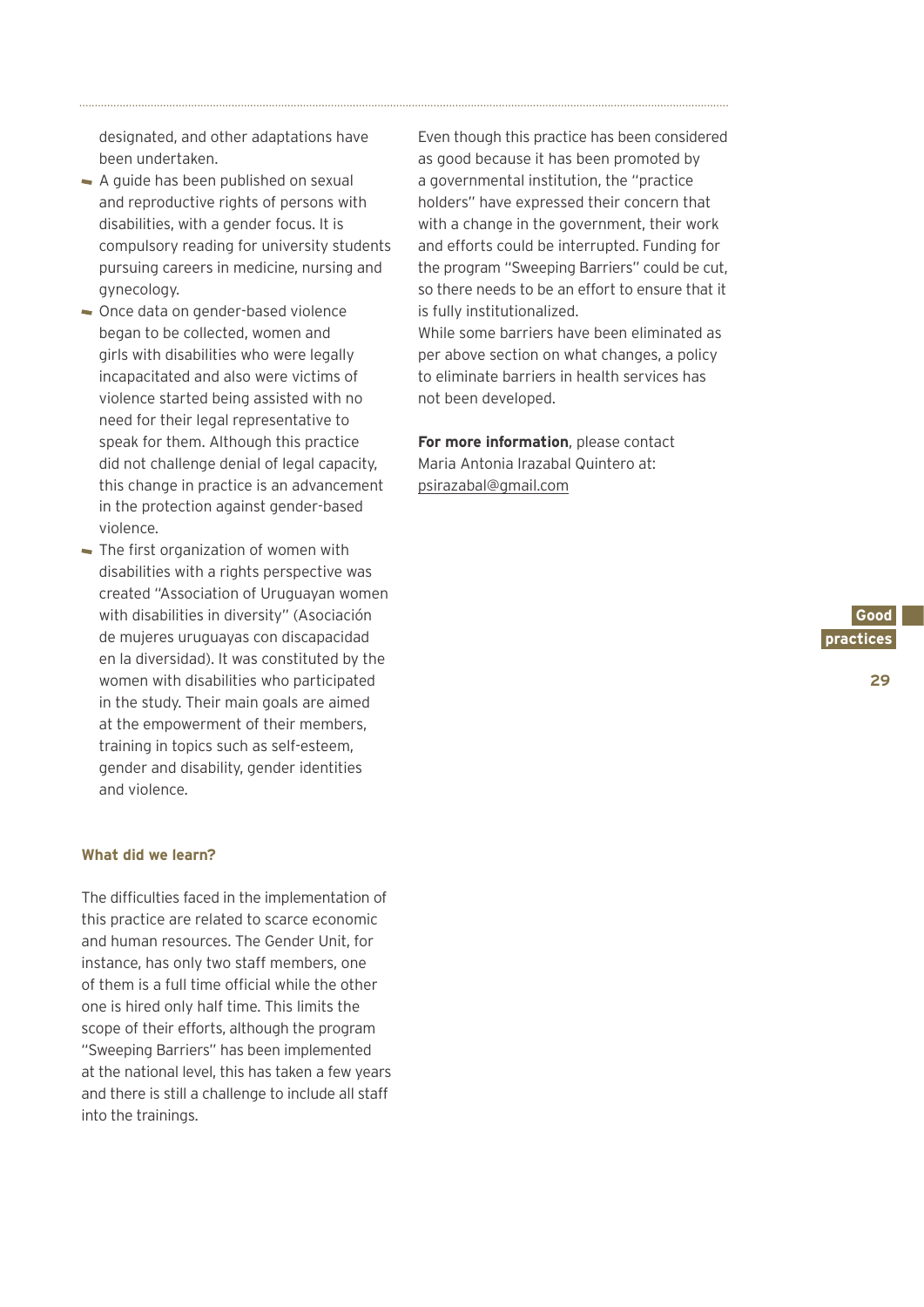# **Justice for survivors of sexual abuse through multi-sector community responsibility in Kenya**

**C** By Advantage Africa and Kibwezi **Disabled Persons' Organisation**



**Topic area:** Access to justice for women with disabilities in the incidence of sexual violence and abuse.

### **Background**

Advantage Africa is a UK based NGO that works to support people affected by poverty, disability and HIV/AIDS to improve their education, health and incomes. Advantage Africa have developed a close relationship with Kibwezi Disabled Persons' Organisation (KDPO) since they began a partnership in 2004. KDPO is a community based organisation of persons with disabilities, with 12 self-help groups focused on looking for practical ways to improve the living standards of children and adults with disabilities and to raise awareness over their rights. It has over 1,500 registered members with disabilities and two of its most senior staff are disabled. Advantage Africa has been helping KDPO to grow as an organisation and especially to develop its advocacy skills. Kenya has ratified both the CEDAW and the CRPD which provide the framework for the legal promotion and protection of the rights for Kenyans with disabilities within both its

Constitution (2010) and its Disability Act (2003). The latter is currently under review

for compliance with the CRPD. Formal legal and judicial processes co-exist with systems of traditional justice. These traditional processes take many forms and are practiced in more than fifty different ethnic groups across Kenya.

Kibwezi is a district in eastern Kenya where most families rely on agriculture for their livelihoods. Here, violence against women in general is not uncommon. They are considered to have a lower status than men leaving them more vulnerable to gender-based violence, such as rape and domestic violence. In Kibwezi, the community elders are frequently expected to deal with reported incidences of violence by facilitating a traditional reconcilliation method known as "cleansing". The family of the perpetrator is required to give a number of goats as "compensation" to the family of the victim after negotiations between the male heads of the two families. Women are not engaged in the process and are not the recipients of this "compensation".

However, this system has rarely included cases involving women and girls with disabilities. This is partially due to the fact that many families, whose one or more members are women or girls with disabilities, are headed by women who are not entitled to take part in the "cleansing" negotiations. Nevertheless, this is mostly due to the widespread belief that abuse and violence against people with disabilities is not a reportable issue. Very few women and girls with disabilities report crimes of violence to the police, and where they do, they are easily intimidated and convinced to drop the case. It is precisely because of these negative attitudes that women and girls with disabilities are at high risk of violence and abuse.

KDPO developed this project after becoming increasingly aware of the lack of support for women and girls with disabilities, who had become victims of abuse, including raping of girls with disabilities as they made their way to school. Advantage Africa agreed to support them in applying for a joint participatory research project to better understand how to improve the sexual and gender-based violence response system in Kibwezi.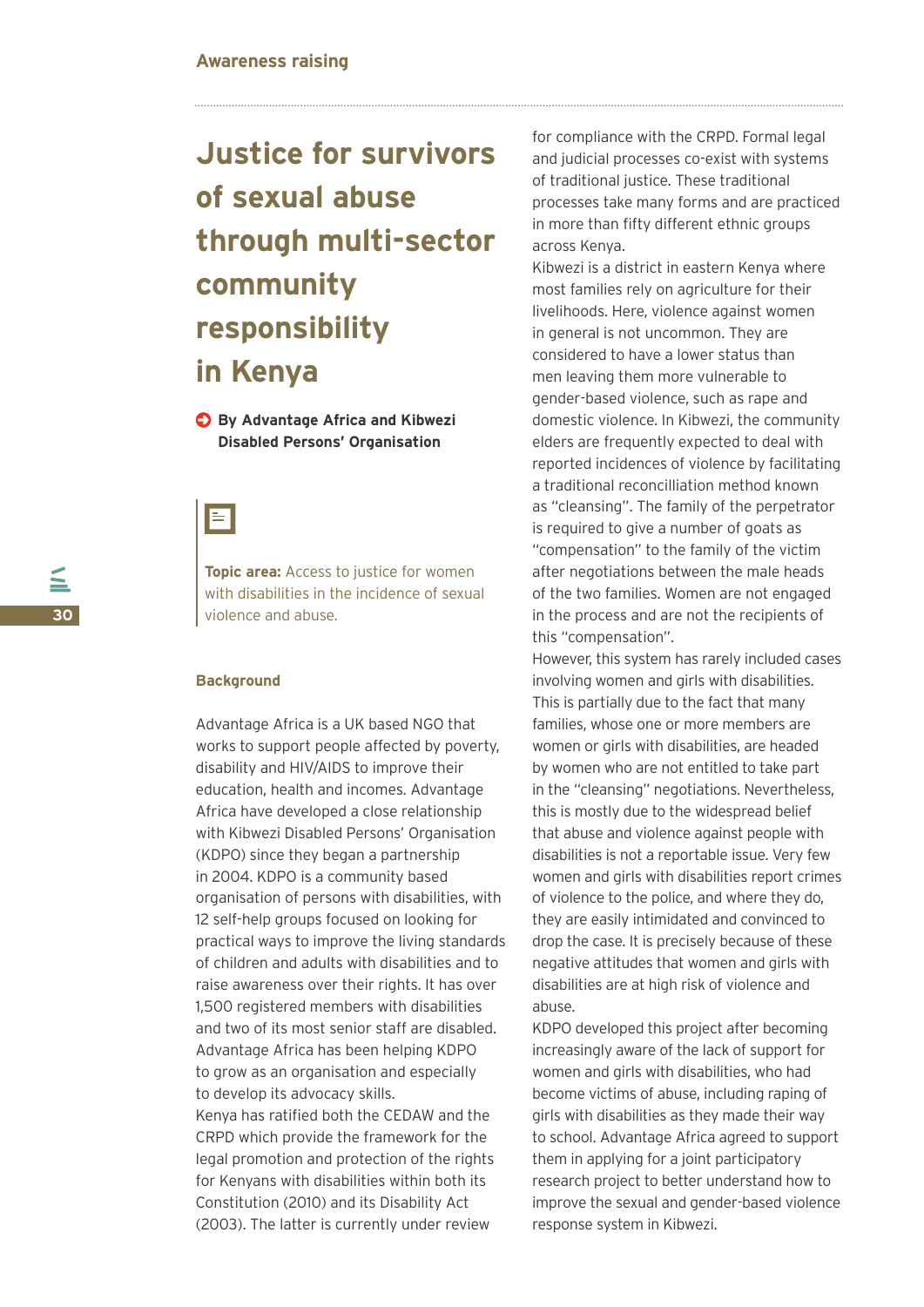#### **What happened?**

Over a period of six months, KDPO facilitated a big awareness raising campaign targeting key groups of people involved in providing support to those experiencing violence and abuse. At the same time they worked with Advantage Africa to implement their participatory research.

To build their own skills and confidence, they worked with two experienced civil society organisations—Cradle and Women Challenge to Challenge—to develop appropriate methods to sensitise communities on issues concerning violence against people with disabilities, in general, and women and girls with disabilities, in particular.

The project focused primarily on the communities' elders, decision-makers, law enforcement bodies, as well as people with disabilities. The aim was to inform them about the types and prevalence of sexual violence against women and girls with disabilities. A workshop was organised. Stakeholders came together to work on creating an inclusive response system to support women and girls with disabilities experiencing violence. A diverse range of stakeholders came, including community elders, people with disabilities, family members, teachers, nurses from the hospital engaged in medical response to violent attacks, religious leaders, police officers involved in the reporting of cases, local authorities, State social workers engaged in coordinating support for survivors, and other NGOs engaged in gender-based violence in Kenya.

### **What worked?**

After learning about how to raise awareness with communities, schools, service providers and local authorities, members of KDPO have been attending weekly community meetings (called Barazas) across the district to talk openly about these issues. This became a very effective way of bringing this issue to the attention of communities and decisionmakers.

The involvement of communities and the village elders was the most effective strategy in developing ways to minimize and progressively eliminate violence against people with disabilities. Since they became aware of this issue, and the existence of protection clauses under legal agreements, communities have been much more willing to support people with disabilities in reporting abuse, and bringing the abusers to the police. The engagement of KDPO in research, with Advantage Africa, helped them to develop as an organisation. Not only did they learn new research skills, but they also established links with a much wider range of stakeholders, which contributed to establish new relationships with people working in the field of gender-based violence such as police officers, nurses and community elders. In fact, the participatory nature of the research contributed to the establishment of an improved community response system for people who experienced by abuse.

#### **What changed?**

This is a relatively new initiative, and as such the work which is still early in the process to generate change. However, there have already been some significant examples of changes in attitudes and practices. For the first time there has been recognition that violence against anyone with a disability is a crime. The Deputy District Chief spoke publicly about this issue and declared that he would personally confront anyone accused of sexual abuse against women and girls with disabilities. Some key groups of people, including pastors and village elders, have immediately taken up this issue and have started to talk to their communities about how violence against women and girls with disabilities can be managed and prevented. Church services are now used to inform people on how to report abuse.

A recent case involving a woman with an intellectual disability was brought to the criminal justice system by the community itself, and has been adequately investigated. **31**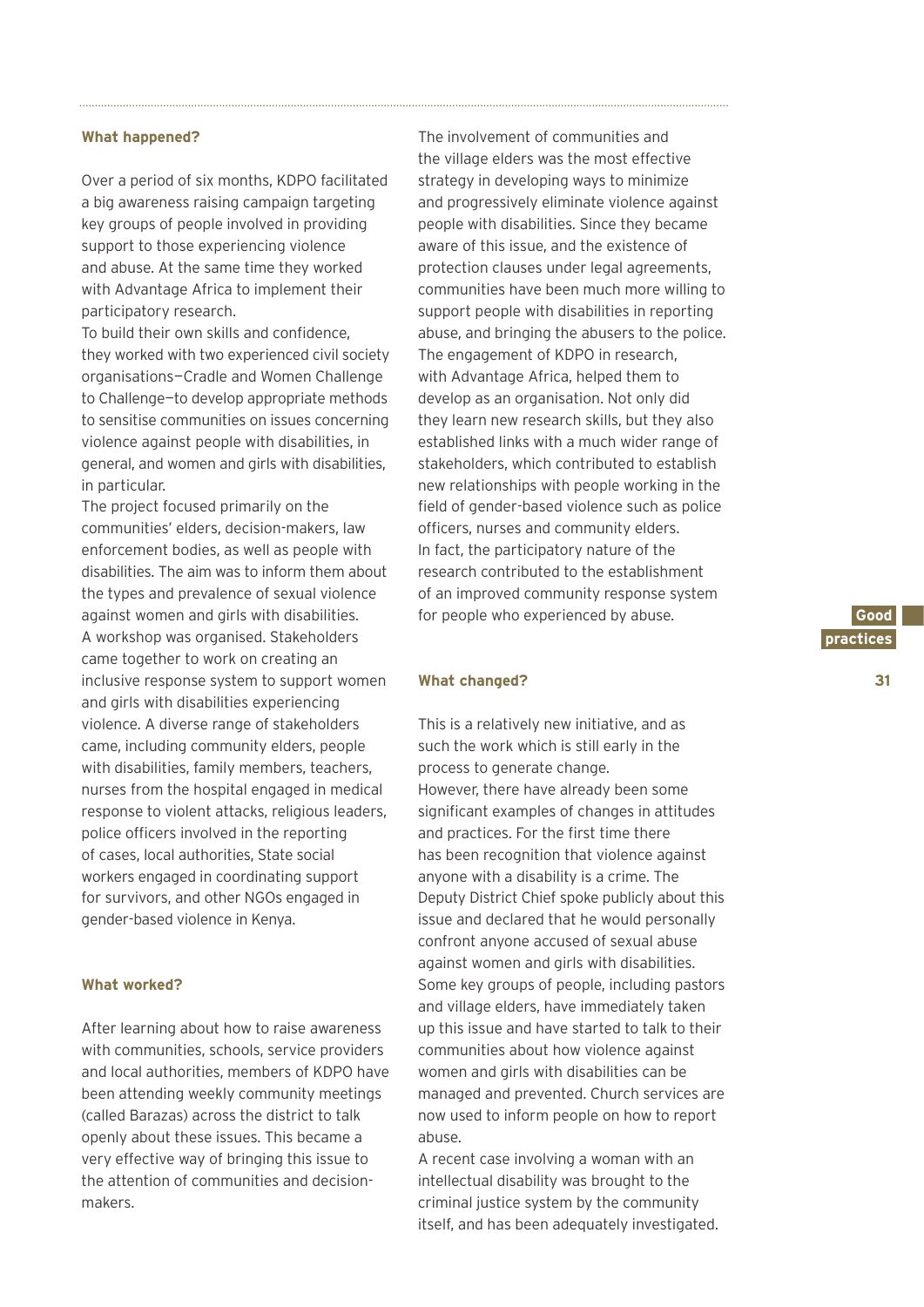### **Awareness raising**

For the first time the community has expressed its shock in exposing this case and its support for justice for the victim.

### **What did we learn?**

Although awareness raising and community sensitisation are already making a significant difference, beliefs and understanding of disability remain deep-rooted. It will take time to work with communities to understand, guarantee and realize that women and girls with disabilities are important and valued community members, who have the same rights as any other women. For this reason, women and girls with disabilities still remain critically vulnerable to sexual abuse. Moreover, the fact that people with disabilities also lack awareness and understanding of their rights. This means that often they don't seek medical support and/or don't report crimes committed against them. This translates in significant delay in seeking justice, but also in getting medical help and preserving evidence. As a result women and girls with disabilities, who have experienced sexual abuse, are at an increased risk of sexually transmitted diseases like HIV/AIDS.

Women and girls with disabilities in Kibwezi face not just attitude barriers, but also significant environmental barriers when dealing with the consequences of abuse. Police and hospital services are located in towns and it prevents those living in rural areas with the difficult task of making the journey. Local transport is expensive and people with disabilities are often charged higher prices if local transportation is accessible to them. For some, such as those with intellectual disabilities or those who are deaf, the communication with service providers, such as medical staff or police, can be overwhelmingly difficult. Their needs therefore often go unmet exposing them to a higher risk of abuse. Poverty is also a key factor in the vulnerability of women and girls with disabilities. Thus, one important strategy in the prevention of further abuse is to

empower women to be economically active and independent. As the KDPO coordinator described: "The more (economically) empowered a woman with a disability is, the stronger she would advocate for her wellbeing."

**For more information**, please contact Agnes Mutuku at: kibwezidisabled@gmail.com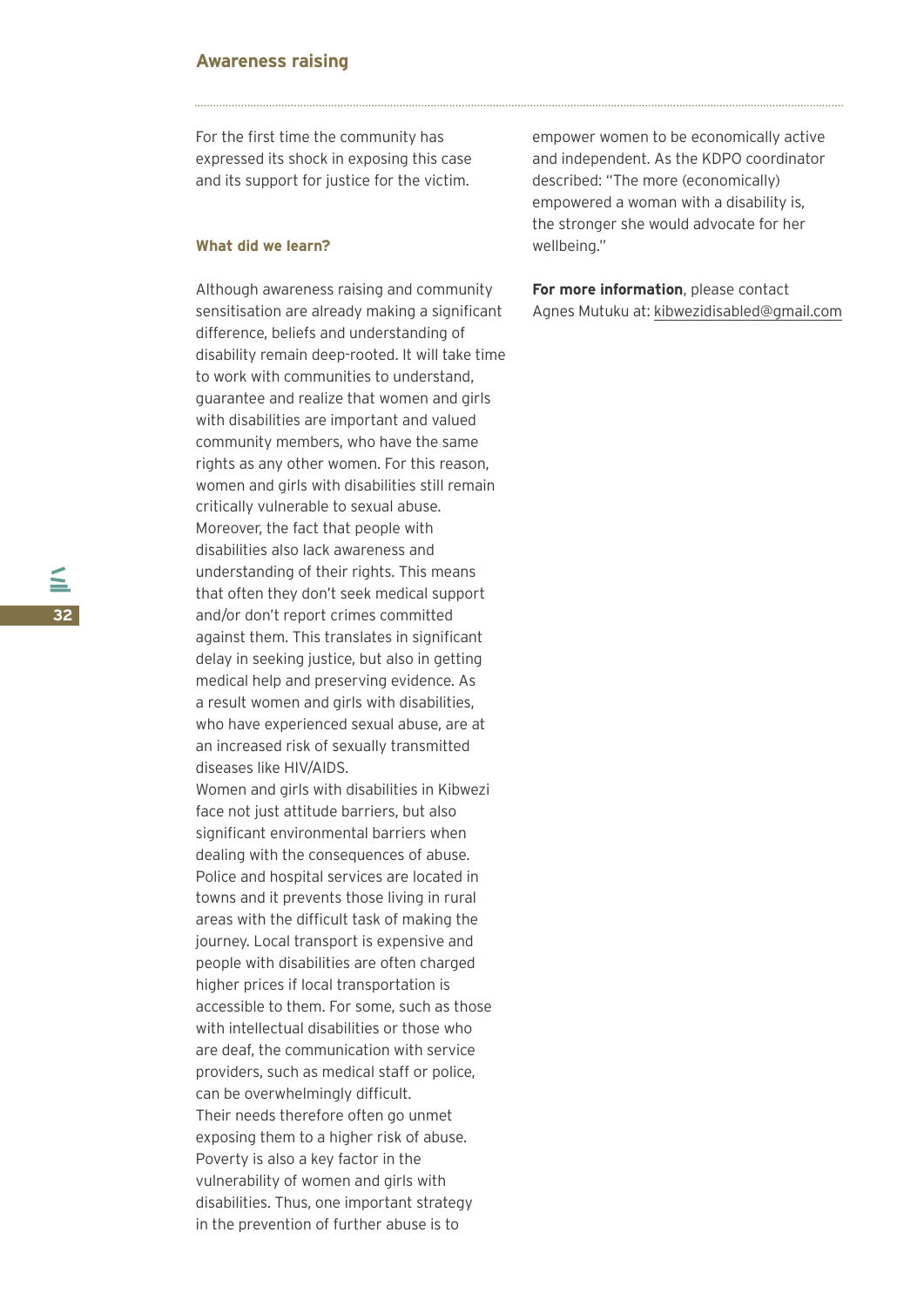**Women with disabilities advocating towards Costa Rican institutions to make changes at national level and in different regions of the country**

**By Ileana Chacón and Shirley Angulo**

 $=$ 

**Topic area:** Awareness-raising.

### **Background**

Women's rights have been advancing in the country, placing Costa Rica in a leading position in relation to the Latin American region. However, women with disabilities had not been involved in the movement to advance women's rights, and women's rights were not addressed by disabled persons' organizations. Women with disabilities themselves lacked knowledge and information about their rights, thus, many of them were being frequently subjected to violence. Their lack of knowledge about their rights made them more vulnerable and unaware of what institutions to seek help from. Costa Rica's government institutions include the National Institute for Women (Instituto Nacional de la Mujer—INAMU), the social security institution (Caja Costarricense de Seguridad Social—CCSS) which provides sexual and reproductive health services and disability specific health services, and the

National Council for the Disabled (Consejo Nacional de Rehabilitación y Educación Especial—CNREE), among others. None of them considered the rights of women with disabilities as part of their work. Costa Rica ratified the Convention on the Rights of Persons with Disabilities (CRPD) in 2008. When considering its articles about women with disabilities (mainly articles 6, 16 and 25), two women with disabilities, Ileana and Shirley saw ratification as a good opportunity to raise awareness in the governmental institutions.

### **What happened?**

In 2009, a group of women with visual disabilities attended a training on CRPD and disability rights, and after the training decided to constitute a working group or commission. They began to replicate that training with other women with visual disabilities. At this early stage, they sought support from the National Institute for Women. The working group of women with visual disabilities gave a list of demands to the Minister for Women's Issues, the list included requests to include women with disabilities in policies about violence, and even more importantly, to be included in discussions on the those policies. The trainings for women with disabilities on women's rights and violence against women used innovative materials and methodologies.

In 2010, the women with visual disabilities decided they had to include women with other disabilities. As a wider group, they approached the National Council for the Disabled to seek support, using the argument that women with disabilities' issues were human rights issues that had not been included in the disability policies being implemented by the Council. As a result, the Council agreed to provide the financial and technical support to develop capacity building activities in most regions of the country, implementing a total of 11 trainings in the capital city and the country's provinces from 2011 to 2013. Besides the geographic

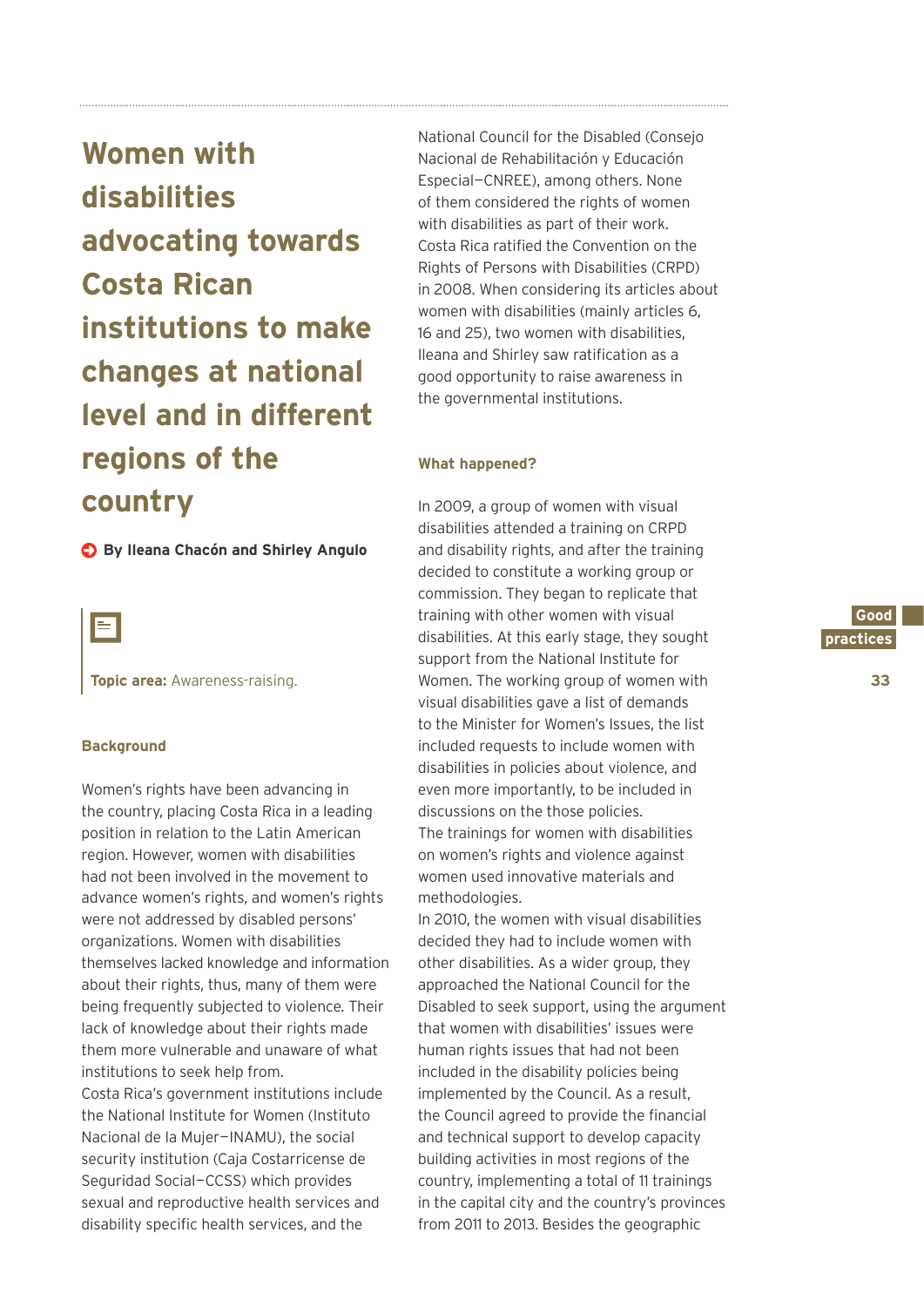### **Awareness raising**

diversity, women and girls with diverse disabilities and diverse ethnic background, including women of African ancestry. Additionally, the officers of the National Council for the Disabled also became involved in this process and within their own institution, in particular, several of the women officers. The trainings included gender and disability, gender and legislation, violence against women, and other related topics. The National Institute for Women (INAMU) had previously defined, as an institutional policy, affirmative action toward several women's groups, such as indigenous women, girls, and victims of violence, but had not defined any policy for women with disabilities. Many of the trainings implemented during this practice were facilitated by the National Institute for Women.

Meanwhile the National Council for the Disabled (CNREE) had started to draft a national policy for persons with disabilities (Politica Nacional en discapacidad or PONADIS), but in 2010 it had not yet considered the inclusion of women with disabilities as a specific group with specific rights. The PONADIS was adopted in 2011 and an achievement was that women with disabilities were included, the policy was adopted in 2011.

In September 2012, the first national meeting of women with disabilities took place, with the participation of 60 women with diverse disabilities and from diverse geographic and ethnic background, and the financial and political support from the CNREE. The contents and methodology of this first national meeting was jointly designed and organized by the women with disabilities and the Council's officers, putting into practice CRPD article 4.3. The National Institute also provided technical support. As an outcome document the group drafted 22 recommendations. One of the recommendations was that the Council's staff needed to be trained in these issues. The group also demanded the involvement of more governmental institutions such as the Labour Ministry, and greater involvement of the National Institute for Women.

In 2013, the council created a Gender and Disability unit. In September 2013, the second national meeting of women with disabilities took place, and a forum was organized on 25 November to address issues on violence against women with disabilities, involving INAMU and CNREE. In November 2014, the third national meeting took place. In addition to the public institutions already mentioned, this meeting also included the participation and involvement of Costa Rica's national human rights institution (NHRI).

### **What worked?**

- Women with disabilities have greater awareness about the CRPD.
- Mainstream women's organizations that are part of the governing body of INAMU have learned about the rights of women with disabilities and have begun to involve them in programs.
- The National Institute for Women includes a training module on women with disabilities' issues.
- A study on women with disabilities, funded by the National Council for the Disabled, was completed.
- $\sim$  INAMU considers that the most important impact is that women with disabilities are now included as a specific group of women, and are taken into account in all its actions.
- Within the CNREE, women with disabilities are included in their plans, budget and policies.
- $\blacksquare$  In the NHRI, the work unit responsible for women's rights has monitored health service facilities and has identified lack of accessibility and non accessible equipment as a barrier. As a result of the follow up, new equipment has been acquired in some of the services and accessible gynaecological beds have been purchased. The National Rehabilitation Center (CENARE) will provide specific sexual and reproductive health professionals for persons with disabilities attending their services.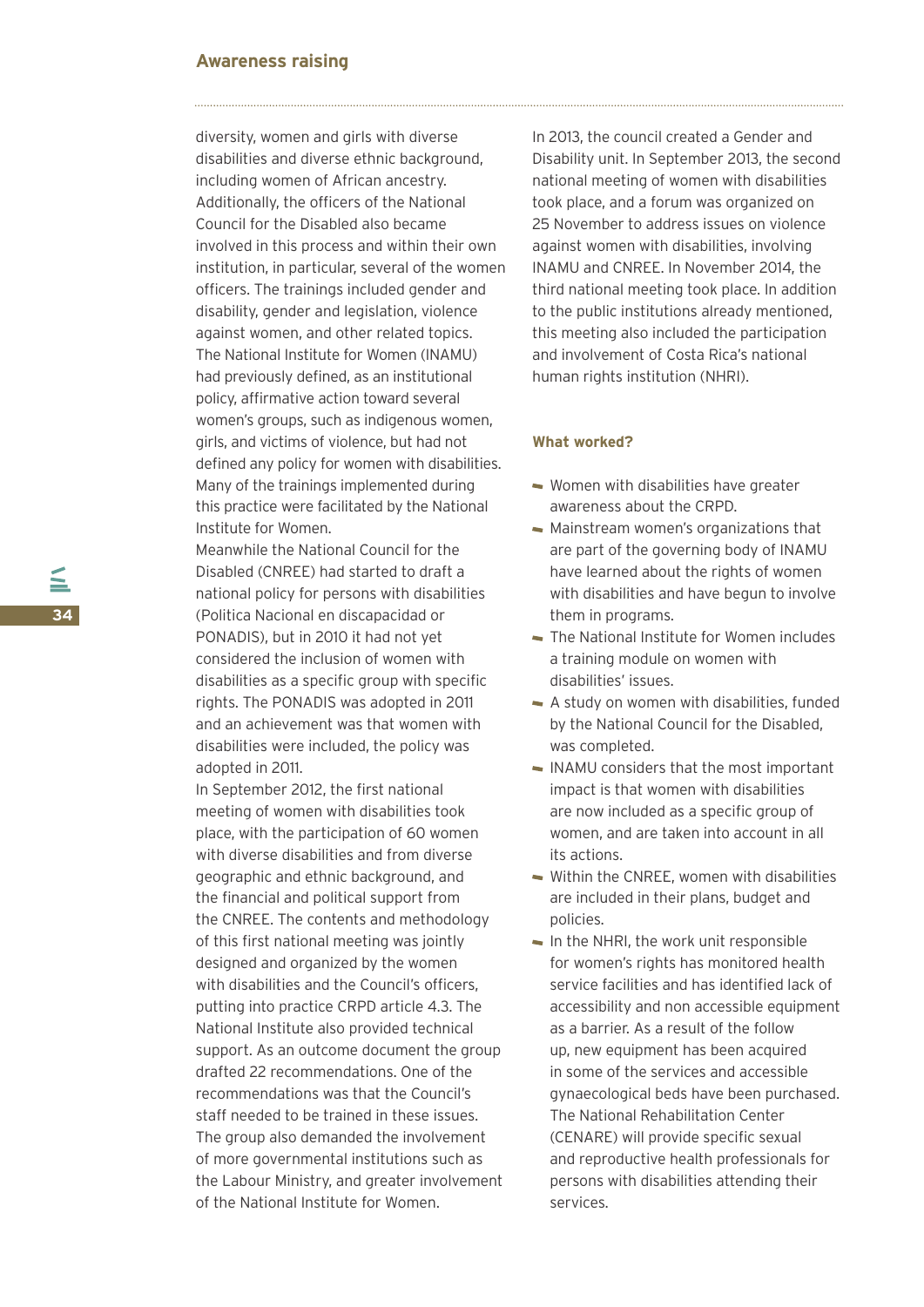#### **What changed?**

The women with disabilities movement also drafted an alternative report for the UN Committee on the Rights of Persons with Disabilities. So far, this is the only alternative report drafted exclusively by women with disabilities that the UN Committee on Rights of Persons with Disabilities has received. INAMU now has an affirmative action policy for women with disabilities.

### **What did we learn?**

Women with disabilities were unaware of their rights as women and as persons with disabilities, but most importantly, that the rights of women with disabilities were basically rendered invisible, and thus, those women lacked protections. Neither DPOs nor institutions working for women's rights paid attention to them.

Many of the women reside far from the capital city or in remote areas far from the centers where the regional meetings took place. Transport is not fully accessible, limiting the women's possibilities to travel far distances. Additionally, it wasn't always easy to hire a sign language interpreter, due to the hiring conditions required by the CNREE, institution that was funding the activities.

There is still a big challenge in letting women and girls with intellectual disabilities speak for themselves. Parents still believe their daughters they are not capable of doing so. Officials in the public institutions are often set in their ways of work, and this was an important obstacle when trying to convince them to get involved.

Hiring sign language interpreters was also an obstacle, in the sense that due to institutional policies of CNREE, some sign language interpreters could not qualify to be hired.

**For more information**, please contact Ileana Lucia Chacon at: ileanachacon@gmail.com

# **Toolkit on eliminating violence against women with disabilities in Fiji**

### **By Pacific Disability Forum**



**Topic area:** Education and employment.

### **Background**

Pacific Disability Forum (PDF) is a Fiji based federation of Disabled People's Organisations (DPOs) that represents people with disabilities across the Pacific. They run programs for women and youth with disabilities; conduct research; carry out advocacy on disability rights; support capacity building programs for national DPOs; and help public sector institutions and mainstream development organisations include people with disabilities into their programs.

PDF has hosted a Pacific Regional Forum for Women with Disabilities since 2007 in recognition of the fact women and girls face particular challenges. Over the past two years they have been running a program specifically focused on ending violence and abuse against women and girls with disabilities in the region. Fiji has ratified the Convention on Rights of the Child (CRC) and the Convention on Elimination of Discrimination Against Women (CEDAW) and are signatories to the Convention on the Rights of Persons with Disabilities (CRPD). In their 2008 CEDAW report the Government of Fiji mentioned that women with disabilities are one of the 'most marginalised groups in society' (Report to CEDAW Committee, 2008, page 40) although they did not provide any further information about violence against women with disabilities.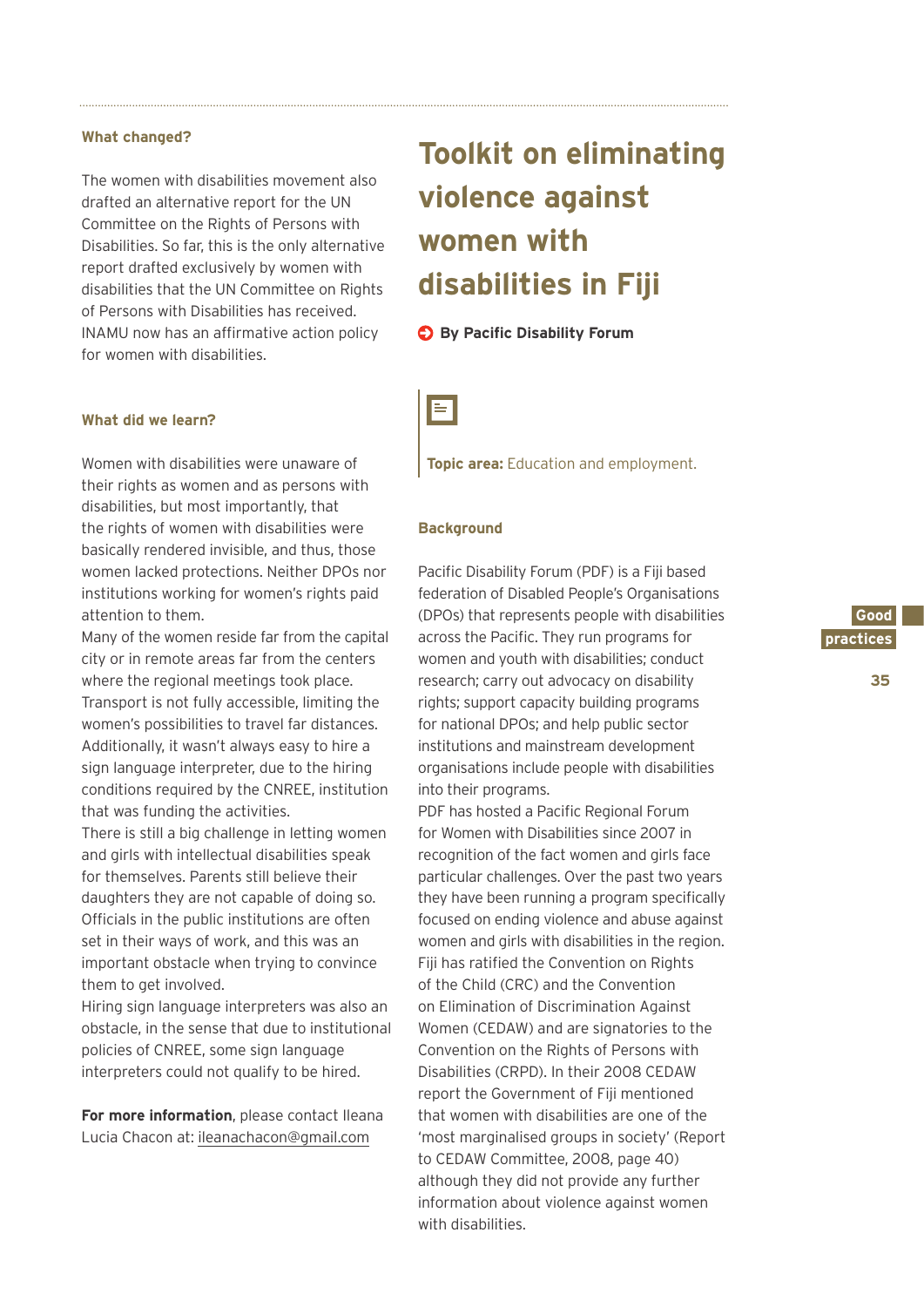#### **What happened?**

In order to address the gap in awareness and support for issues around violence against women and girls with disabilities, PDF created a project (funded by the Australian Department of Foreign Affairs and Trade through the UN Women's 'basket fund' on ending violence against women) to develop a toolkit for use by DPOs, service providers, government agents and communities.

The project had three distinct phases. During the first phase PDF worked to build the capacity and knowledge of a selection of DPO representatives, family members, care givers, and community workers from across Fiji on issues around violence against women and girls with disabilities. In a two week training program, 22 people were introduced to issues and concepts around gender-based violence and the techniques, legal services, policies and programs focused on violence prevention. The DPO representatives learned techniques to gather and analyze data on violence against women and girls with disabilities in their communities. During phase two PDF and FDPF members analyzed the data that had been gathered as part of phase one, and then drafted a toolkit which was shared with 40 participants at a

four-day workshop designed to review and improve the document. This workshop was primarily aimed at organisations and service providers, the potential users of the toolkit, the majority of who were non-disabled. The DPO members at the workshop were tasked with putting together action plans to help their communities to prevent violence against women with disabilities. Phase three involved a round of consultations to raise awareness amongst key interested groups about the toolkit. In addition a workshop was held with a variety of stakeholders in government to field test the toolkit.

#### **What worked?**

One of the key features of this program was the consultation process. Although it took time to develop the toolkit in this way, it provided PDF with the opportunity to raise awareness, gather and share experiences and collaborate with a whole variety of different groups of people. PDF were very strategic in their choice of partners including the Fiji Disabled Persons' Federation; Fijian Women's Crisis Centre; House of Sarah (Association of Anglican Women); the Ministry of Women, Children and Poverty Alleviation; and the Regional Rights Resource Team from the Secretariat of the Pacific Community. The varied nature of the partners meant that a broad base of support for issues around violence against women and girls with disabilities has been created.

Ensuring women with disabilities had a leading role in the research and development of the toolkit was also important. During the first phase of the project, PDF identified a number of women with disabilities who were highly vocal about the issues. The women became important role models during subsequent workshops.

Awareness raising using case studies involving violence against women and girls with disabilities collected during the first two phases of the project worked particularly well. As an example, during an unrelated meeting organised by the Regional Rights Resource Team (RRRT), lawyers from across the region were given firsthand accounts of the types of abuse experienced by women with disabilities. It inspired several of them to return to their own countries to put plans in place for addressing the issues. As RRRT representatives explained: "There was little resistance to considering disability. There was recognition of challenges, but a real desire expressed by participants to understand what they need to do, what guidance would help them."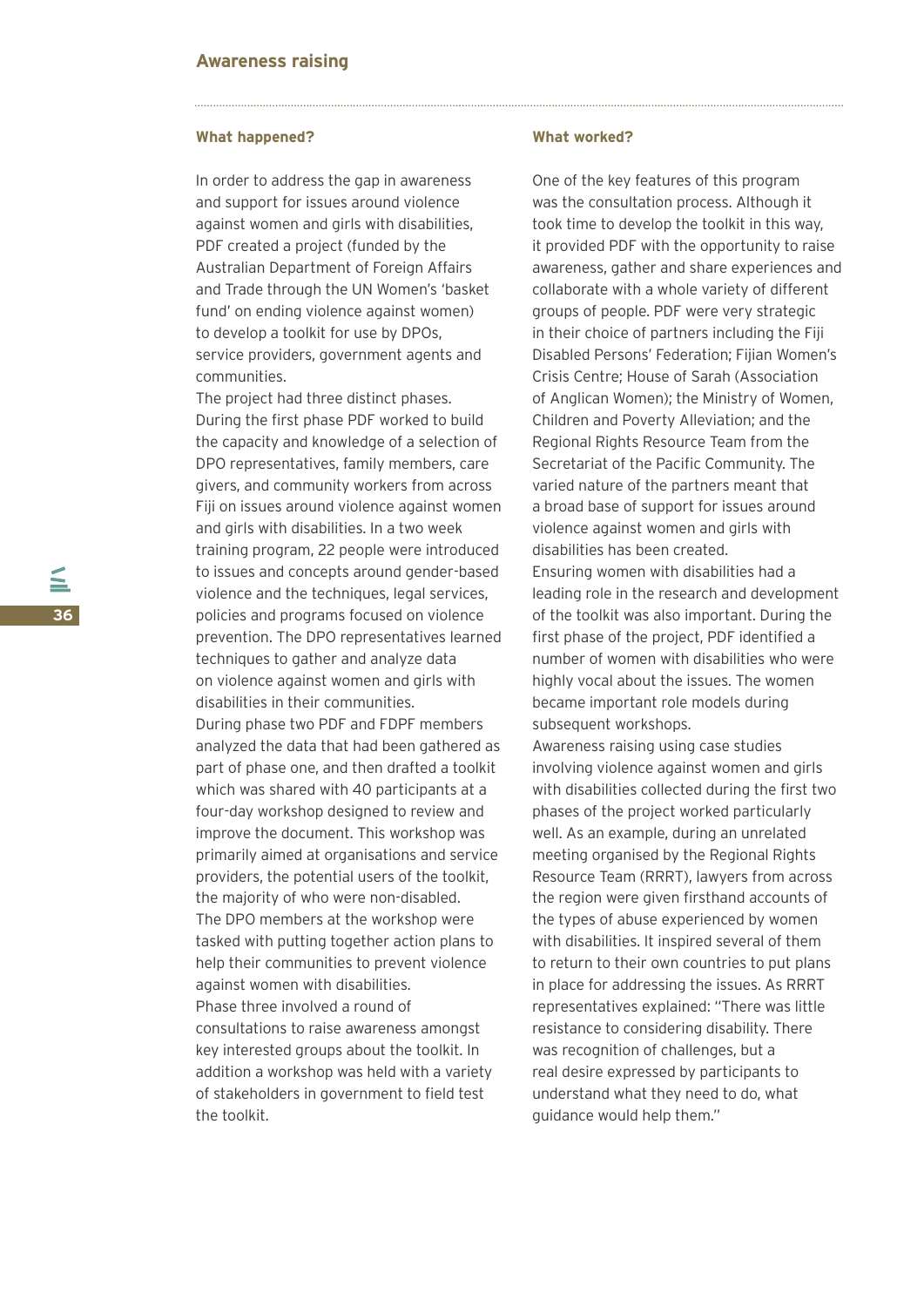#### **What changed?**

PDF and the Fiji Disabled Persons' Federation (FDPF) believe the most significant change so far has been in the knowledge and attitudes of non-disabled people. As an FDPF representative recalled: "Non-disabled people had not thought about violence against women and girls with disabilities, so this was a new learning for them."

At government level there are early indications that the issue has gained some attention. The National Task Force on Ending Violence Against Women in Fiji has now agreed to include a representative from the disability movement in its committee discussions. The Ministry of Health is also in the process of drafting a new guide on responding to intimate partner and sexual violence against women which includes a number of references to women with disabilities and some specific suggestions for working with women with disabilities. At international level this project has also had an influence through its key donor, UN Women. Following a presentation on the findings from the project at a learning exchange supported by UN Women other grantees were motivated to think more about how they could include people with disabilities in their own work. A UN Women representative noted: "A grantee in Tonga, for example, that focuses on empowerment of girls, started to look at how they could include girls with disabilities in the camps they organize. Now they do outreach even to include girls with disabilities who are pregnant (in another program for teens)."

### **What did we learn?**

Women and girls with disabilities experience violence and abuse in ways not encountered by non-disabled women. This makes it extremely important to ensure that any program focused on violence against women makes specific space for connecting with and engaging women and girls with disabilities. There is need to keep in mind that close family members or carers may

be the perpetrators of abuse which makes women and girls with disabilities especially vulnerable. And it can be very difficult for women and girls with disabilities to report abuse because of the barriers and challenges they face in trying to access health, legal and judicial services.

This is a very difficult subject to talk about—both with the women themselves and with the general public. Women who had experienced violence explained that there were very few people who would actually listen to or understand what they had gone through. This made women much more reluctant to talk openly in public about their experiences. As a result there is very little data on the levels of violence and abuse against women and girls with disabilities and very low levels of awareness about its existence.

Women who experience psychosocial disabilities, intellectual disabilities or who are deaf have particular communication and support needs which have to be taken into consideration. Service providers need to develop specific guidelines in order to effectively support women and girls in these circumstances, otherwise they risk continued marginalisation.

Having a common understanding of rights amongst key groups, especially in regard to disability and women was very important.

**For more information**, please contact Naomi Navoce at: gender@pacificdisability.org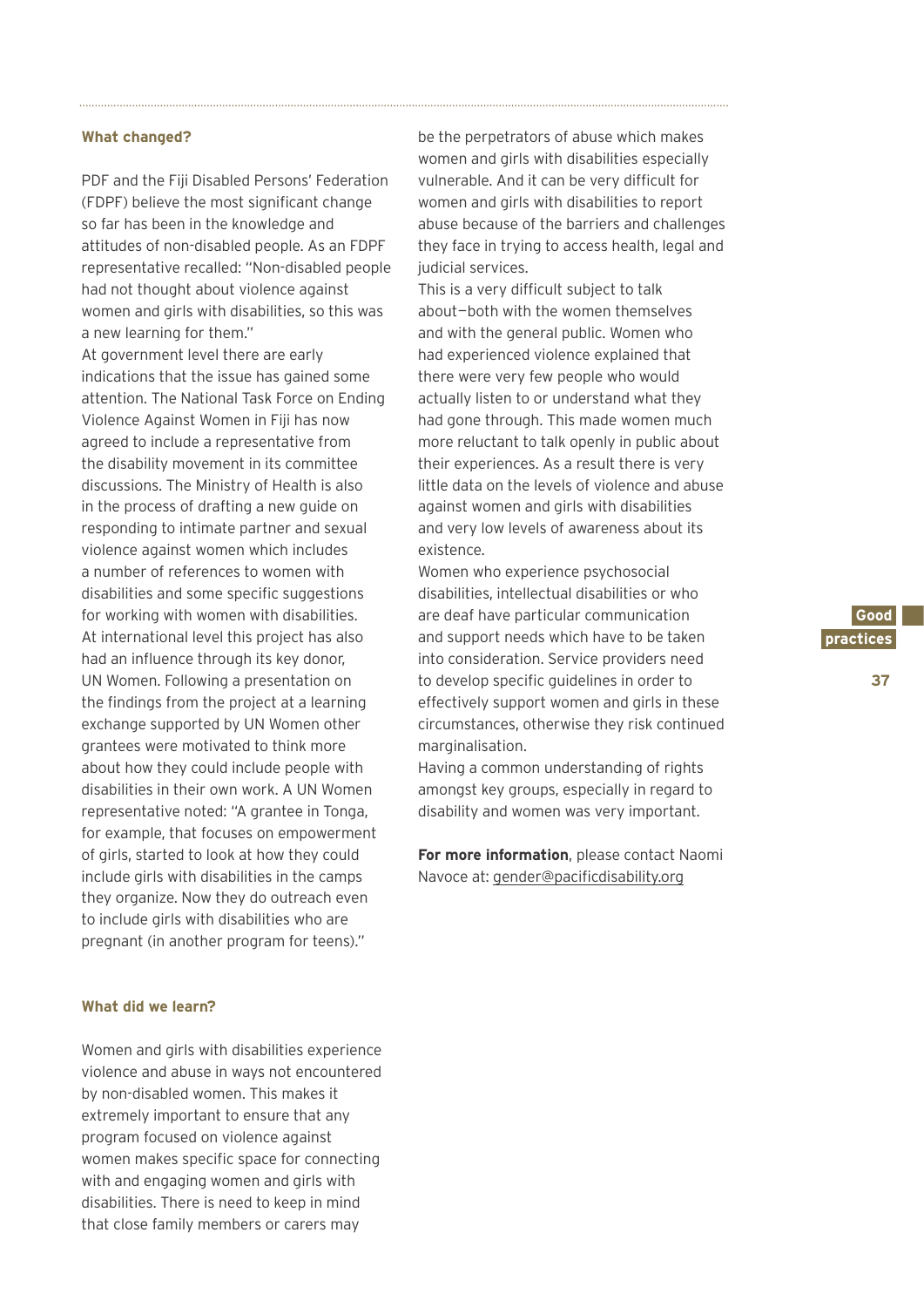# **C Empowerment: What worked**

**The briefs contained in this section describe the actions undertaken by the good practice holders to build the capacity of women and girls with disabilities, and their families, on their rights and, in parallel, to train and develop tools to inform local and national authorities, traditional and community leaders, service providers, DPOs, and women's rights organisations on how to prevent and respond to gender-based violence against women and girls with disabilities.** 

While the practices cover a wide range of different activities, the following common components have been identified by the local and global experts:

- Comprehensive programs that address the intersection of gender and disability have shown some promise. Developing and supporting partnerships between women's organizations, the courts, judges and the police; and alliances with other actors, especially from the education or economic programs and authorities has worked in Kenya, Mexico, and Colombia.
- Another important factor contributing to the empowerment of women with disabilities in Colombia, Mexico and Kenya, is the role of self-advocacy.
- While women and girls are necessary participants in all gender and disability programming, it is important to include and engage men as a strategy to reduce violence against women and girls with disabilities, as evidenced by programs in Kenya, Mexico and Israel.
- Families of persons with disabilities, service providers and authorities also need to be empowered in disability and gender equality, and inclusion.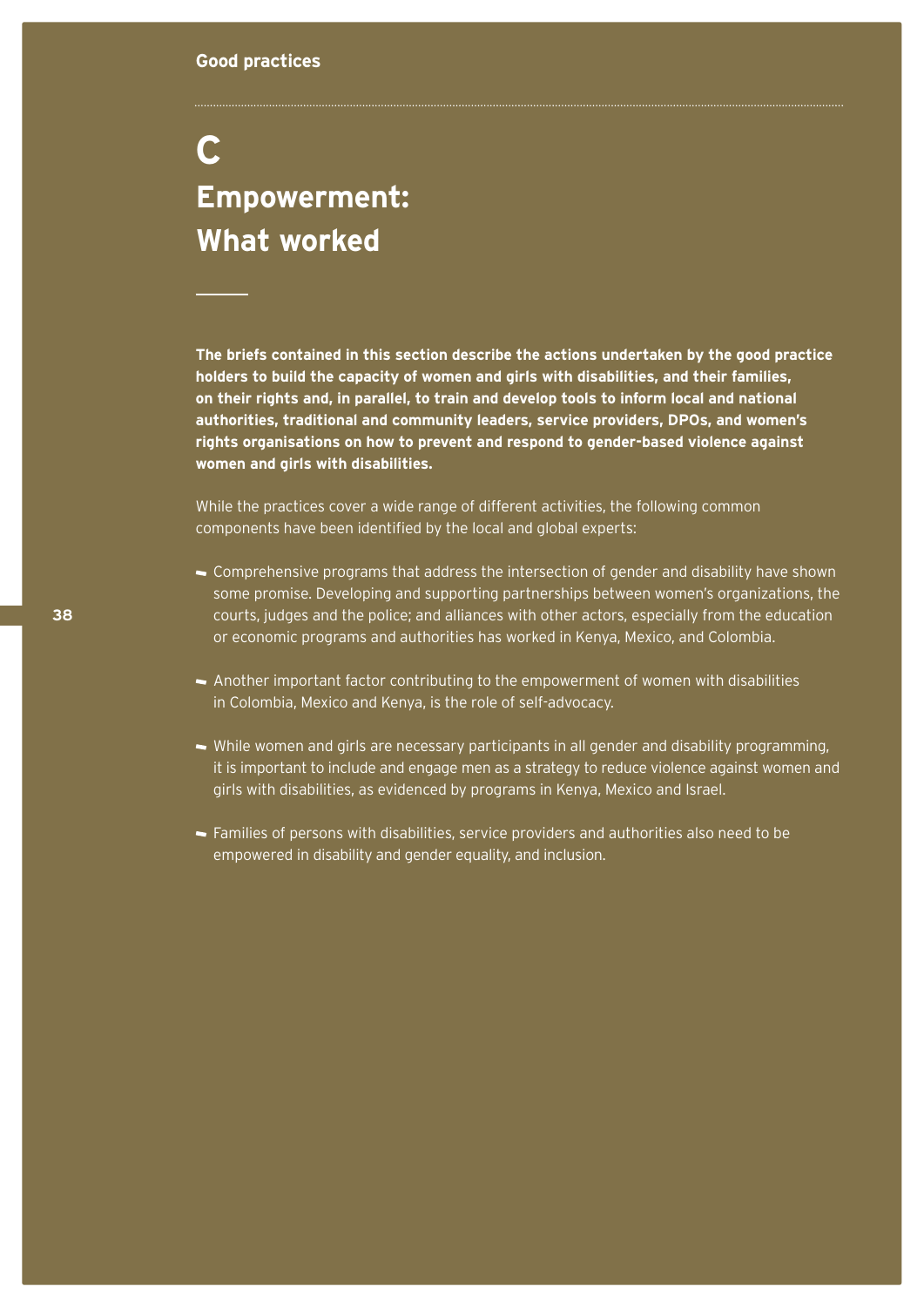**Breaking the silence around sexualand gender-based violence against boys and girls, women and men with intellectual disabilities in Kenya**

**By Kenya Association of the Intellectually Handicapped together with Colition of Violence against Women (COVAW)**

### E

**Topic area:** Research and data gathering on violence against women and girls with disabilities.

### **Background**

Kenya Association of the Intellectually Handicapped (KAIH) is an organisation set up and run by parents and family members of people with intellectual disabilities. It was the first organisation across East Africa to establish self-advocacy groups of people with intellectual disabilities back in 2004 and it now has 100 parents support groups and 5 self-advocates groups across Kenya. Kenya has ratified both the CEDAW and the CRPD which provide the framework for the legal promotion and protection of the rights for Kenyans with disabilities within both its Constitution (2010) and its Disability Act (2003).

KAIH became aware of the seriousness and extent of gender-based violence amongst youth, and other people with intellectual disabilities, during the research for a program on disability inclusive HIV and

AIDS: "The longer we had worked on it, the more we understood that many of the people with intellectual disabilities had suffered and experienced gender-based violence." (Fatma Haji, Director, KAIH). The poor treatment experienced by families trying to take cases of suspected abuse to the police or law-courts encouraged KAIH to begin an intensive community level program of rights-awareness. There was a lot of negative attitudes from health service providers and the police. People believed it was not possible for a person with an intellectual disability to report sexual abuse and therefore did not take the cases seriously, offer any kind of support or preserve the necessary evidence for later use in court. KAIH determined that this situation had to change.

### **What happened?**

The program began with a period of sensitisation. People with intellectual disabilities and their families were counselled around their rights. At the same time, local authorities dealing with gender-based violence, were sensitised to the rights and needs of people with intellectual disabilities. Through their network of self-advocacy groups, KAIH was able to reach out to people with intellectual disabilities and educate them on how to communicate and make decisions around their reproductive health, and what to do in case of abuse. This took a lot of time because people with intellectual disabilities needed to fully understand what kind of behaviour is appropriate and what is not. "We used pictures to teach what is a bad touch, a good touch, a private touch… etc. They might be very helpful; if this happens who do you tell?; and how do you tell?; why should you share with somebody?..." (Fatma Haji, Director, KAIH).

Following this sensitisation KAIH launched a small research activity. When they started to uncover stories of repeated sexual abuse of vulnerable people, KAIH decided to get support from more specialist legal partners and to start a research project. This led to a

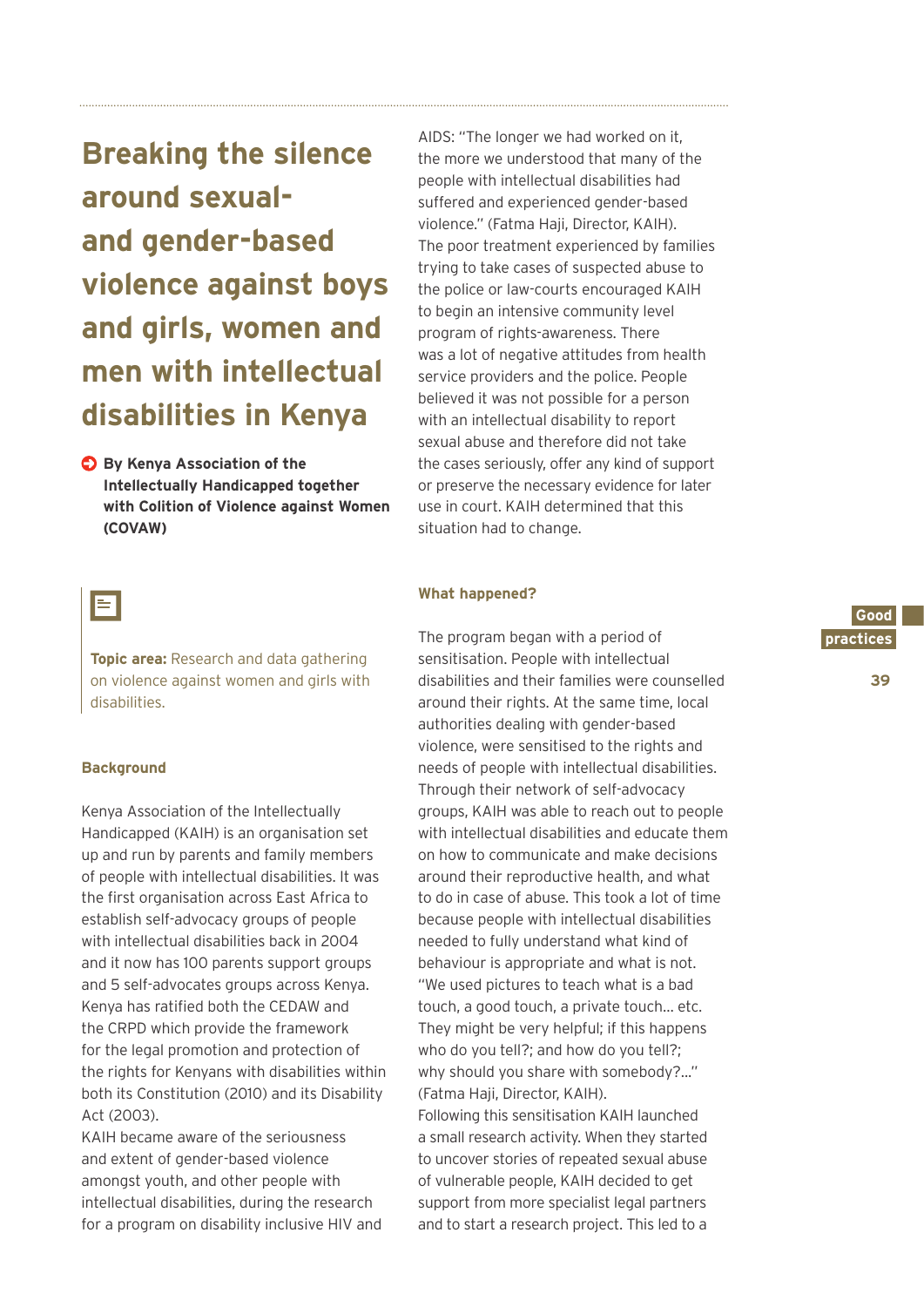### **Empowerment**

partnership with the Coalition of Violence against Women (COVAW), who has legal and gender experience but had not previously worked with people with disabilities. Together, they conducted a baseline survey to identify the extent and nature of gender-based violence against people with intellectual disabilities in two counties of Kenya. The research was powerful in helping to identify some of the most significant barriers people with intellectual disabilities face in accessing justice, and gave KAIH and COVAW the basis on which to plan more targetted activities. For example, developing specific training and advice for the Judiciary Training Institute supported by the National Council for People with Disabilities, or the Consultation with the National Commission on Human Rights to adopt the issue as part of their work.

### **What worked?**

The involvement of parents of people with intellectual disabilities in developing and implementing the awareness raising and counselling sessions was very effective. They have firsthand experience of the challenges and are aware of the kind of language needed to communicate the issues to others. They have been highly supportive of other parents and active in helping them to take cases to the police and law-courts. Dialogue sessions and training with the wider community helped to inform chiefs who became much more engaged and supportive. Specific training of health, police and judiciary on the rights and needs of people with intellectual disabilities by the self-advocacy groups and KAIH staff has been very powerful in informing service providers on their role in supporting alleged abuse. They are now more familiar with what accomodations are needed to enable people with intellectual disabilities to access their services and with the laws that protect their rights.

The donor, in this case the Open Society Foundation (OSF), played a significant role in helping KAIH to engage with a range of different partners who had experience in the field of gender-based violence. They supported KAIH to run their awareness raising program, but also facilitated the link with COVAW which brought about the possibility for taking legal action. This had a beneficial impact on both organisations who were able to bring their relative strengths to the partnership.

### **What changed?**

Within the program people with intellectual disabilities, their families and communities have become far more aware of their sexual and reproductive rights. This means that people with intellectual disabilities have started to get married and sexuality is a topic that is more openly discussed. Gender-based violence and the vulnerability of people with intellectual disabilities is gaining attention. There have already been some successful prosecutions for gender-based violence against people with intellectual disabilities and more willingness from the police and judiciary to investigate reported abuse. At the same time, people with intellectual disabilities are becoming more confident to bring such cases to the police. KAIH are getting a lot more requests from families wanting help. Before the program started, it was rare for KAIH to be directly contacted by families because of the feelings of shame and stigma from both the disability and the abuse. Families are now less likely to accept informal settlements negotiated by village chiefs.

KAIH have forged new partnerships with a wider range of stakeholders including those in the legal system as well as gender activists.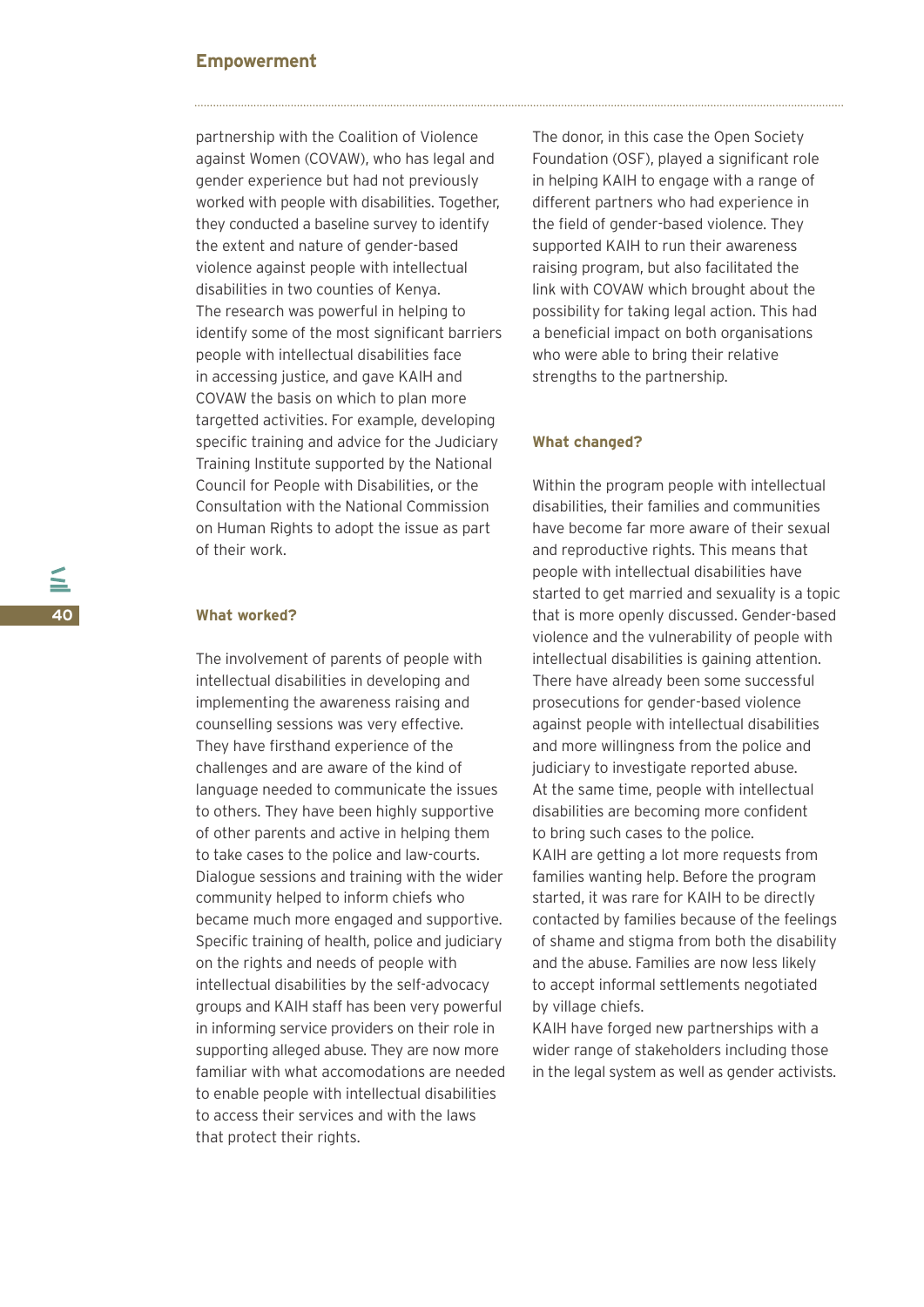### **What did we learn?**

The fact of bringing of cases to court has really had an impact on changing the way people with intellectual disabilities are treated by the authorities, but it also highlighted the huge challenges that remain:

- Training and awareness raising of health and legal professionals work well, but they are only able to engage relatively few at a time. It would be more effective to build disability rights into initial professional training.
- The discriminatory terminology, which still exists in legal and policy documents, is holding back progress. Supportive lawyers need to be engaged to undertake a policy review to help update negative language.
- The poverty of families has an impact on their access to justice. Many of the cases were being held-up in the court system or being settled through traditional village-based means because the alleged perpetrators were from more wealthy backgrounds and could afford to make informal financial arrangements. In addition, families were often struggling to be able to afford even the smallest payments for hospital visits or consultations, which made it hard for them to bring cases forward. The impact of poverty needs to be factored in to programs like this.
- $\blacksquare$  Involving the local media was sometimes the only way to prevent cases from getting 'stuck' in the system by officials who were unconvinced by the seriousness of the issue.

KAIH also learned that they need a wide range of partners and connections in order to be able to support families. When they began to offer legal support for cases of alleged abuse, people started to come to them expecting support for other legal issues (such as land disputes or home ownership). It was important for KAIH to clearly and repeatedly communicate the area of legal support they could provide and, at the same time, build up knowledge of other organisations for referal. Poverty was also an important factor they were forced to address

because many families could not afford to go through the legal process for lack of money. To help alleviate some of this, they have been working hard to put families in touch with other income generating programs that are operating in their areas. At the start though, KAIH had to do a lot of local fundraising which it had not anticipated. Finally, KAIH learned that working with men and boys was equally important. Their initial work focused on supporting girls and young women in the self-advocacy groups, but it soon became clear that young men were also vulnerable to sexual abuse. KAIH realised that gender-based violence is not just a matter for women but involves the whole community. That means the support to, and engagement of, men and women in all program activities is essential.

**For more information**, please contact Fatma Haji at: fatma@kaihid.org

> **Good. practices.**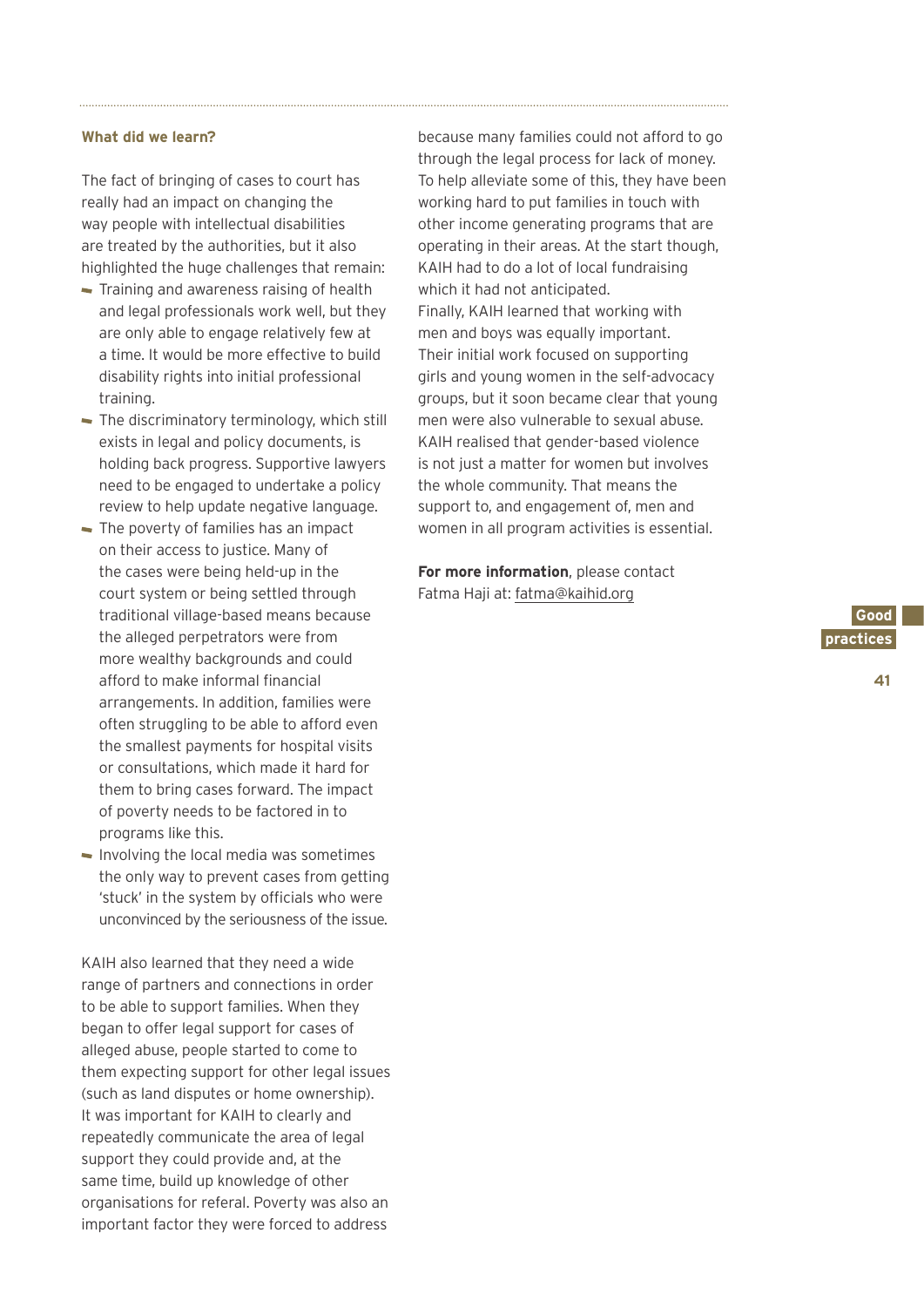# **Capacity development for empowerment in Mexico City: Women with psychosocial disabilities managing peer support, advocacy and self-representation**

**By Disability Rights International together with Collectivo Chuhcan**

### Е

**Topic area:** Enhancing the empowerment of women with psychosocial disabilities.

### **Background**

DRI is a US based organisation that campaigns for the promotion of human rights and full participation of people with mental disabilities across the world. Using the experience of legal professionals, mental health professionals, human rights advocates, people with disabilities and their families they investigate and document human rights abuses. Their work is helping to improve legal and service systems, assisting governments to develop laws and policies that promote community integration and human rights enforcement for people with disabilities (http://www.driadvocacy.org/about/). Mexico has ratified both the Convention on Elimination of Discrimination Against Women (CEDAW) and the Convention on Rights of Persons with Disabilities (CRPD) and in 2011 adopted a Law for the Inclusion of Persons with Disabilities. However, DRI has been collecting evidence since 2000 to show

that women with psychosocial disabilities continue to be segregated against their will in poorly administered mental hospitals, deprived of their right to make their own decisions and at high risk of sexual and gender-based violence (DRI, 2010 Abandoned and Disappeared: Mexico's segregation and abuse of children and adults with disabilities). Women in particular were disempowered, unaware of their rights and isolated either within their own families or through segregation in psychiatric institutions. Women (and men) with psychosocial disabilities were experiencing overly frequent hospitalization in psychiatric institutions and general marginalization with health staff frequently treating them as objects rather than respecting them as equal citizens. In response to the realisation that there was no representative group of people with psychosocial disabilities in Mexico, Collectivo Chucan was established in Mexico City.

### **What happened?**

DRI have been supporting Collectivo Chucan for the past three years to develop their skills and capacity as self-advocates but they realised that Collectivo Chucan's ability to effectively advocate for the rights of women with psychosocial disabilities was still limited. And until women are able to speak out for themselves they remain at risk of abuse and gender-based violence. The lack of effective advocacy was rooted in the fact few women were visible in Collectivo's discussions so this project was set up in order to develop an approach to improve the self-representation of women.

The aim of the project was to establish a women's group within Collectivo Chucan and in order to achieve this they focused on building the capacity of one woman in particular who had shown an interest in taking on a leadership position to champion the rights of women with psychosocial disabilities. On becoming a gender officer in Collectivo she was given intensive training running groups, leadership,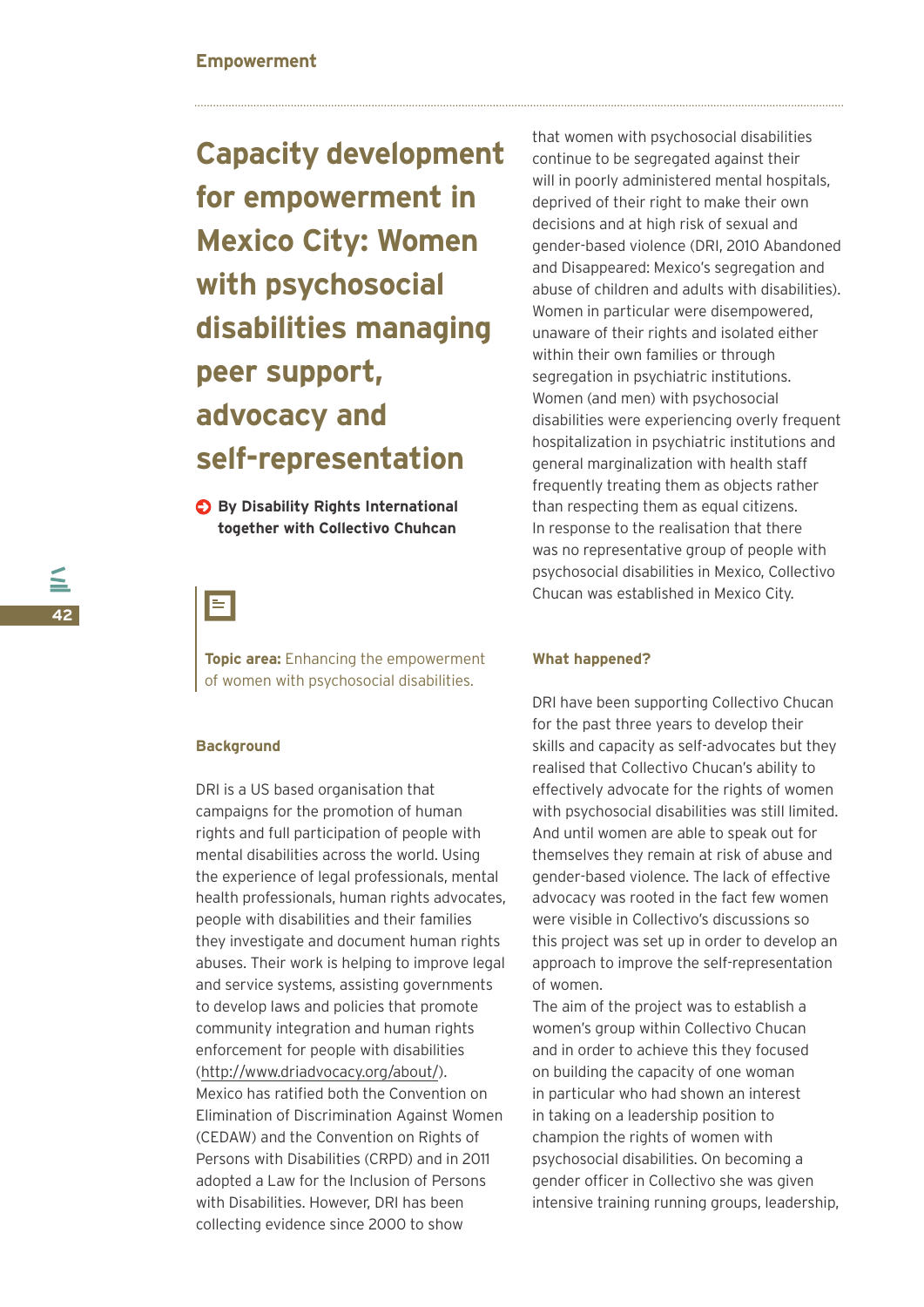disability and human rights and mentored by some of the male leaders within Collectivo. Having gained the necessary skills and confidence herself, she was then supported to work with other women, teaching them the same skills and knowledge she had gained. Before long a new group of women with psychosocial disabilities had been established with Collectivo and was beginning to offer peer support to even more women. The original leader is now highly respected, presents a radio show, and recently reported at the Inter-American Human Rights Commission. All members of the women's group are now engaged in visiting institutions to research the situation regarding the reproductive health of women with psychosocial disabilities, and continue to raise awareness about Collectivo.

### **What worked?**

Focusing intense levels of capacity building support to develop the skills of one leader proved particularly effective in that she was quickly able to apply her knowledge to motivate and skill others. Supported by the project and mentored by other Collectivo leaders and DRI she became a very important role model which motivated other women. Even when she had to step down as leader for a while, there were enough skilled people to continue leading the group. As a group they developed a particular mix of support including peer counselling and mutual support, and most importantly assistance during mental crises. The shared experiences of the women ensured that they were able to develop highly appropriate mechanisms for support which actually contributed to a stabilization of members pyschosocial situation and a general reduction in the need for hospitalization.

### **What changed?**

The most significant changes have occurred amongst the women with psychosocial disabilities. There has been a real sense of

empowerment with the women regaining their capacity to take key decisions affecting their lives (including linked to reproductive health); seeking peer support during times of crisis, rather than relying entirely on medical professionals; and speaking out as self-advocates for the rights of people with psychosocial disabilities. This has affected families too, many of which are now more accepting of the need for members with pyschosocial disabilities to make their own decisions.

Although Collectivo Chucan had always provided mentoring and peer support to women with psychosocial disabilities it wasn't until this project started that they realised the need for women themselves to be represented in leadership and decision-making positions. Male members of the collective now recognise the unique and diverse contribution that women members bring to the organisation are committed to ensuring they are able to participate equally in the group's decision making. All members now support gender equity as a key principle of the Collective. More broadly, health staff in the hospitals they visit on a regular basis have started to treat them with more respect and generally the Human Rights Movement has begun to accept the need to understand pyschosocial disabilities and access to justice as a rights based issue.

### **What did we learn?**

Human rights training was key to empowering the women during the early stages of the project. Understanding that their individual impairment was not the most disabling factor in their lives but that they could change the way they were treated by using rights as a tool was highly effective. Once they understood what kinds of discrimination they were facing they could do something about it; especially by working together with others in similar situations.

There is still a need to broaden out the groups' knowledge and understanding of relevant rights documents. So far they have focused mainly on disability rights and the

**Good. practices.**

**43**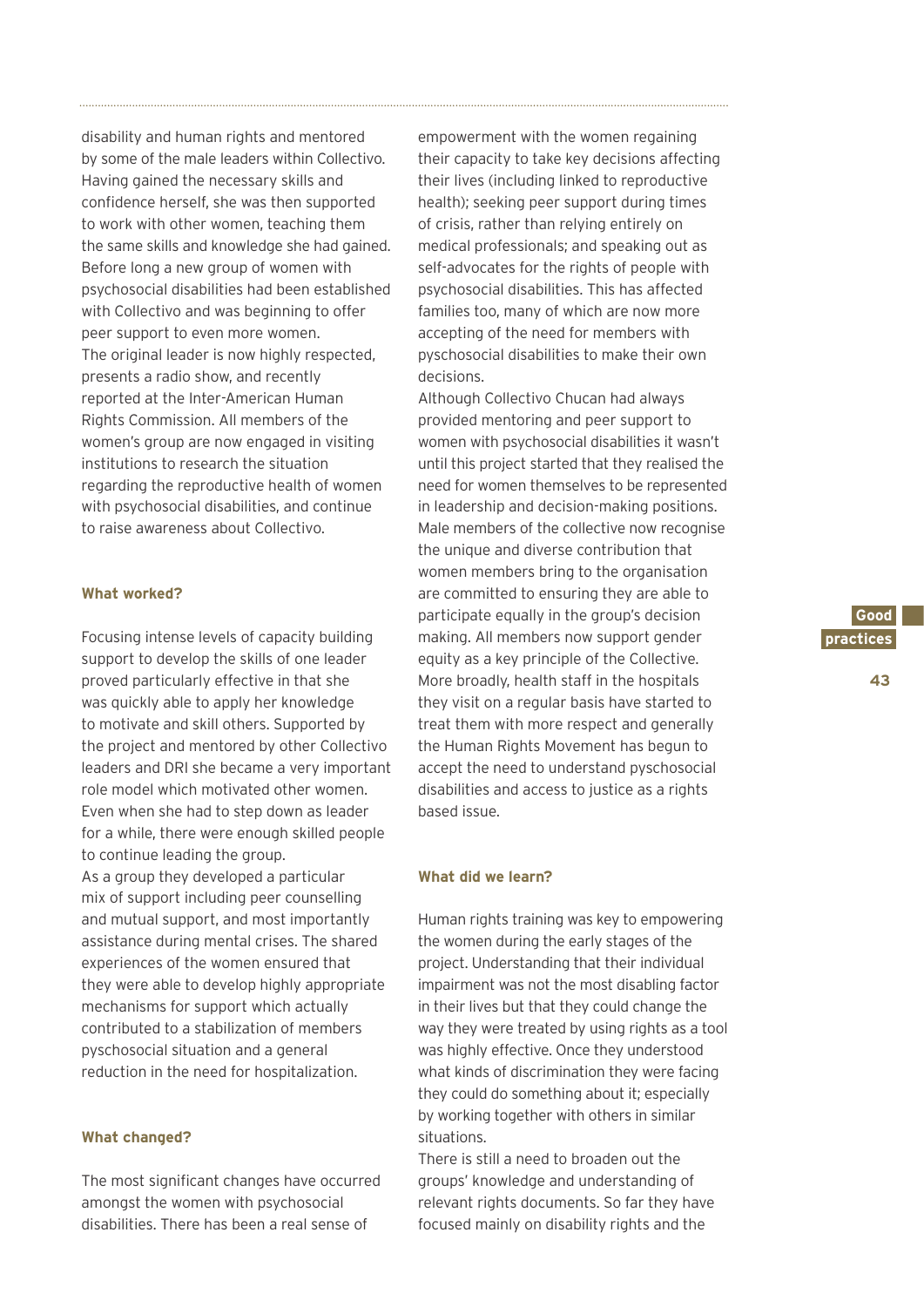### **Empowerment**

CRPD. In fact CEDAW offers a lot of additional opportunities for this womens group so in the future it will be important to learn more about this rights treaty.

So far the group is still only active in Mexico City so although it does carry out advocacy at national level, it is not yet representative of Mexico. It will be important in the coming years to expand the women's group into new states around Mexico. That's so that more women with psychosocial disabilities can benefit from the groups support and to ensure a more truly representative voice. Longer term funding to support the development of groups like this are needed for sustainability. It does take time to develop the confidence, skills and capacity to maintain groups like this and they cannot expand without additional resources.

**For more information**, please contact Natalia Santos Estrada at: nataliasantosestrada@gmail.com

## **Advocacy for legal education in Colombia**

**By Profamilia, Fundamental Colombia, ASDOWN, and University Los Andes' Action Program for Equality and Social Inclusion (PAIIS), Colombia**



**Topic area:** Protecting women and girls with disabilities from forced sterilization.

### **Background**

Although Colombia ratified the Convention on the Rights of Persons with Disabilities (CRPD), it has not complied with CRPD article 12. Many persons with intellectual or psychosocial disabilities have been declared legally incapable through a judge's decision, and thus have been appointed a legal representative or legal guardian. Before this practice began the legal representatives or guardians had the right to decide to sterilize the person whom she or he represented. Sterilization was often performed as a form of "protecting" the person with disabilities against sexual abuse, or this was the argument often used for this type of intervention. Once Colombia ratified the CRPD and became a State party, the practice promoting organizations started questioning the legality of forced sterilization. The coalition decided to legally challenge forced sterilization, using

CRPD article 12 and 17 as legal framework

and arguments.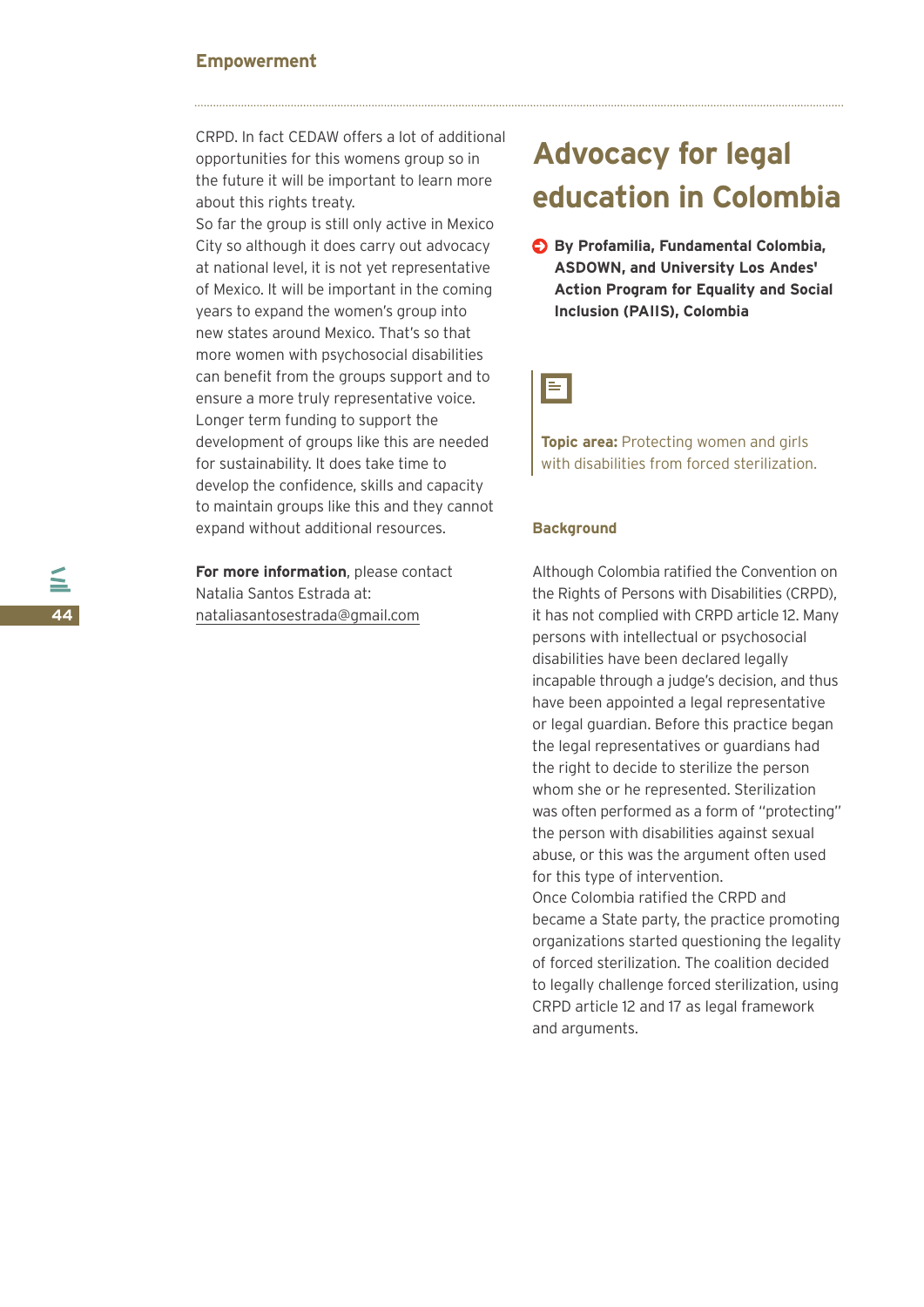#### **What happened?**

PROFAMILIA, as a nationally acknowledged organization providing sexual and reproductive health services, received requests from the guardians of women and girls with intellectual or psychosocial disabilities to sterilize them, arguing that the serilization would "protect" them from sexual abuse or violence. PROFAMILIA sought the advice from the University Los Andes' Action Program for Equality and social Inclusion (PAIIS is the Spanish acronym) legal clinic, and together liased with two organizations of persons with disabilities—ASDOWN (Colombian association of persons with Down syndrome) and Fundamental Colombia (an organization of persons with psychosocial disabilities). The coalition designed an advocacy strategy which included: awareness raising activities aimed at health professionals and practitioners, judges and judicial staff, families of persons with disabilities and persons with disabilities themselves; a legal strategy aimed at challenging denial of legal capacity and forced sterilization based on this criteria; promoting the autonomy and respect of the will and preferences of persons with disabilities; and promoting choices in sexual and reproductive health services. The legal strategy including discussions with judges who had declared persons with disabilities as legally incapable, informing them about the CRPD, particularly the scope of article 12 (Equal recognition before the law), and article 17 (Protecting the integrity of the person). The outcome of these actions, in addition to legally challenging all legal provisions allowing for the restriction of legal capacity in persons with disabilities, was a decision of the court to allow forced sterilization only in cases when this medical intervention had been authorized by a judge's order.

In addition, health professionals and practitioners were informed of this decision, consequently the protocols for the sterilization of persons with disabilities was modified. When inquiring about any changes in the number of sterilizations undertaken in persons with disabilities, the practice

"holders" were unable to provide these figures, due to the fact that sterilizations to persons with disabilities had not registered as such. However, they acknowledge the numbers of sterilizations have decreased. The project team realized that it is important to teach young women and girls with intellectual or psychosocial disabilities about sexual and reproductive rights. Trainings were also aimed at the families of persons with disabilities, many of whom still believed that sterilization, particularly of women and girls with disabilities, would "protect" them from sexual abuse and violence. Awareness raising, not only about sexual and reproductive rights and prevention of sexual violence, but also about autonomy and supported decision making is fundamental for long term change.

### **What worked?**

The leadership of the coalition was instrumental: PAIIS' Director, the Colombian lawyer Andrea Parra, has been an intense activist for the rights of persons with disabilities, advocating at the highest judicial levels, including Colombia's Constitutional Court. Andrea Parra is not a person with a disability, but she has become part of the disability movement in the country, getting involved in many of the legal and political advocacy actions promoted by organizations of persons with disabilities, at national and regional level with a case at the Inter-American Human Rights Commission. Another key factor was the leadership of the two organizations of persons with disabilities involved in this practice. ASDOWN and Fundamental Colombia have played key roles in many advocacy efforts, especially since they represent persons with disabilities who are among the most marginalised. As a health service provider, PROFAMILIA became fully involved in protecting the rights of persons with disabilities, shifting from the medical model of disability to the human rights model of disability. With 33 offices nationwide and widespread acknowledgement from Colombian society as a leader in

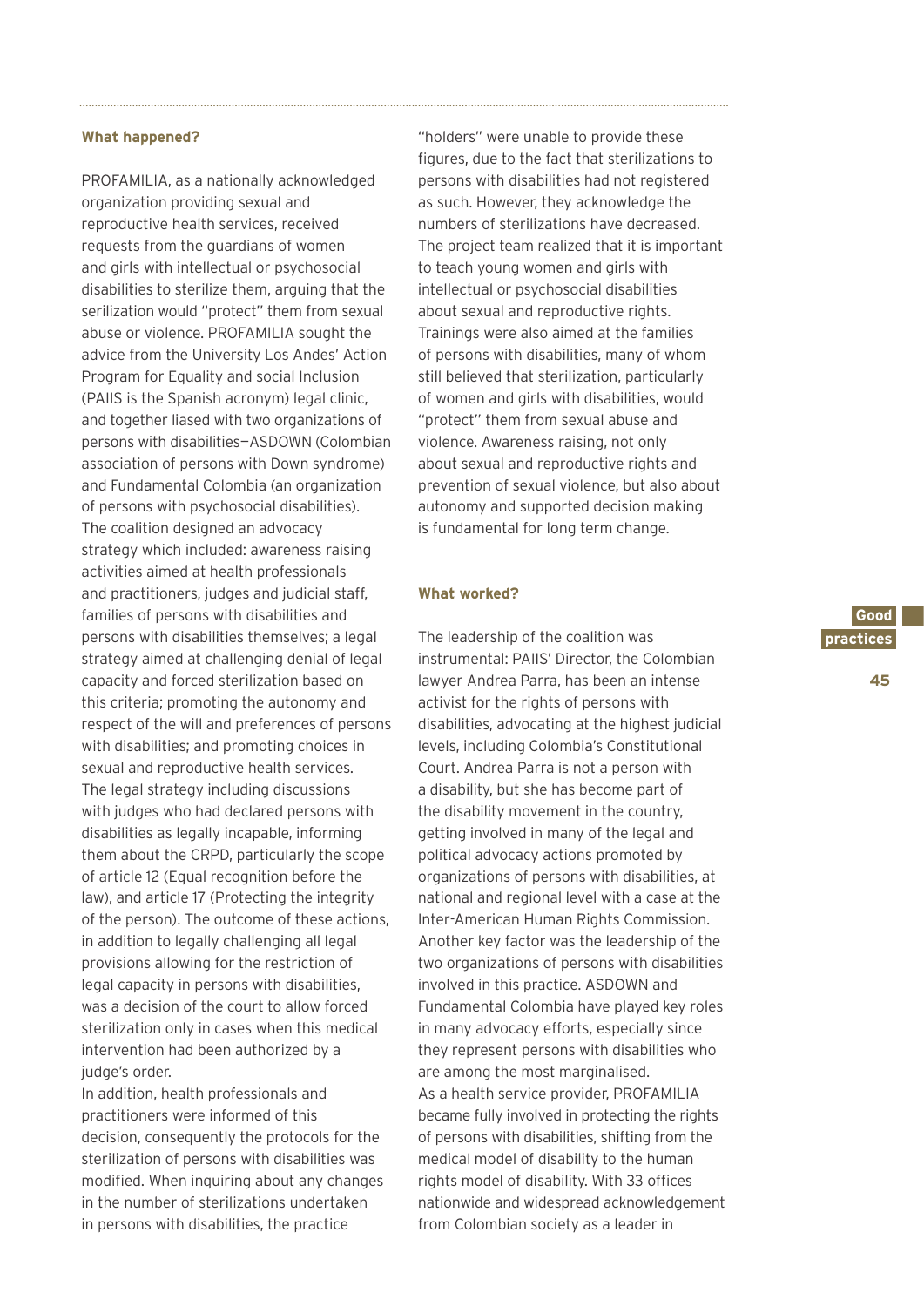### **Empowerment**

providing sexual and reproductive health services, its scope and outreach capacity enabled it to lead this practice.

### **What changed?**

- Now forced sterilization of women and girls with disabilities who have been declared legally incapable can only be undertaken with a judge's order.
- There is an advancement in prohibiting forced sterilization of women and girls with disabilities, although not banned completely.
- There is more awareness amongst judges and professionals in the judicial system that CRPD harmonization requires the restoration of full legal capacity for all persons with disabilities, including those with intellectual and psychosocial disabilities, and the elimination of all legal regimes that allow for substituted decision making and gaurdianship.
- Health professionals and practitioners, in particular those providing sexual and reproductive health services, have increased their awareness that sterilization is not the solution to prevent sexual abuse and violence against women and girls with disabilities. On the contrary, women and girls who have been sterilized are at a higher risk of being sexually abused.

### **What did we learn?**

CRPD compliance has not been achieved, legal harmonization is still pending in relation to the articles involved in this practice, in particular, articles 12, 13, 16, 17 and 23. There is still a big challenge in achieving full recognition of legal capacity in all persons with disabilities, but particularly for persons with intellectual or psychosocial disabilities. Forced sterilization (through a judge's order) may still happen as long as cases concerning legal capacity are still pending. It is an enormous challenge to achieve a change in attitudes toward fully respecting the autonomy, will and preferences of persons

with disabilities and their right to decide for themselves. Another challenge is addressing the huge misconception that sterilization may "protect" women and girls with disabilities from sexual abuse and violence. Data should be disaggregated by type of impairment to understand if particular groups are being targeted or discriminated against. It is important to know how many persons with disabilities have been declared legally incapable, and whether they were sterilized following declarations of their legal incapacity. There is a need for more DPOs to get involved in the legal harmonization of CRPD (especially article 12), specially challenging the legal regimes that allow for substituted decision making of persons with disabilities. There needs to be more awareness among judges, health professionals and the families of persons with disabilities, that forced sterilization is a human rights violation under CRPD article 17 and the Convention Against Torture. People need to understand that sterilization does not protect persons with disabilities from sexual abuse or violence. "I was never heard and never taken into account. Nobody asked me what I thought. But now, I know I can say what I think and if I don't like something that's happening, I can say it." Sonia Restrepo, young woman with intellectual disability.

"I am aware that women and girls with disabilities must lead these processes." Monica Cortes, President of ASDOWN.

**For more information**, please contact Monica Cortes at: monica.cortes@asdown.org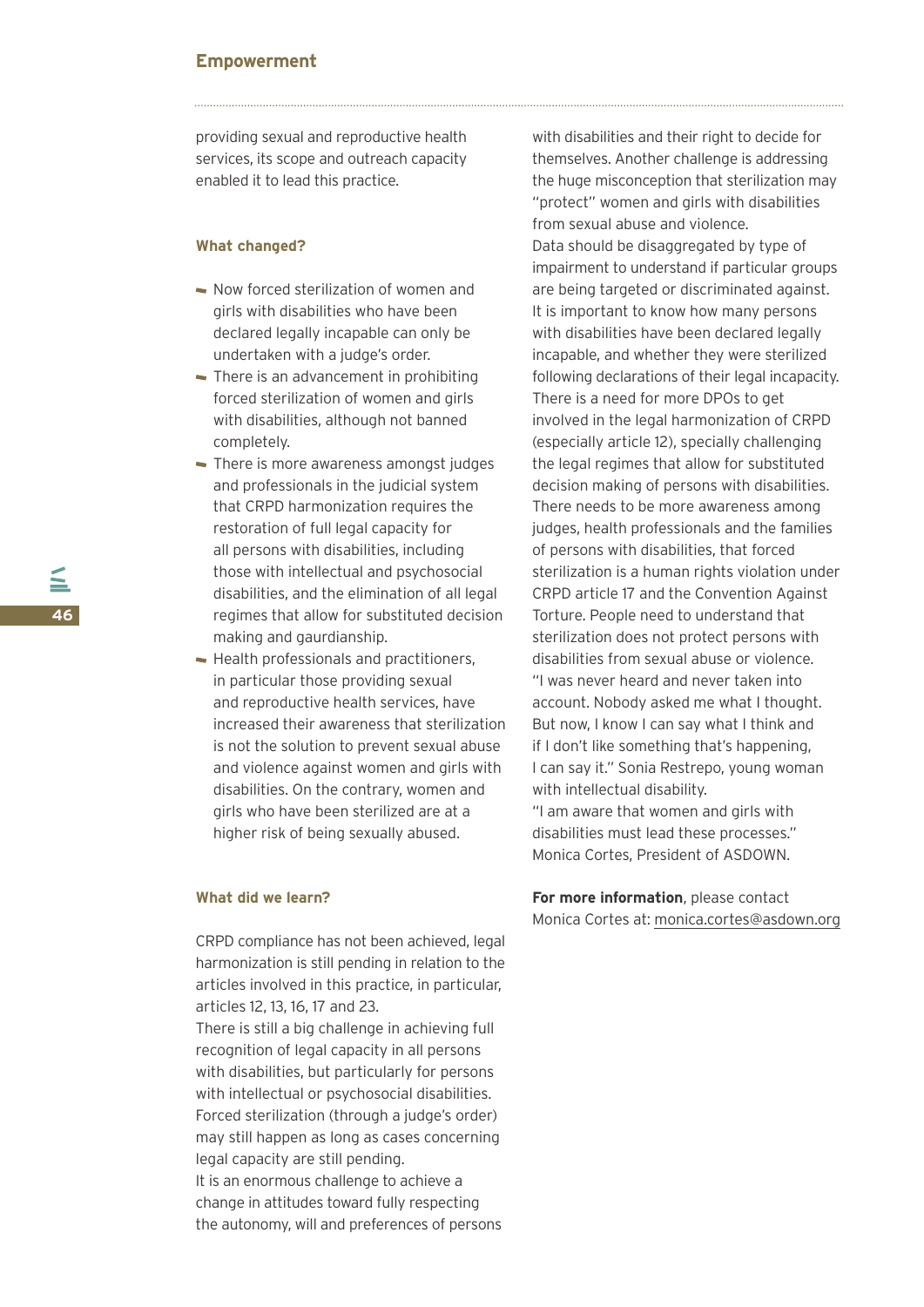**Towards inclusion of refugee women with disabilities and care-givers of persons with disabilities in existing women's protection and empowerment programming provided by IRC in Burundi13**

**By International Rescue Committee (IRC) and Women's Refugee Commission (WRC)**

### E

**Topic area:** Practices that address violence, abuse and exploitation of women and girls with disabilities in situations of risks and humanitarian emergencies.

### **Background**

Burundi is one of the least developed countries in the Great Lake region. Burundi is a host country to roughly 150,000 refugees<sup>14</sup> and at the same time is resurfacing from decades of devastating civil war and genocide. It is struggling to regain socio-economic security, with a population of internal displaced people in some regions. Agriculture via small scale and/or subsistence farming is the main source of income.

The current refugees are predominantly from the Democratic Republic of Congo,

most living in camps, with a minority living alongside Burundians in the capital Bujumbura. While basic needs are mostly, though not completely, met through international humanitarian action in the camps, this isn't the case in the urban context. While urban refugees receive support for accessing limited health care services, all other needs (shelter, safety, education, food and so forth) have to be met by the refugees themselves. Many of the urban refugees are exploited as basic and cheap labor; for women and girls, there is also a high exposure to sexual exploitation and abuse. Their isolation and social exclusion also mean they are more exposed to domestic violence, sexual harassment and other forms of gender-based violence. The IRC in Burundi implements Women's Protection and Empowerment (WPE) programming with refugees living in both camp and urban settings. This programming focuses on response services for survivors of gender-based violence (case management, access to health care, counselling, safety planning), and on social and economic empowerment programmes designed to reduce the exposure of women and girls to further violence through increasing their protective networks and social assets, and enhancing their access to income and economic resources. Women with disabilities face situations of financial and sexual exploitation, coercive sex when not able to pay back loans, and/or gender-based violence at home. Due to bigger distances between the homes of the women, the cost of transportation, and less community cohesion in the urban setting, the majority of women hadn't had contact with other women with disabilities. In the camp context many faced challenges in accessing basic humanitarian and/or specific humanitarian services for themselves or their family members, such as rehabilitation services.

Yet IRC field staff indicated they'd been hesitant to work with women with disabilities. They had assumed they needed specialist skills to be able to work effectively with this group and include them in program activities. At the same time, they hadn't had

### **Good. practices.**

**47**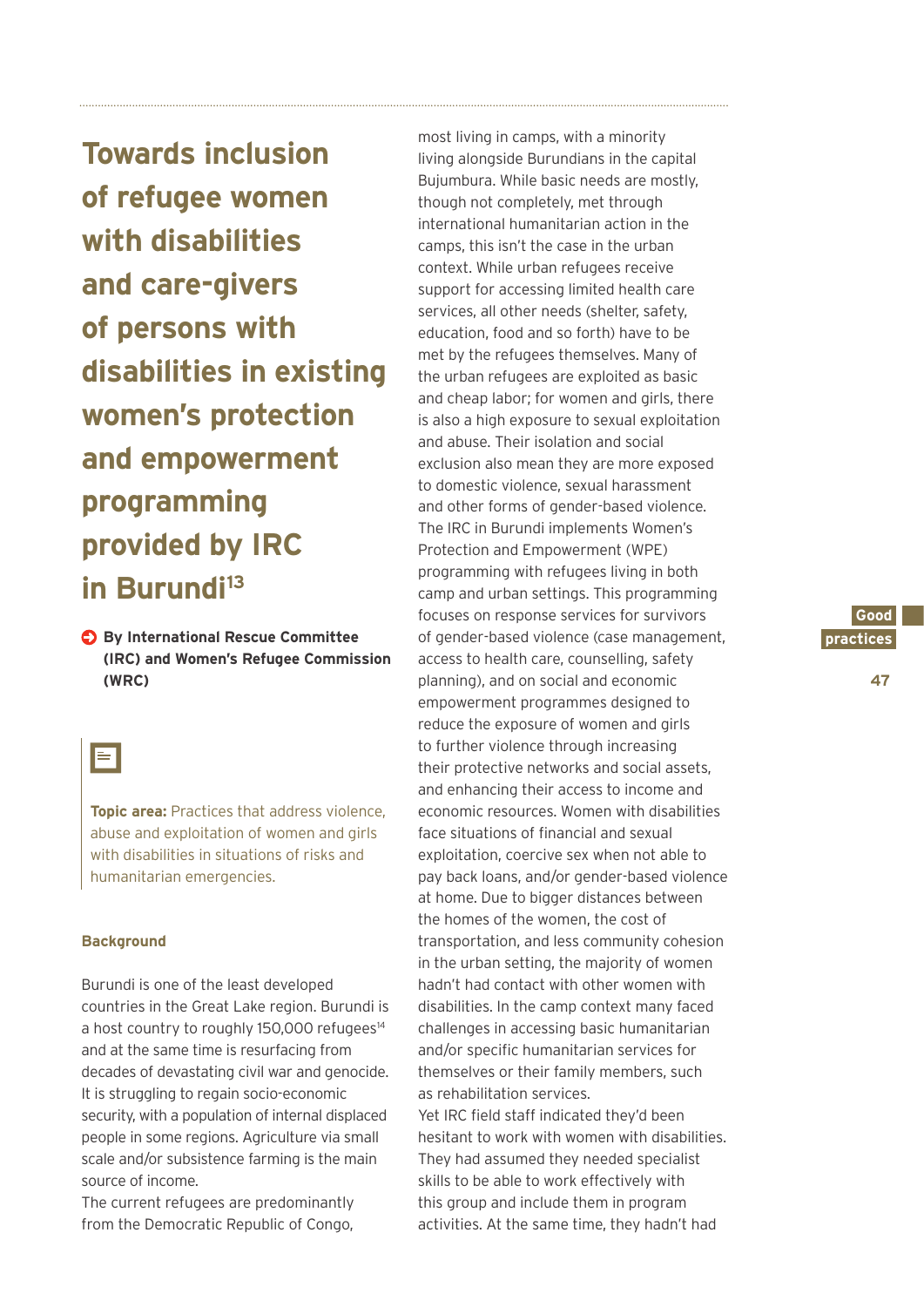### **Empowerment**

discussions with women with disabilities about thier needs. Existing interventions, such as economic and peer support groups, rarely included women with disabilities or their care-givers. IRC's assessment tools and the annual safety audit weren't inclusive of disability related components. Moreover, the gender-based violence information management system only tracked people according to physical or mental disability; and were not used to support program design and planning. Lastly, recruitment of refugee incentive staff to work on the community mobilisation and outreach components of the programme did not target women with disabilities or women caring for those with disabilities.

### **What happened?**

IRC Burundi was identified as a pilot country for the IRC and WRC project, Building Capacity for Disability Inclusion in gender-based violence (GBV) Programming in Humanitarian Settings, which included three phases of work:

- Group discussions with women and girls with disabilities and female care-givers to identify GBV needs and capacities, as well as barriers and facilitators to access and inclusion in activities;
- $\blacksquare$  Implementation of pilot actions to promote disability inclusion in existing GBV activities;

A participatory evaluation to identify effective strategies and positive practices. The collaboration between WRC and IRC started with a process of consulting refugee women and girls with disabilities, and women with care-giving responsibilities to better understand their situation, and to create space for them to share their ideas for how to strengthen programs. This was the first time that IRC staff in Burundi had met with refugee women and girls with disabilities in a structured way to hear about their lives, their concerns and their priorities. The women with disabilities brought forward priorities related to access to economic and livelihood opportunities, as well as to specific services, including GBV services. After the consultations action plans were drawn

up to address the gaps in access and inclusion in WPE activities based on the priorities as articulated by women with disabilities.

### $\searrow$

Village Savings and Loans Associations (VSLA)15 are a central component of the IRC's Economic and Social Empowerment intervention in Burundi, and when combined with a discussion group series on GBV issues, can have a significant and positive outcome on the incidence of intimate partner violence, attitudes towards violence against women, and household decisionmaking and negotiation<sup>16</sup>.

Based on the interests expressed by women with disabilities and care-givers, some of them survivors of gender-based violence, IRC staff initiated groups consisting of women with disabilities and/or care-givers only. Those groups had two functions—first to create a peer support network amongst the women, and second, to create a saving scheme to increase women's independent access to resources. Each of those groups was supported by one community mobilizer from IRC who facilitated the group dynamic and supported a discussion group series, which included women's spouses. The women with disabilities reported a positive change in their perception and daily outlook, helped by the peer support. Some believed that being recognized by an INGO was important (aside from a health referral service supported by Handicap International and managed by the Ministry of Health, no INGOs had reached out to them before). IRC staff also supported the claims of refugees with disabilities to have better access to humanitarian services in the camps, helping them to organize meetings with other humanitarian service providers. The WRC Disability Program and IRC Technical Unit provided guidance, coaching and experimental learning sessions through field visits and remote support.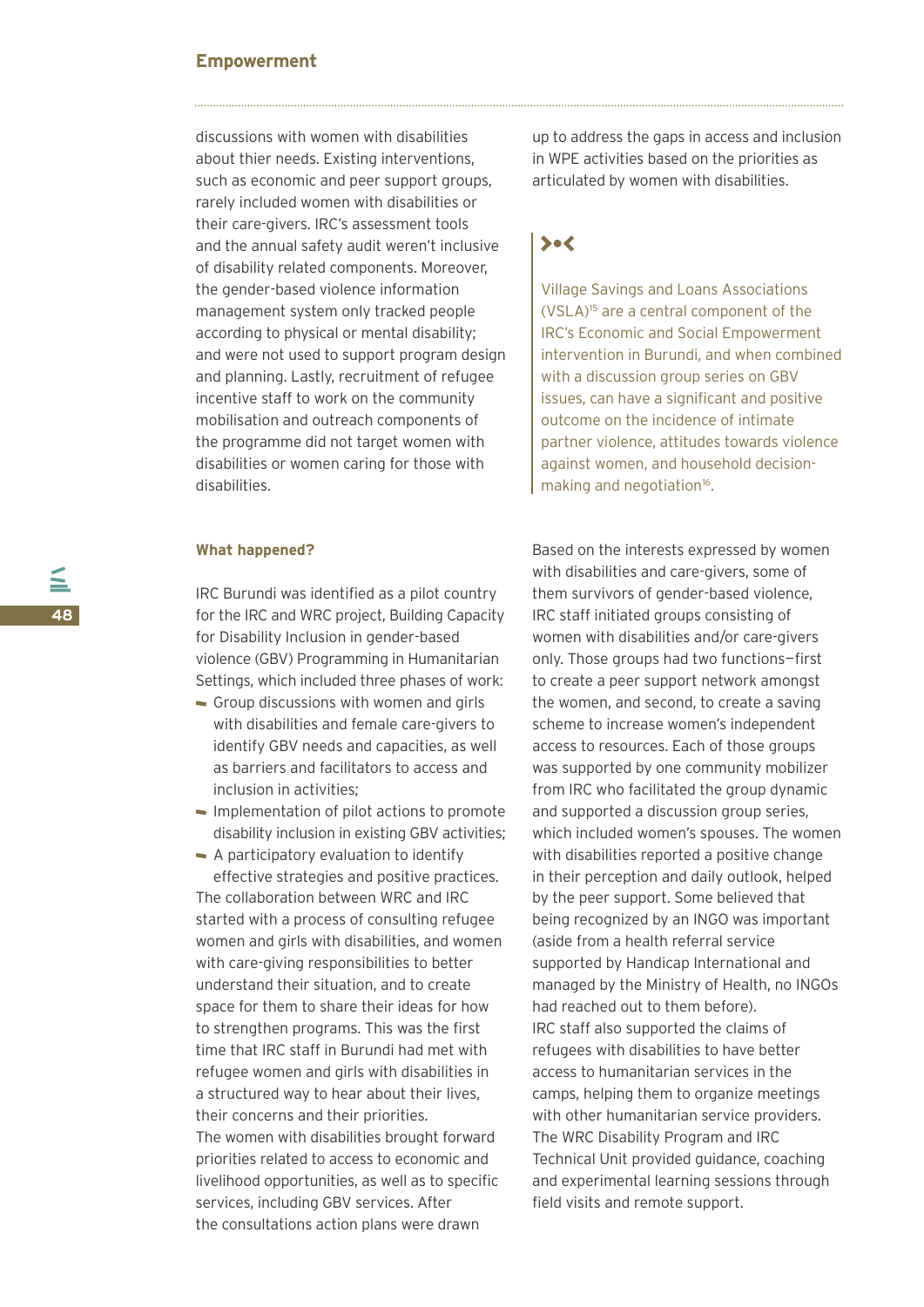### **What worked?**

The participatory approach used by WRC allowed IRC to set the pace of change, based on the first exchanges and subsequent discussions with women with disabilities. IRC emphasized that it was extremely helpful to build on their existing structures and programming, and to expand their focus to become more inclusive and target women with disabilities. Women with disabilities explained the importance of meeting each other and having a way to exchange stories and feel understood. The counselling and savings groups supported their empowerment. IRC field staff mentioned the training from Handicap International on the CRPD and concrete accessibility measures as instrumental in helping them to support refugees' access to existing services on an equal basis with others.

### **What changed?**

As a result of the project, women with disabilities in both locations shared the importance of the support and exchanges with other women with disabilities. This has helped survivors of violence, care-givers, and others to break the circle of isolation many of them had felt before the intervention. Some shared that they have gained confidence and feel happier in their daily lives. The IRC staff expressed satisfaction that they are increasingly able to engage women with disabilities in their programs. Moreover, they have started to employ women with disabilities as incentive staff. IRC emphasised they understand the added value and a benefit of disability inclusion.

### **What did we learn?**

According to IRC WPE staff the initial consultations were an important experience in two ways—making them aware about the similarities between women with and without disabilities, and the unique situations faced by care-givers as well as by those

women with disabilities living in isolation from others. The WPE staff would like more training, particularly in how to communicate more effectively with women with more severe difficulties in communication, or with psychosocial and intellectual disabilities. IRC in Burundi is planning to include disability in their governance program, which is working on supporting the development of the judicial system in Burundi, although this is directly connected with WPE programing. When asked about participation of women with disabilities in more decision taking in the project, IRC field staff was very positive to engage them more in analysis of data, and decision making processes. Moreover, they have also been considering meeting Burundian DPOs, with the intention of initiating collaboration and encouraging the DPOs to address issues of GBV in their work in the coming months. One possible collaboration could be to link DPOs with refugee women with disabilities, particularly in Bujumbura, as this is an especially isolated group.

**For more information**, please contact Emma Pearce at: EmmaP@wrcommission.org

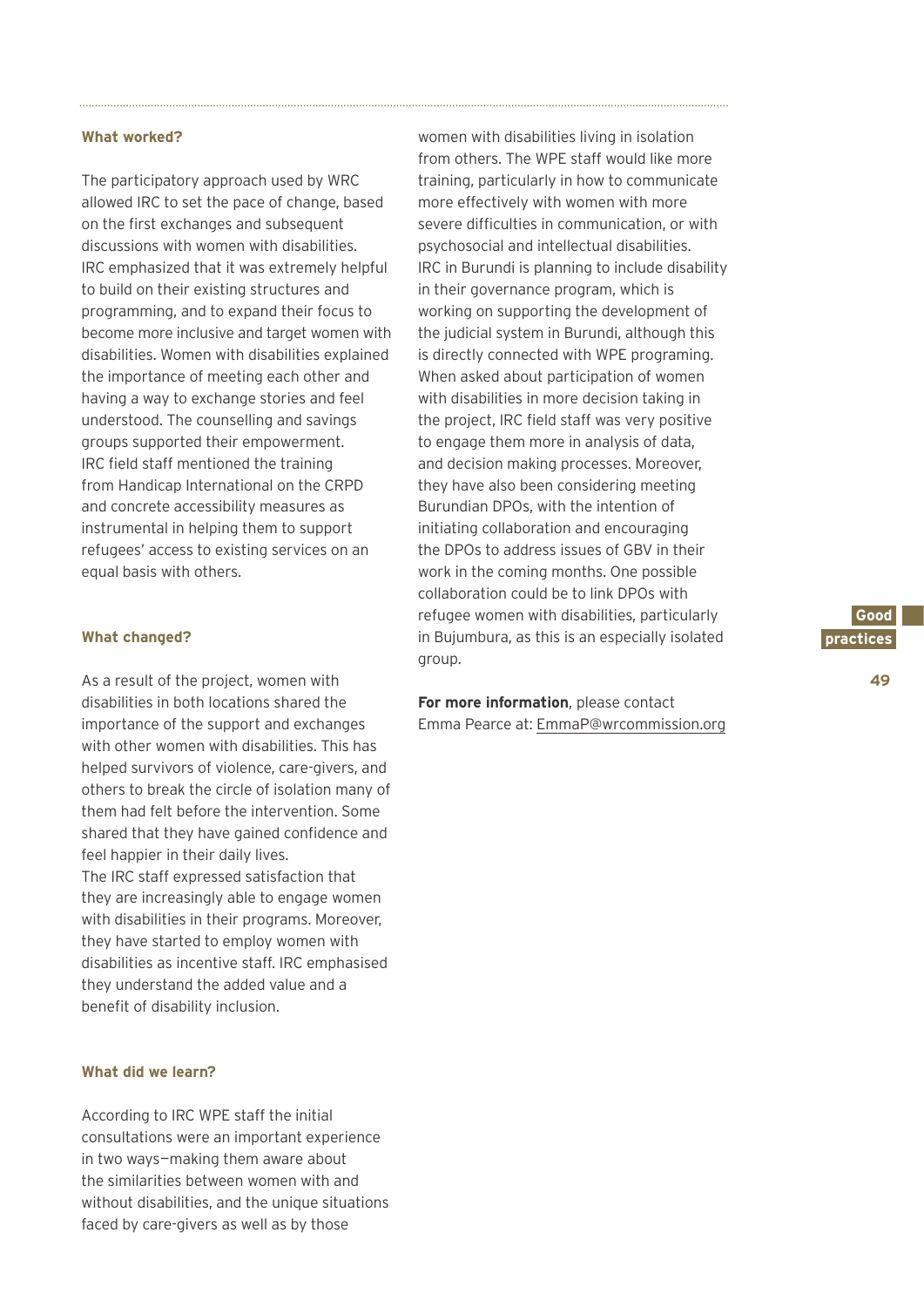

- 1. Ileana Lucia Chacon, Women DPO, Costa Rica
- 2. Monica Alexandra Cortes Aviles, AS Down, Columbia
- 3. Lorraine Wapling, Member of the Technical Advisory Committee, UK
- 4. Michael Szporluk, Member of the Technical Advisory Committee, US
- 5. Everlyn Milanoi Koiyiet, Coalition of Violence against Women, Kenya









- 6. Fatma Wangare, Kenyan Association of the Intellectually Handicapped, Kenya
- 7. Silvia Quan, member of the CRPD committee and of the Technical Advisory Committee, Guatemala





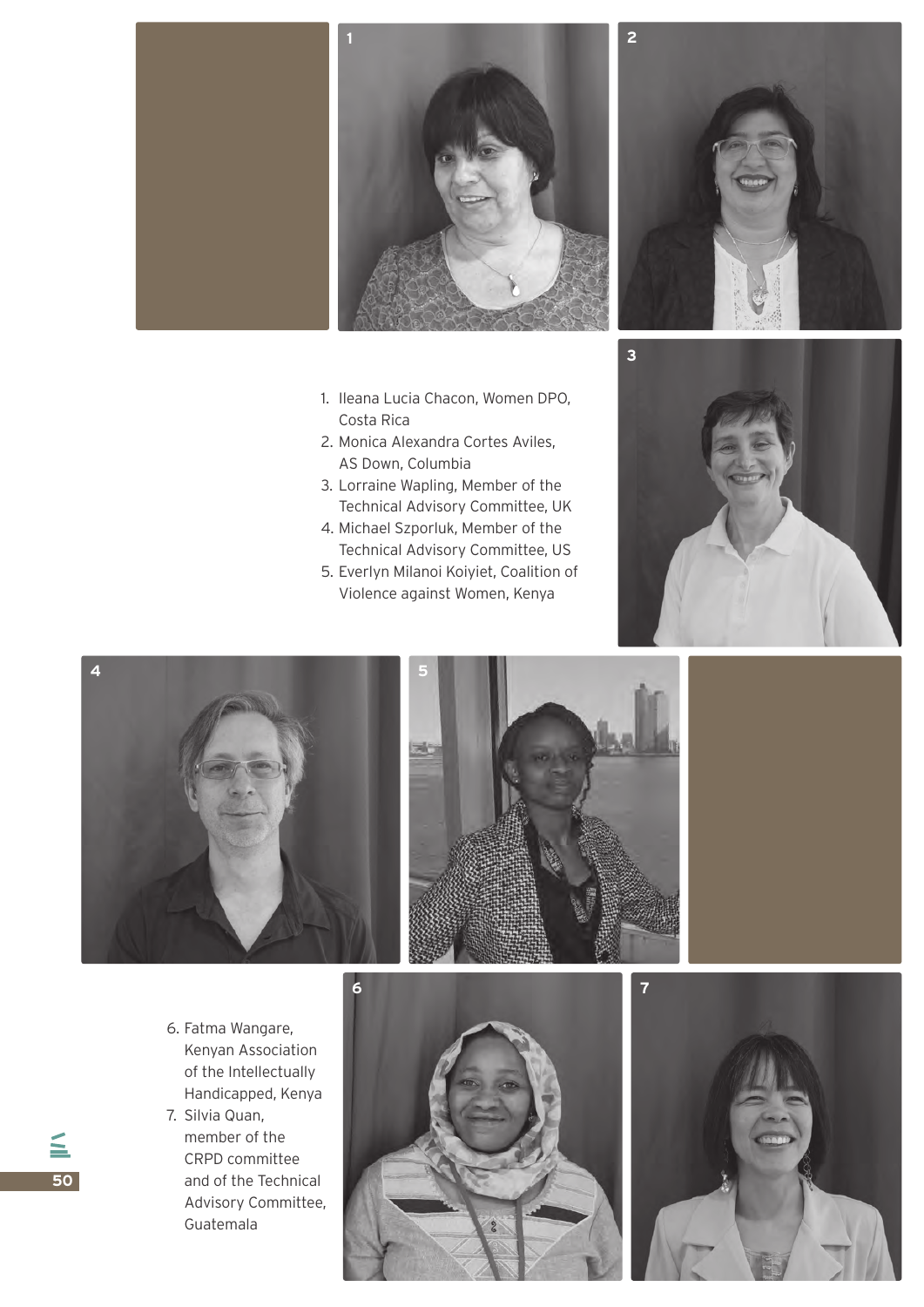### **Conclusions**

**By Stephanie Ortoleva, President of Women Enabled International, and on behalf of the Technical Advisory Committee** 

Rashida Manjoo, the former UN Special Rapporteur on Violence Against Women, has described the nature and scope of violence against women and girls with disabilities with powerful specificity. She notes that although women with disabilities experience many of the same forms of violence all women experience, when gender and disability intersect, violence has unique causes, takes on unique forms, and results in unique consequences<sup>17</sup>.

To address the various elements of this problem the MIW Initiative was designed to ensure the voices of disabled women and girls are heard on how to respond to violence, abuse and exploitation throughout the world. The 11 good and emerging practices were presented during the Gender and Disability Forum held during the CRPD Conference of States Parties in June 2015. Panelists shared their good practices with attendees, and these practices can be adapted to and implemented in different local and cultural situations to end this pervasive violence. The MIW initiative has informed us that program implementation can be initiated by women with and without disabilities in collaboration with a variety of actors, can engage through multiple and diverse mechanisms, and can address different aspects of the problem. It is hoped that global actors involved in promoting non-violence can apply the recommendations from the good practice implementers to make their program designs and actions inclusive of women and girls with and without disabilities. The good practices show that it is not difficult to include and involve women and girls with disabilities in such programs.

The good practices have shown there are a few misconceptions regarding addressing violence against women and girls with disabilities:

- As was shown by Ma'an in Israel and COVAW in Kenya, program staff can be trained to work with women and girls with disabilities. Both mainstream organizations had worked on ending violence against women, and their inclusion of women and girls with disabilities has allowed them to extend the reach of their work.
- KAIH has shown that it is possible (and in fact necessary) to involve men and boys to educate others on the need to end gender-based violence. KAIH engaged young men in self-advocacy.
- $\blacksquare$  IRC and WRC have shown that it is possible to address violence against women and girls with disabilities in situations of conflict and natural disasters.

In fact, programs to end violence against women and girls with and without disabilities are successful only if a variety of actors are engaged, including:

- Government agencies addressing the rights of women.
- Government agencies addressing the rights of people with disabilities.
- Organisations with women and/or men with disabilities in leadership.
- Non-government organizations addressing the rights of women, especially anti-violence programs.
- Non-government agencies addressing the rights of people with disabilities.
- Individual parents and caregivers and their organizations.
- Religious and cultural institutions.
- Partnerships between and among the above actors.

The eleven good practices highlighted in this report demonstrate that change can be achieved through a wide variety of spheres and mechanisms according to each implementor's unique circumstances and capacities. Some specific examples include: Using international and regional legal systems for advocacy by bringing

### **Conclusions.**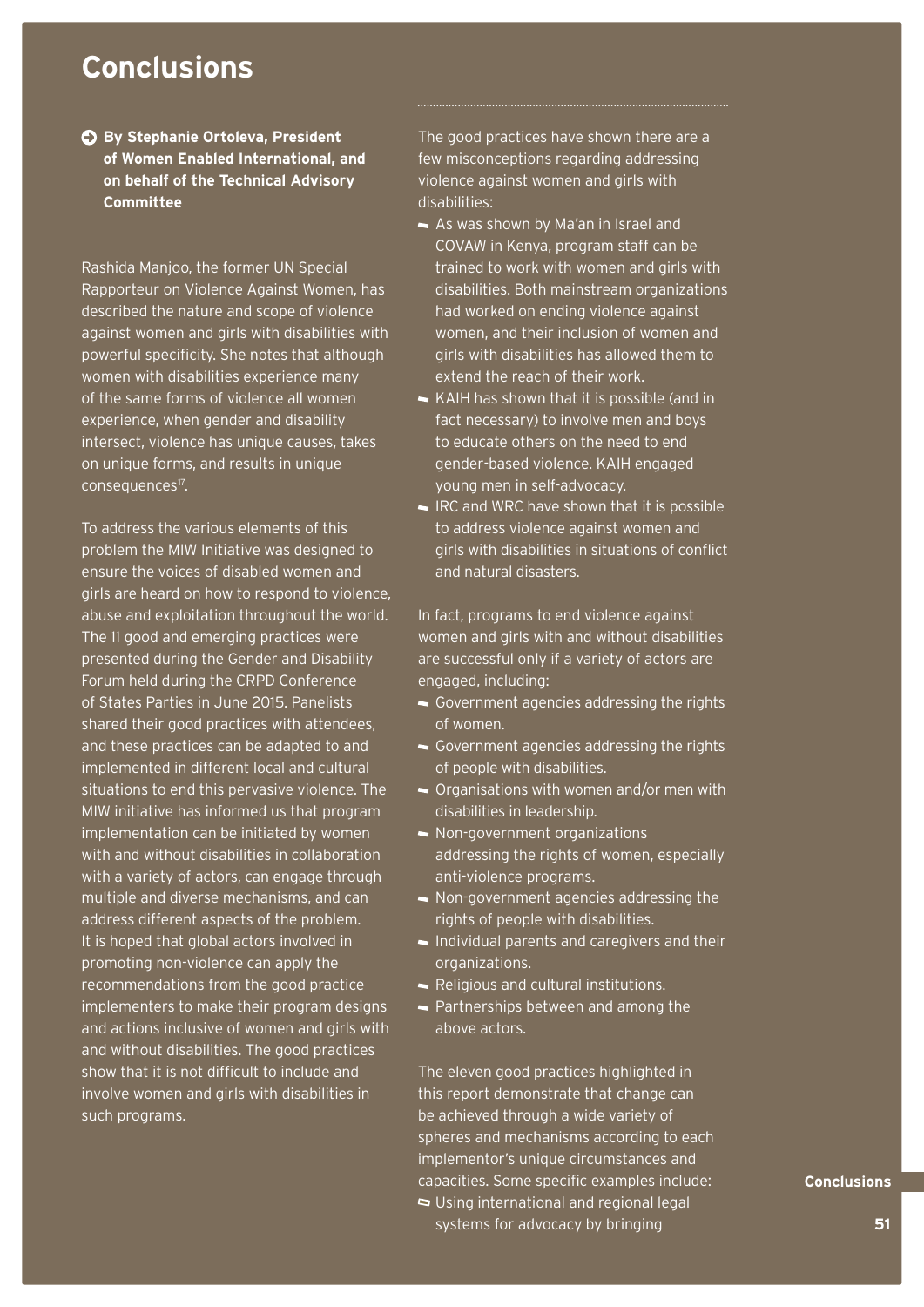### **Conclusions**

individual or systemic claims to these mechanisms, submitting shadow reports to UN mechanisms, or other actions.

- Using and influencing national legal systems for advocacy, including government programs and legislation.
- Raising awareness of and educating those involved in the legal system regarding issues such as accessibility and alternative communication strategies, including for judges, prosecutors and police.
- Educating and training health care providers to provide health care to women and girls with disabilities, to ensure facilities are accessible, to develop materials and information that is accessible and in plain language, as well as to identify signs of abuse and violence, and how to address them.
- **Engaging and educating the media and** the general public on violence against women and girls with disabilities, using appropriate language, and using the media to highlight abuses.
- Working with parents and guardians and their organizations on the rights of persons with disabilities, including their sexual and reproductive rights and the right to health.
- Assisting and supporting women and girls with disabilities to create their own organizations and to take action themselves to address their rights concerning violence against them.
- **Educating women and girls with** disabilities on their rights and strategies for action through the development and implementation of trainings and toolkits.
- Educating anti-sexual and gender-based violence program providers on the concerns of women and girls with disabilities and how to make their programs and facilities accessible to them.

Organizations and agencies can improve their work to prevent and eliminate violence against women and girls with disabilities by using the good practices as a guide for learning, and for designing disability inclusive public policies and laws. The partnership between the implementers of the good practices, the staff of Handicap International and the members of this project's Technical Advisory Committee provides a model for action and collaboration. We welcome all opportunities for collaboration so that in the near future the incidence of violence against women and girls with disabilities will be reduced and hopefully eliminated worldwide.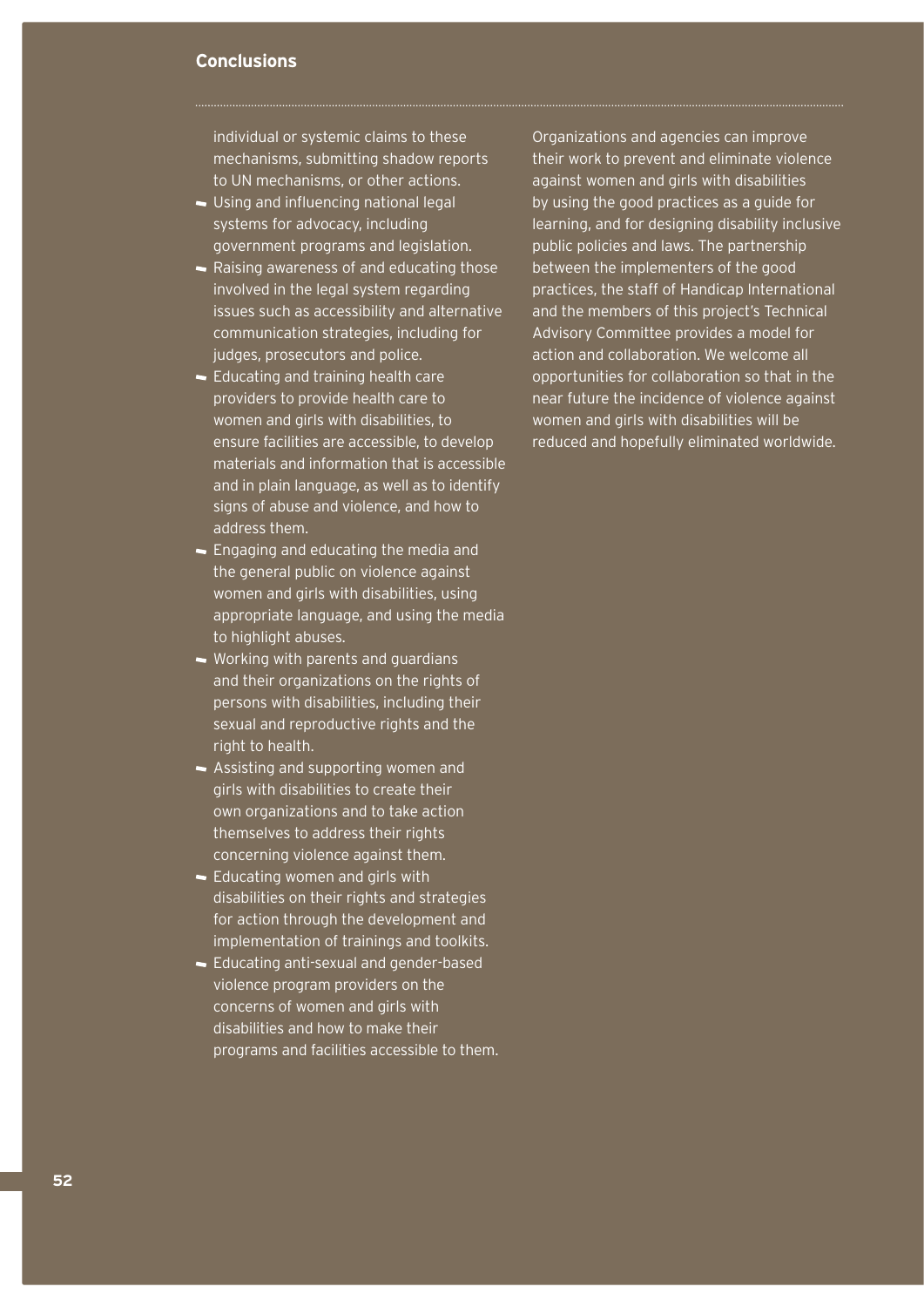### **By Manuel Patrouillard, General Director, Handicap International**

When Handicap International developed the Making It Work methodology almost ten years ago we, together with our partners, wanted to respond to the needs expressed by a wide range of stakeholders to have firsthand information and evidence on how to implement the UN Convention on the Rights of Persons with Disabilities.

Since then, we tested and have been using the MIW methodology in more than 25 countries. We were successful in documenting good practices in a variety of areas, such as inclusive local governance in Western Africa, political participation and access to information in South East Asia, or access to justice in in Central America, to name a few. These practices and recommendations drawn from them are being used by different stakeholders to promote change through awareness-raising, advocacy or policy reform.

Within Handicap International, the MIW methodology helps us to draw from the wealth of existing successful examples to implement our mandate, working alongside people with disabilities to promote respect for persons with disabilities' dignity and fundamental rights. MIW is essential for us to capture innovations that are relevant to our target groups, and promote these to accelerate change.

Confronted through our field actions to widespread discriminations against women and girls with disabilities, we felt a few years back that we had to go a step further. In 2014, we therefore designed this MIW initiative to ensure that women with disabilities lead the process of identifying and documenting good practices, and to create opportunities for grassroots' experts to advocate themselves for better responses to violence through global policies.

The good practices of this MIW Initiative, collected for the first time through a global call, show the way forward on preventing, eliminating and responding to violence against women and girls with disabilities. They show how much can be achieved if women with disabilities are in leadership and empowered to address violence. Women with disabilities involved in this initiative together with Handicap International are already engaged in advocacy for further learning, replication or scaling-up of these successful examples. We hope this will contribute to reach the 5th Goal of Agenda 2030 on Gender Equality, without leaving women and girls with disabilities behind.

Yet these eleven good practices are just a start—too many women are still exposed to violence. As Handicap International, we wish to stimulate more action on gender and disability, and to expand the wealth of good practices and to recommendations inspire others to do more. In today's world, data and evidence are essential to "make the invisible visible" and "leave no one behind". Making it Work will continue to be a central component of the more proactive role that Handicap International aims to play in the coming years to facilitate the identification and sharing of knowledge and innovation to advance the rights of persons with disabilities.

**Conclusions.**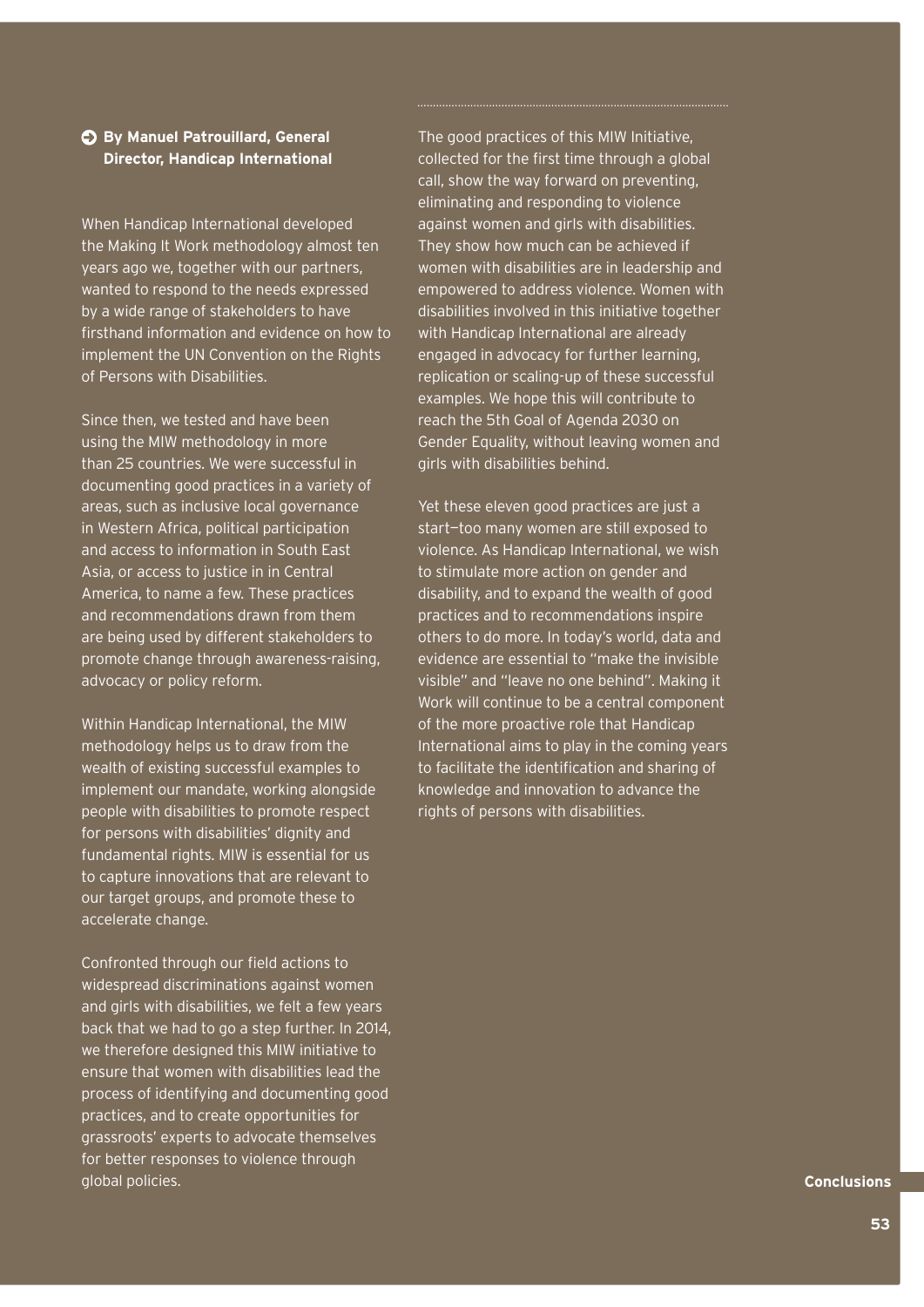# **Annex—The Making it Work methodology in a nutshell**

### **Introduction**

The Making it Work (MIW) methodology is a set of tools to guide you through the process of identifying, documenting and analysing good practices that advance the rights enshrined in the United Nations Convention on the Rights of Persons with Disabilities (CRPD) and using this information to advance action for change. It is a method usable across sectors in development and humanitarian action to explore most significant change as experienced by persons with disabilities. It was developed over the years by Handicap International, its partners and collaborators in projects using MIW.

MIW encourages collaboration between key actors in which people with disabilities and their representative organisations play a central role. In the MIW process groups define the types of changes they want to see at public policy, services, community and/or legal level, the types of good practices needed to influence these changes and then develop action to affect change accordingly. Action to affect change includes advocacy, awareness raising, sensitization and/or knowledge transfer.

MIW aims to provide users with support through tools and guidance enabling them to increase, in the broader community, the impact of their work and other organizations' work towards inclusive societies. It values civil society engagement, especially from people with disabilities, in promoting human rights for all, and helps to structure knowledge management and advocacy in simple steps.

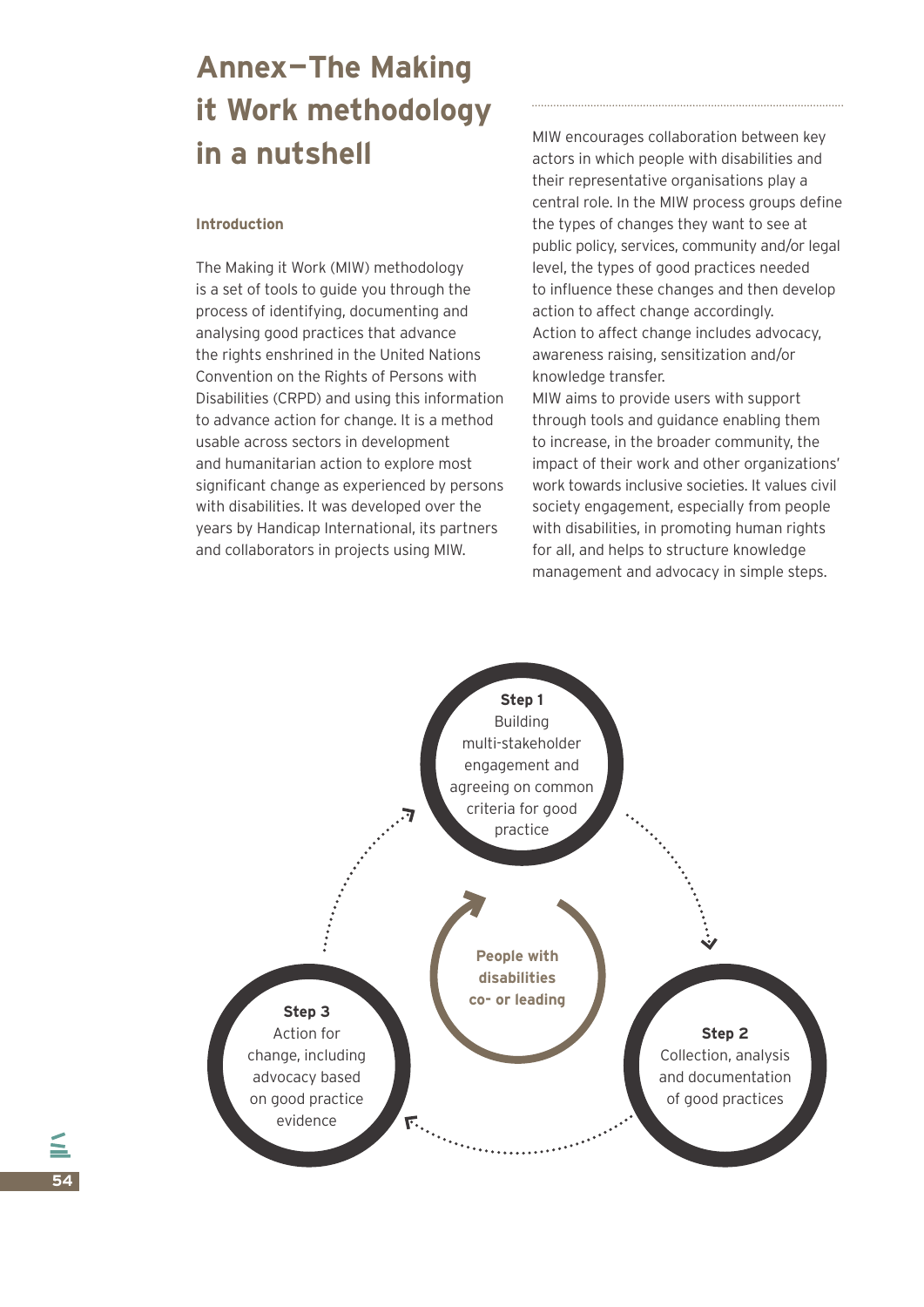### **Making it Work Methodology**

Each step of the MIW process has its own tools to assist the practice and is captured in a quide<sup>18</sup>.

### **Step 1—Establishing multi-stakeholder engagement**

The tools used to establish multi-stakeholder engagement will guide you on how to select appropriate stakeholders to participate in your initiative. There is also a tool to help you establish clear roles using Terms of Reference (TOR) for a multi-stakeholder committee.

### **Step 2—Documenting and analysing good practices**

The tools developed for this step guide you and the committee established in step 1 through the process of collecting information and providing a good practice template with interview questions. These tools also help to support teams in analysing good practices to draw up recommendations and produce a publication of the good practice, highlighting the factors that helped to achieve the most significant change as perceived by people with disabilities and other actors engaged. It also highlights recommendations around replication or scaling up.

### **Step 3—Actions for change**

These tools provide guidance and help generate ideas for activities to influence change, using your reports, based on the outcomes of step 2. The tools provide support on how to strategize and utilize the various ways of disseminating information. They also suggest ways of engaging with target groups.

### **What is a good practice in MIW?**

When we talk about good practices, we mean practices that facilitated the "full and effective participation in society for people with disabilities on an equal basis with others" (CRPD, Preamble) and, actions that people with disabilities have confirmed as having a positive impact. Initiatives using MIW establish their own criteria to identify the practices in a multi-stakeholder process. We propose standard criteria together with the general principles of the CRPD, providing a useful starting point to be adapted to each context:

- **1. Demonstrable Impact:** achieving clear changes and recording positive impact. The impact is not just validated by the organization, but also by partners and beneficiaries. We use testimonies to describe positive changes—in terms of quality of life, quality of services.
- **2. Replicability:** a specific action, approach or technique that could feasibly be replicated, adapted or scaled up in other contexts.
- **3. Sustainability:** potential for local actors to be able to develop or sustain this action, approach or technique in the future.
- **4. Efficient:** a practice which is efficient in terms of time, finances, human resources.
- **5. Person centred:** practices related to service provision which respect the concept of individual users being actively involved in any decisions that concern them.
- **6. Conforming to the general principles of the CRPD (article 3):**
	- Respect for inherent dignity, individual autonomy including the freedom to make one's own choices, and independence of persons;
	- Non-discrimination:
	- Full and effective participation and inclusion in society;
	- Respect for difference and acceptance of persons with disabilities as part of human diversity and humanity;
	- **Equality of opportunity;**
	- Accessibility:
	- **Equality between men and women:**
	- $\blacktriangleright$  Respect for the evolving capacities of children with disabilities and respect for the rights of children with disabilities to preserve their identities.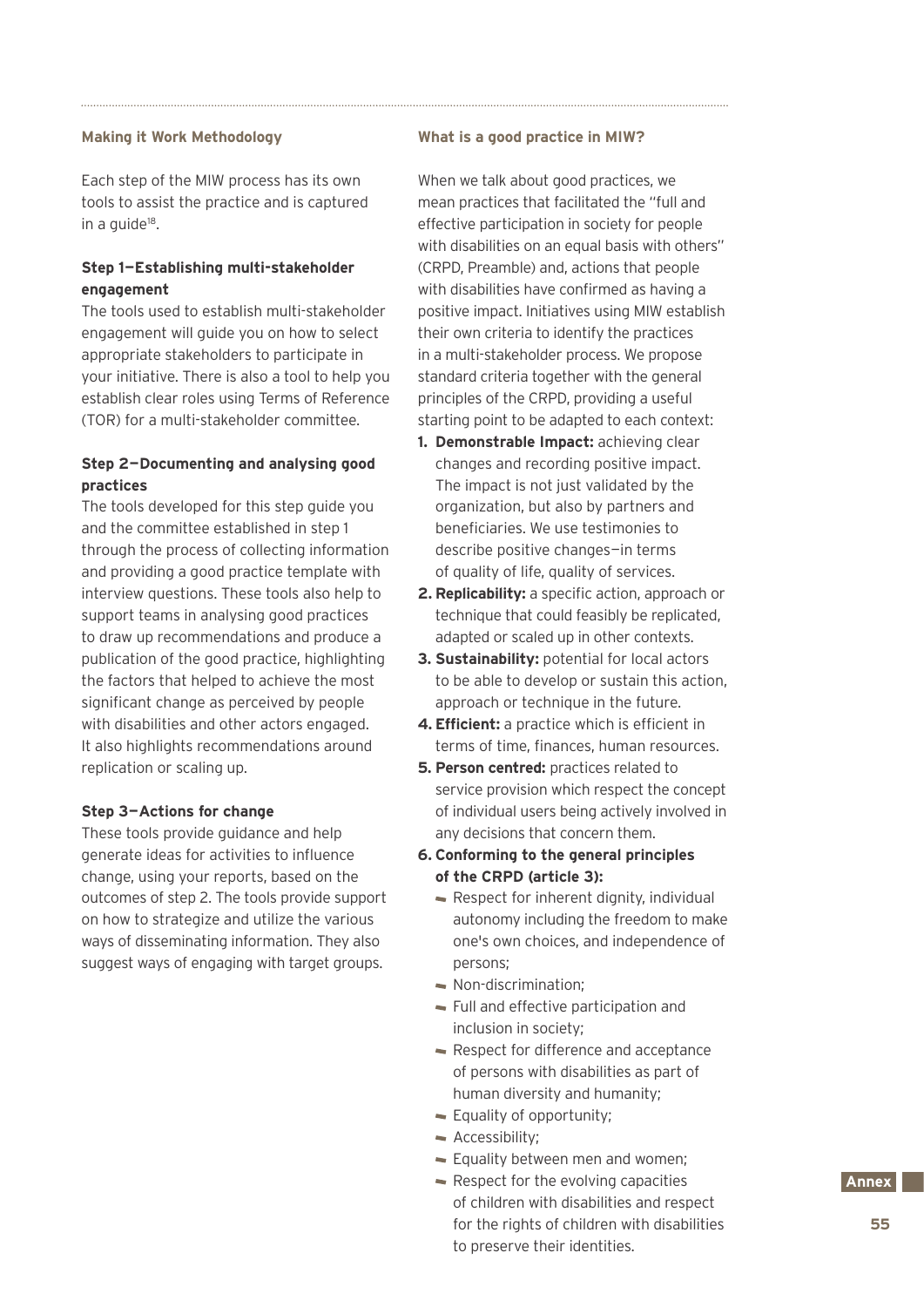#### **What is the added value of Making it Work?**

Making it Work is particularly useful and relevant to organisations and individuals wanting to influence change in the lives of people with disabilities and promote inclusion in accordance with CRPD principles.

### **Making it Work can be used as a tool for:**

- **Learning:** Sharing experiences and learning across communities, countries and regions are integral part of the approach. By using a multi-stakeholder dynamic and a collective review, organisations have an opportunity to learn from experts as well as to bring greater visibility of disability issues by involving stakeholders from all sectors.
- **Collaboration:** Making it Work requires multi-stakeholder action whereby several organisations work together to define, select and validate good practices and then use this knowledge for collective, evidence-based action for change, most commonly advocacy. Different stakeholders include, but are not limited to, DPOs, service providers, government authorities, civil society organisations, development organisations, human rights entities and universities. The collaborative approach helps to initiate partnerships and alliances and supports network building. More broadly, the MIW online Good Practice Database provides a global platform for sharing good practices regarding disability-inclusive development. This can reinforce and inspire collective efforts on the CRPD.
- **Empowerment:** Making it Work is a specific platform to hear voices of people with disabilities and their representative organisations to say what has worked well and how they think it could be replicated or scaled-up. This is an empowering process. It also gives them the opportunity to analyse development practices and formulate evidence-based claims or recommendations to promote their rights.

**Evidence-based advocacy and action for change:** This methodology can be used to influence change through advocacy or a wider range of actions, such as lobbying, awareness-raising, technical training, more long-term support, or mentoring. The good practices collected can provide evidence, credibility and qualitative information on the types of change that are desired. In other words, it enables people to explain why change is important and how it is possible.

### **Brief examples of other initiatives**

It has been used by organisations in over 30 countries and has proven its worth as a tool for change. Regional programmes, as well as national projects and local initiatives applied it. The methodology has been applied to a range of topics, including water and sanitation, health, communication, education, employment, disaster risk-reduction, land-mine action, rehabilitation and local governance.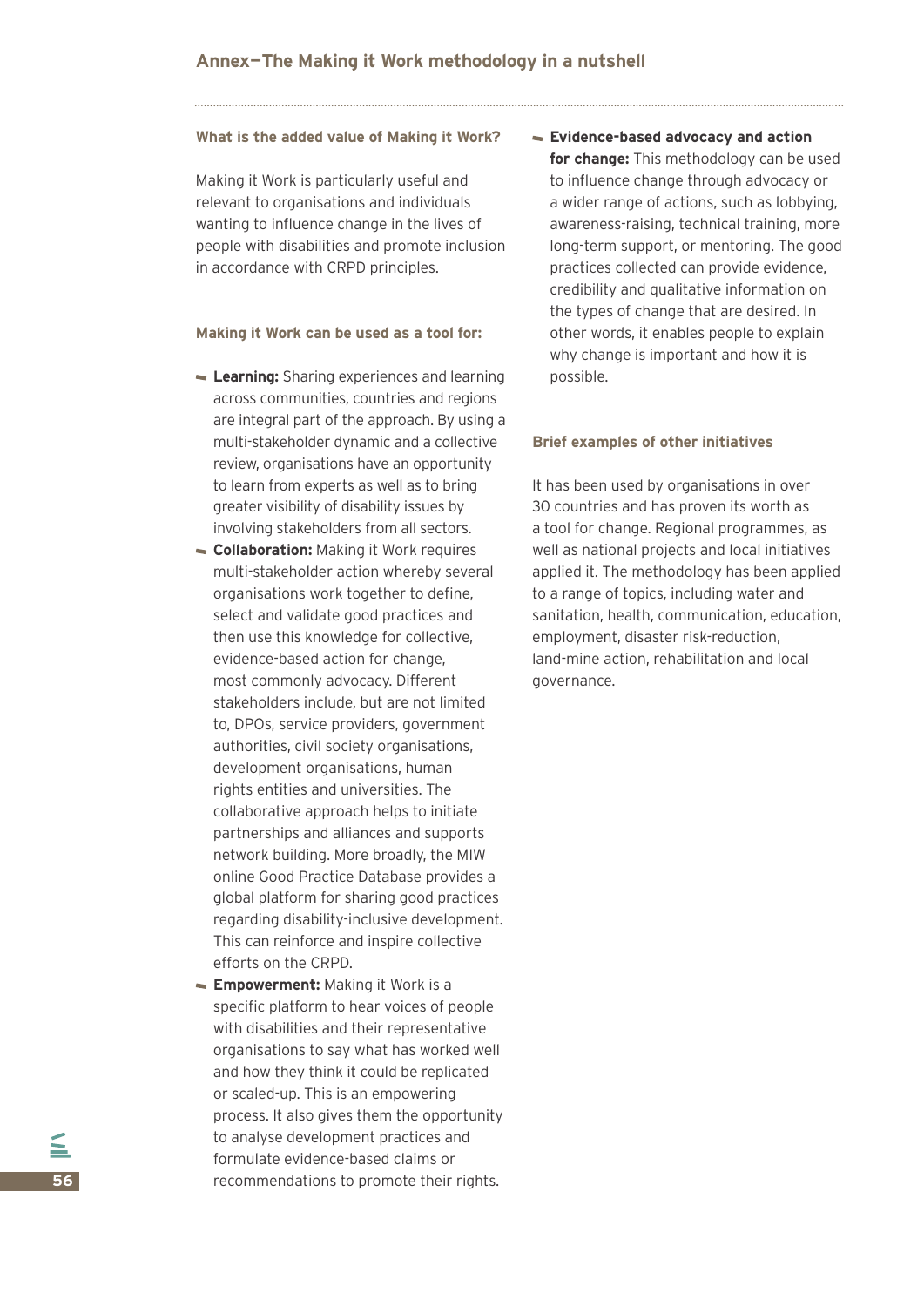### **Notes**

- **1.** In his 2006 In-Depth Study on All Forms of Violence against Women, the Secretary-General observed that surveys conducted in Europe, North America and Australia have shown that over half of women with disabilities have experienced physical abuse, compared to one third of non-disabled women. A/61/122/ Add.1, para. 152, Citing to Human Rights Watch, "Women and girls with disabilities", available at: http://hrw.org/women/disabled.html
- **2.** UN Habitat, The rights to adequate housing for persons with disabilities living in cities, available at: http://unhabitat.org/books/the-rightto-adequate-housing-for-personswith-disabilities-living-in-cities
- **3.** Country of residence of applying organization and/or country where practice was implemented.
- **4.** Emerging Practice.
- **5.** Please refer to annex to know more about the Making It Work methodology.
- **6.** https://www.youtube.com/ watch?v=5KU5xHZK8VQ
- **7.** Women Enabled International and Center for Reproductive Rights, Submission to the United Nations Universal Periodic Review (September 13, 2014), citing Matthew Brault, Americans with Disabilities: 2010, U.S. Census Bureau, Current Population Reports, pg. 12 (July 2012), available at www.census.gov/prod/2012pubs/ p70-131.pdf [hereinafter Americans with Disabilities 2010].
- **8.** Women Enabled International and Center for Reproductive Rights, Submission to the United Nations Universal Periodic Review by (September 13, 2014), citing U. S. Dep't of Labor, Women, Office of Disability Employment Pol'y, available at http://www.dol.gov/odep/topics/ women.htm
- **9.** Based on 2010 data, 18.4% of women with severe disabilities and 11.7% of women with non-severe disabilities have less than a high school diploma compared to just 8.8% of non-disabled women 25 and older; 13.5% of women with severe disabilities have a Bachelor's degree or higher compared to 34.1% of non-disabled women. Americans with Disabilities 2010, supra note 1 at 22.
- **10.** Women Enabled International and Center for Reproductive Rights, Submission to the United Nations Universal Periodic Review (September 13, 2014), citing U.S. Dep't of State & USAID, United States Strategy to Prevent and Respond to Gender-based Violence Globally, 7 (Aug. 10, 2012), available at http://www.state.gov/documents/ organization/196468.pdf (noting that "[w]omen with a disability are two to three times more likely to suffer physical and sexual abuse than women with no disability"); see also Special Rapporteur on Violence against Women, its Causes and Consequences, Report of the Special Rapporteur on Violence against Women, its Causes and Consequences, paras. 31–32, U.N. Doc. A/67/227 (Aug. 3, 2012) (by Rashida Manjoo).
- **11.** This has been reported by women with disabilities to Disability Rights Fund (DRF) program staff in many countries where DRF works including Uganda, Haiti, Bangladesh and Indonesia.
- **12.** Spanish acronym.
- **13.** Emerging Practice.
- **14.** UNCHR Burundi Factsheet, October 2014.
- **15.** VSLAs are self-selected groups of women created to increase savings opportunities and access to economic resources. Participants contribute to a savings fund on a weekly basis and then cash out with interest after 8–12 months. During the cycle, participants can take loans from the savings that

### **Notes.**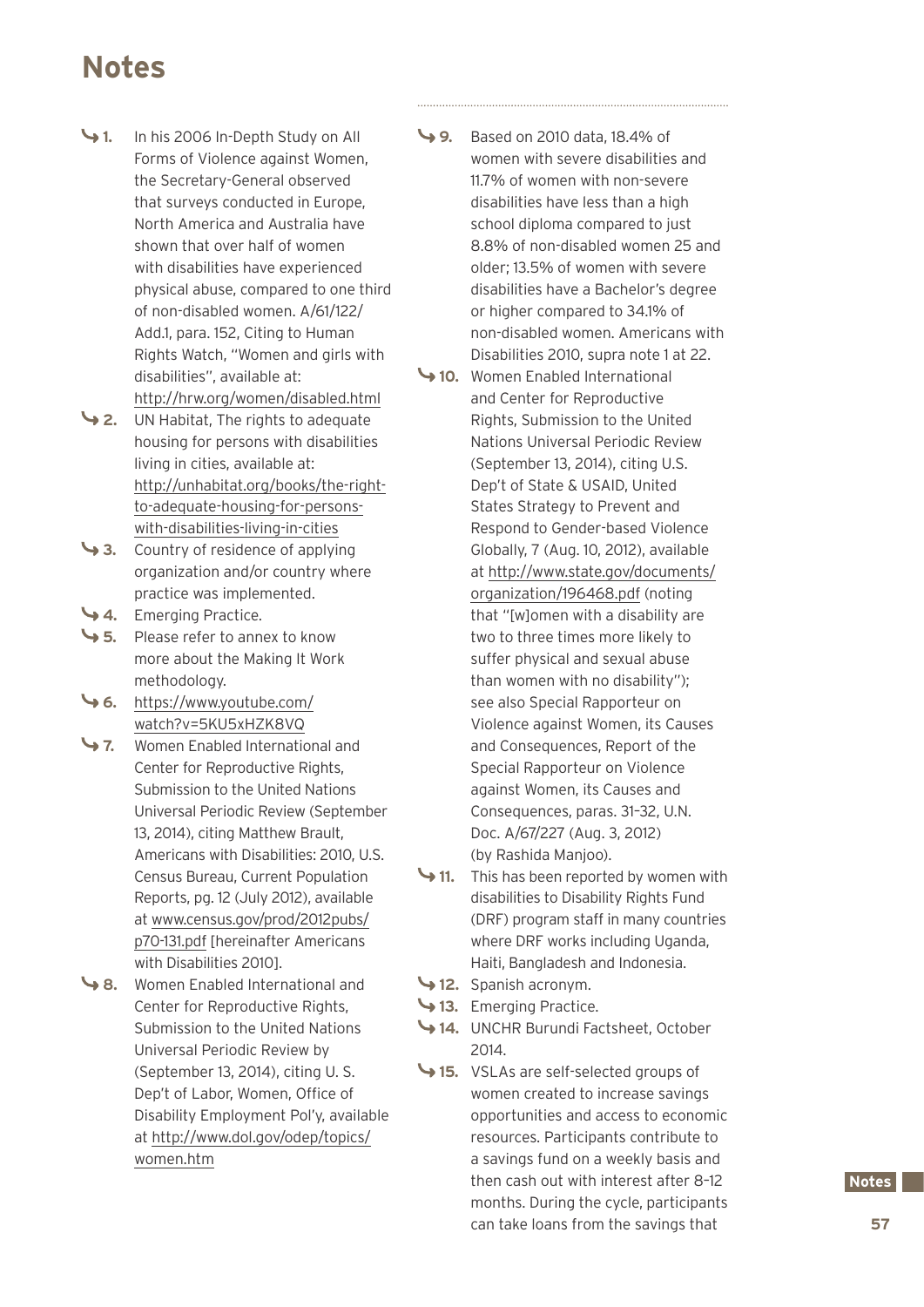**58**

### **Credits Notes**

must be paid back within an agreed upon time-frame.

- **16.** https://www.rescue.org/sites/default/ files/resource-file/Burundi%20 EASE%20Imact%20Eval%20 Formatted%20Final.pdf
- **17.** Report of the Special Rapporteur on violence against women, its causes and consequences, Rashida Manjoo, Report on violence against women with disabilities, A/67/227 3 August 2012, available at: http://www.un.org/ ga/search/view\_doc.asp?symbol=A %2F67%2F227+&Submit=Search& Lang=E
- **18.** Making it Work: Good practices for disability-inclusive development and humanitarian action. Handicap International, 2015. Available at: http://www.hiproweb.org/uploads/ tx\_hidrtdocs/MIWGuidelines\_PG17.pdf

### **Photo credits**

**Cover:** © Ulrike Last/Handicap International (Survivor of violence with Agnes Mutuku, the Director of Kibwezi DPO from Kenya, working in collaboration with the INGO Advantage Africa to end violence against women with disabilities in and around Kibwezi, in Kenya, 2015) **Page 12:** Ulrike Last/Handicap International (2015)

**Page 50:** Ulrike Last/Handicap International (2015)

### **Editor**

Handicap International Federation 138, avenue des Frères Lumière CS 88379 69371 Lyon Cedex 08 France publications@handicap-international.org

### **Printing**

NEVELLAND GRAPHICS c.v.b.a.—s.o Industriepark-drongen 21 9031 Gent Belgium

Imprint in December 2015 Registration of copyright: December 2015